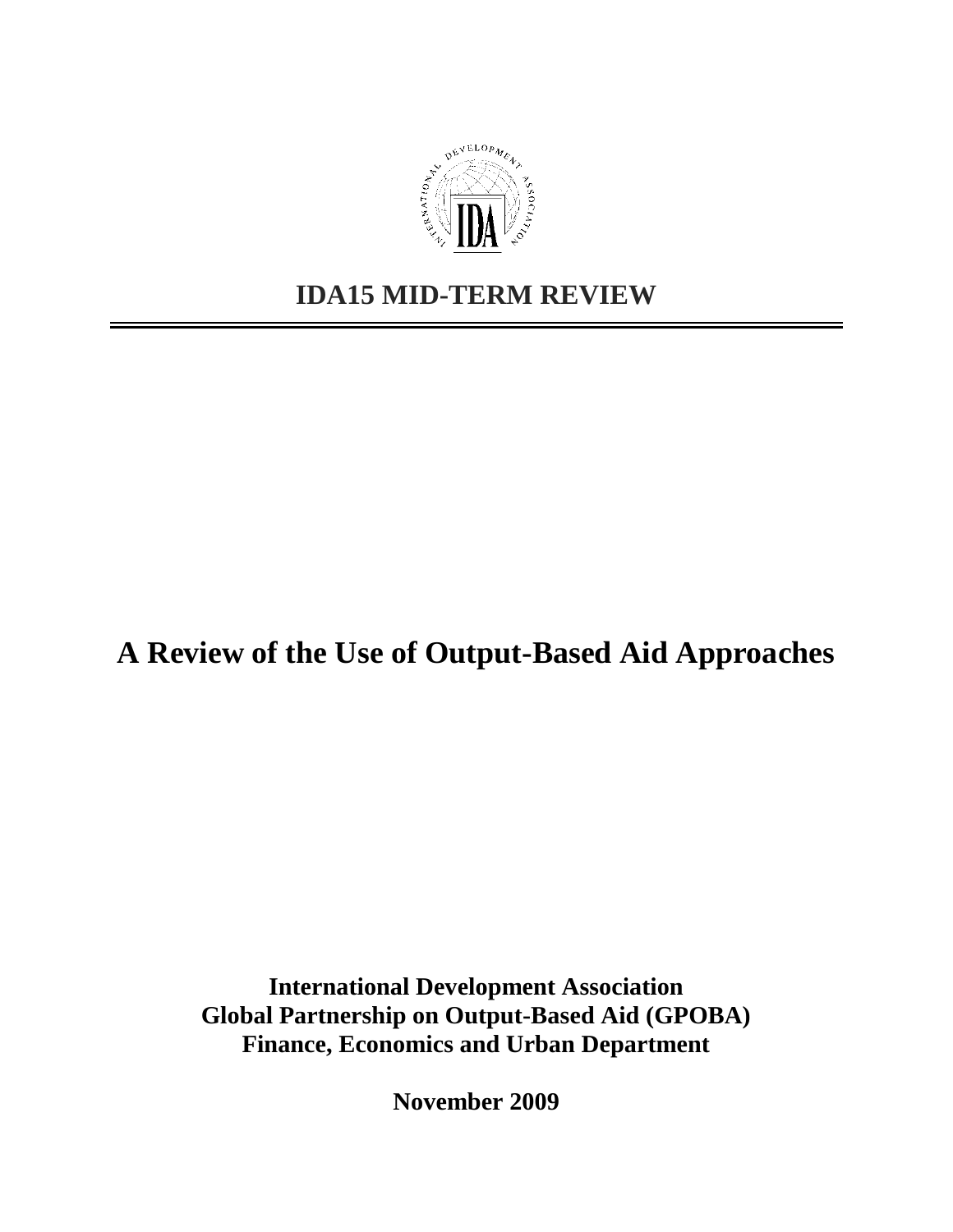## **ABBREVIATIONS AND ACRONYMS**

| <b>AAA</b>      | Analytic and Advisory Activity                                                     |
|-----------------|------------------------------------------------------------------------------------|
| <b>ADB</b>      | <b>Asian Development Bank</b>                                                      |
| <b>AfDB</b>     | <b>African Development Bank</b>                                                    |
| <b>AFR</b>      | Africa Region                                                                      |
| <b>APL</b>      | Adaptable Program Loan                                                             |
| <b>CBO</b>      | Community-Based Organization                                                       |
| <b>CCT</b>      | <b>Conditional Cash Transfer</b>                                                   |
| <b>CREMA</b>    | Contrato de Recuperacion y Mantenimiento (performance-based roads rehabilitation   |
|                 | and maintenance contract)                                                          |
| <b>DFID</b>     | Department for International Development (United Kingdom)                          |
| <b>DGIS</b>     | Directorate General of Development Cooperation (the Netherlands)                   |
| <b>DPL</b>      | Development Policy Loan                                                            |
| <b>ECA</b>      | Eastern Europe and Central Asia Region                                             |
| EAP             | East Asia and Pacific Region                                                       |
| <b>ESMAP</b>    | <b>Energy Sector Management Assistance Program</b>                                 |
| <b>EMW</b>      | <b>East Meets West Foundation</b>                                                  |
| <b>FITEL</b>    | Fondo de Inversion en Telecomunicaciones (Peruvian telecommunications investment   |
|                 | fund)                                                                              |
| <b>FONDETEL</b> | Guatemalan Rural Telephony Development Fund                                        |
| <b>FPD</b>      | Finance and Private Sector Development                                             |
| <b>GAVI</b>     | Global Alliance for Vaccines and Immunization                                      |
| <b>GEF</b>      | <b>Global Environment Facility</b>                                                 |
| <b>GPOBA</b>    | Global Partnership on Output-Based Aid                                             |
| GtZ             | Deutsche Gesellschaft fuer technische Zusammenarbeit (German bilateral aid agency) |
| HH              | Household                                                                          |
| <b>IBRD</b>     | International Bank for Reconstruction and Development                              |
| <b>ICR</b>      | <b>Implementation Completion and Results Report</b>                                |
| <b>ICT</b>      | <b>Information and Communication Technology</b>                                    |
| <b>IDB</b>      | <b>Islamic Development Bank</b>                                                    |
| <b>IDCOL</b>    | <b>Infrastructure Development Company Limited</b>                                  |
| <b>IDA</b>      | <b>International Development Association</b>                                       |
| <b>IDTR</b>     | Infraestructura Descentralizada para la Transformación Rural (Decentralized        |
|                 | Infrastructure for Rural Transformation project in Bolivia)                        |
| <b>IEG</b>      | <b>Independent Evaluation Group</b>                                                |
| <b>IFC</b>      | <b>International Finance Corporation</b>                                           |
| <b>IFR</b>      | Interim Financial Report                                                           |
| <b>ISR</b>      | <b>Implementation Status Report</b>                                                |
| <b>KfW</b>      | Kreditanstalt fuer Wiederaufbau (German bilateral development bank)                |
| kWH             | Kilowatt hour                                                                      |
| <b>LCR</b>      | Latin America and Caribbean Region                                                 |
| M&E             | Monitoring and Evaluation                                                          |
| <b>MENA</b>     | Middle East and North Africa Region                                                |
| <b>MIGA</b>     | Multilateral Investment Guarantee Agency                                           |
| <b>MTR</b>      | Mid-Term Review                                                                    |
| <b>NDF</b>      | Nordic Development Fund                                                            |
| NGO             | Non-Governmental Organization                                                      |
| <b>MWC</b>      | Manila Water Company                                                               |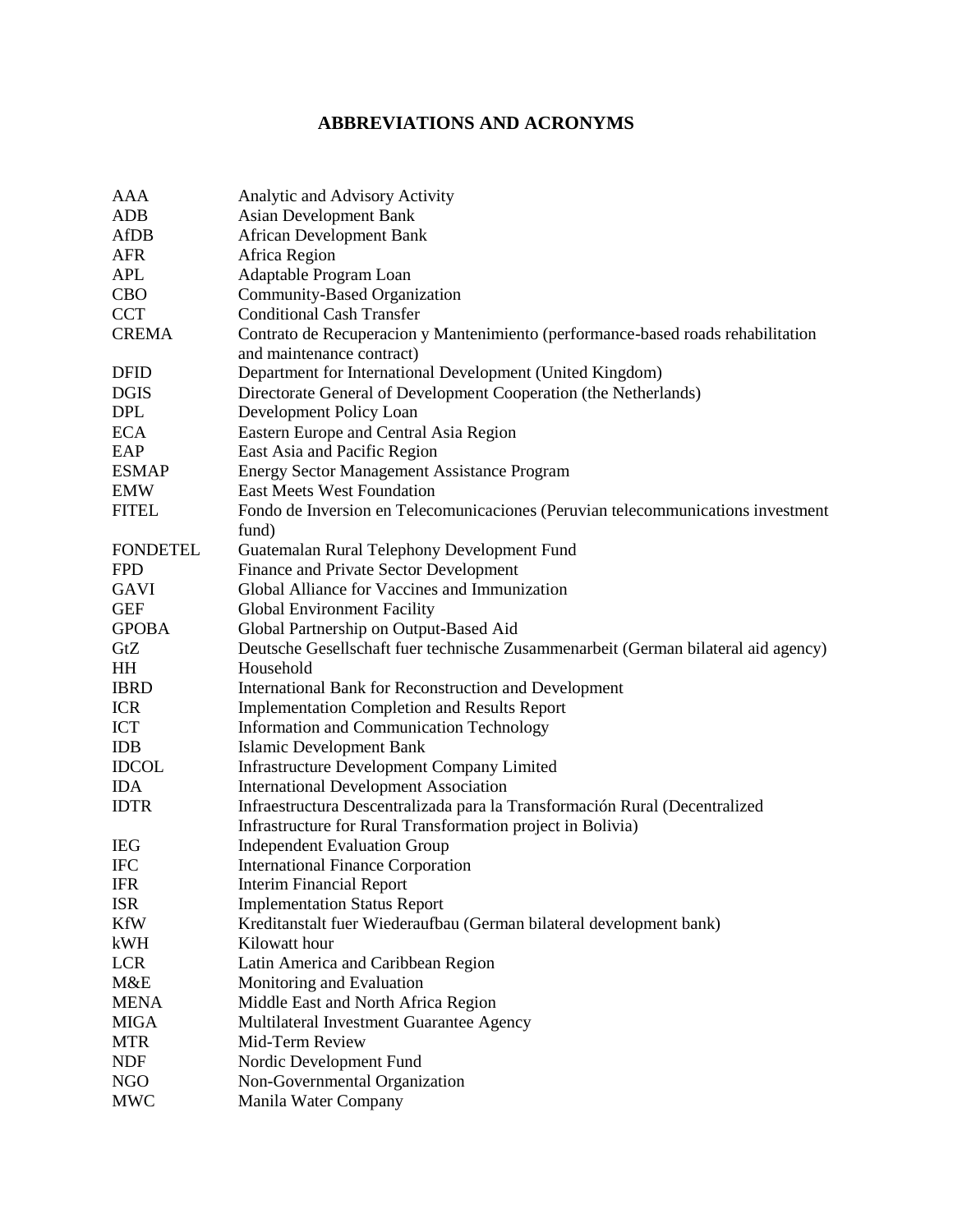## **ABBREVIATIONS AND ACRONYMS (CONT"D)**

| <b>OBA</b>   | Output-Based Aid                                       |
|--------------|--------------------------------------------------------|
| <b>OM</b>    | <b>Operations Manual</b>                               |
| <b>OPCS</b>  | <b>Operations Policy and Country Services</b>          |
| <b>PAD</b>   | <b>Project Appraisal Document</b>                      |
| <b>PID</b>   | <b>Project Information Document</b>                    |
| <b>PDO</b>   | Project Development Objective                          |
| <b>POP</b>   | (Internet) Points of Presence                          |
| <b>PPIAF</b> | <b>Public-Private Infrastructure Advisory Facility</b> |
| <b>PPP</b>   | Public-Private Partnership                             |
| <b>PSD</b>   | <b>Private Sector Development</b>                      |
| <b>PV</b>    | Photovoltaic                                           |
| <b>RBF</b>   | <b>Results-Based Financing</b>                         |
| <b>SAR</b>   | South Asia Region                                      |
| <b>SDN</b>   | <b>Sustainable Development Network</b>                 |
| <b>SHS</b>   | Solar Home System                                      |
| <b>SIDA</b>  | <b>Swedish International Development Agency</b>        |
| SIL          | <b>Standard Investment Loan</b>                        |
| <b>SOE</b>   | <b>State-Owned Enterprise</b>                          |
| <b>SWAP</b>  | Sector-Wide Approach                                   |
| <b>USAID</b> | United States Agency for International Development     |
| <b>WBG</b>   | World Bank Group                                       |
| <b>WSP</b>   | Water and Sanitation Program                           |
|              |                                                        |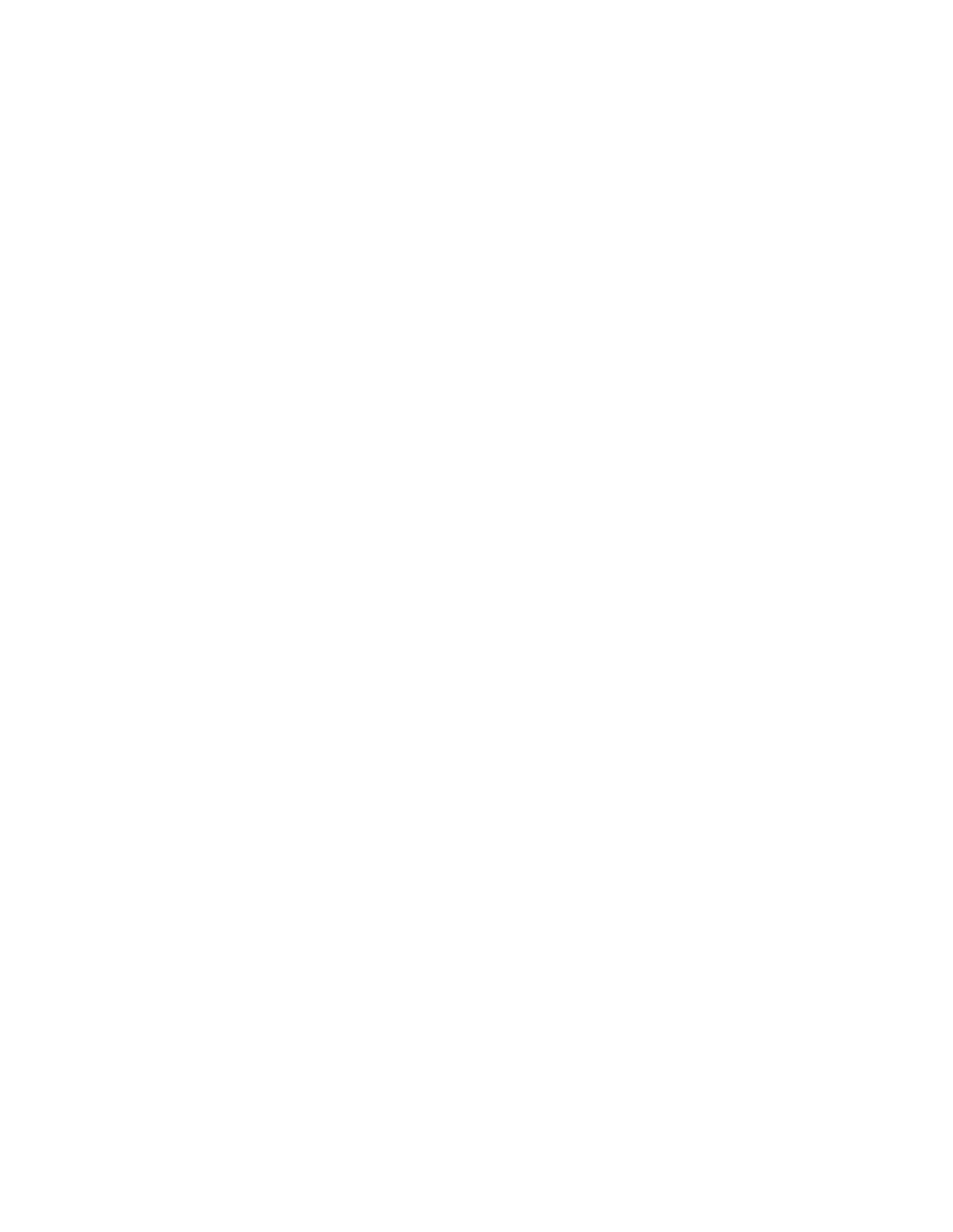## **TABLE OF CONTENTS**

| I.                        |           |                                                                                 |  |
|---------------------------|-----------|---------------------------------------------------------------------------------|--|
| Π.                        |           |                                                                                 |  |
| Ш.                        |           |                                                                                 |  |
|                           | A.        |                                                                                 |  |
|                           | <b>B.</b> |                                                                                 |  |
| IV.                       |           |                                                                                 |  |
|                           | A.        |                                                                                 |  |
|                           | <b>B.</b> |                                                                                 |  |
| Annexes                   |           |                                                                                 |  |
| Annex I.                  |           |                                                                                 |  |
|                           |           |                                                                                 |  |
|                           |           |                                                                                 |  |
|                           |           |                                                                                 |  |
|                           |           |                                                                                 |  |
| <b>Boxes</b><br>Box $1$ : |           | Examples For Explicit Targeting of OBA Subsidies in IDA Countries 12            |  |
| <b>Box 2:</b>             |           |                                                                                 |  |
| Box 3:                    |           |                                                                                 |  |
| <b>Box 4:</b>             |           |                                                                                 |  |
| Box 5:                    |           |                                                                                 |  |
| Box 6:                    |           |                                                                                 |  |
| Box 7:                    |           |                                                                                 |  |
| Figures                   |           |                                                                                 |  |
| Figure 1:                 |           |                                                                                 |  |
| Figure 2:                 |           |                                                                                 |  |
| Figure 3:                 |           |                                                                                 |  |
| Figure 4:                 |           | Comparison Portfolio vs. Number of Projects in IDA, IBRD and Blend Countries  6 |  |
| Figure 5:                 |           |                                                                                 |  |
| Figure 6:                 |           |                                                                                 |  |
| Figure 7:                 |           |                                                                                 |  |
| Figure 8:                 |           |                                                                                 |  |
| Figure 9:                 |           | Comparison of Performance of OBA and Traditional Projects 17                    |  |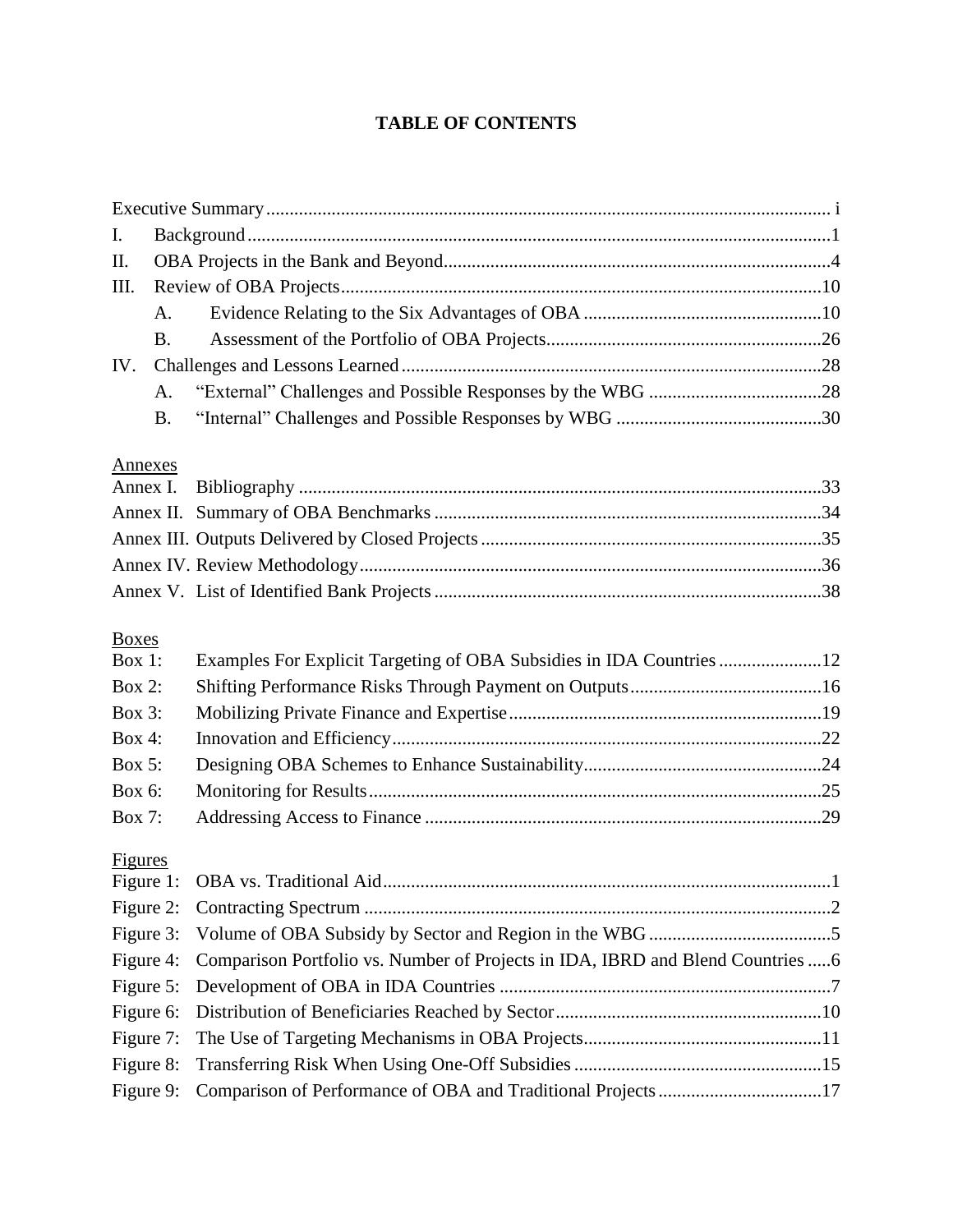# Table of Contents (cont'd)

| Tables |  |
|--------|--|
|        |  |
|        |  |
|        |  |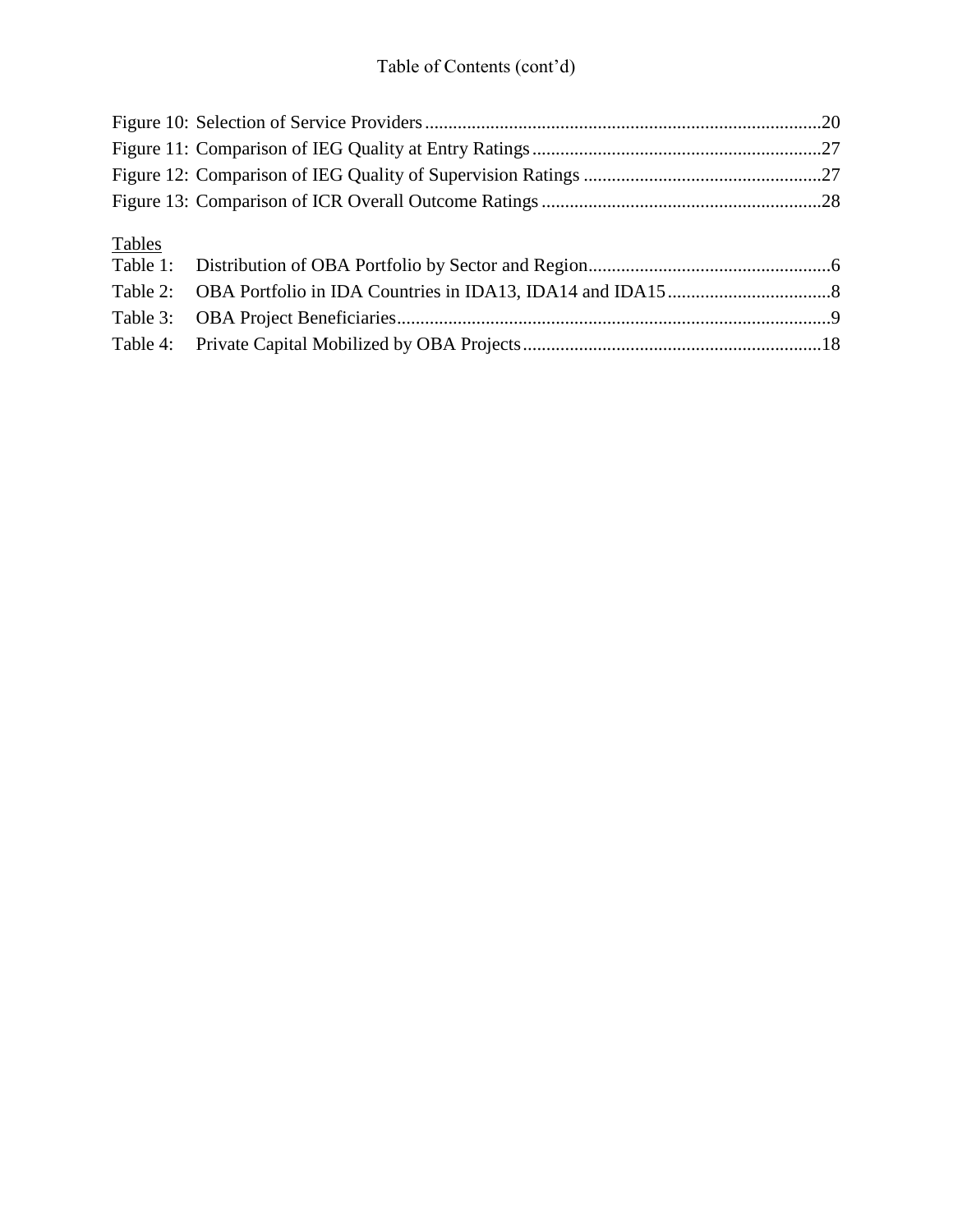## **Executive Summary**

i. A paper on the use of output-based aid (OBA) approaches had been presented at the time of the IDA14 Mid-Term Review (MTR). While recognizing that it was still too early to draw definitive conclusions, the progress of the pilot program was welcomed and IDA was encouraged to selectively scale it up. This paper provides an update of the progress made over the last three years.

ii. **OBA is a results-based financing mechanism** under which service provision is contracted to a third party, usually a private sector operator, and subsidies (either one-off, transitional or continuing) are paid to the provider after the delivery of specific outputs. Basic services supported through OBA typically include improved water supply, energy, health care, education, information and communications technology (ICT) and transport. OBA schemes are often a component of public private partnerships (PPPs) with a specific focus on ensuring that the poor benefit from the PPP scheme.

iii. **Increased use of OBA in IDA countries.** A recent review of the OBA approach has identified 127 projects, with a total subsidy value of about US\$3.5 billion which have been implemented or are underway in the World Bank Group (WBG). Out of these projects, 90 are located in IDA or blend countries with a subsidy value of about US\$1.6 billion. The sectors in IDA countries with most funding allocated to OBA are transport (45 percent) and health (30 percent), followed by education, energy, water and sanitation and Information and Communication Technology (ICT).

iv. The use of OBA in IDA countries has increased over time – from 13 projects for a subsidy amount of US\$420 million approved during the IDA12 period (i.e., FY00-02) to 35 projects valued at US\$580 million approved during IDA14. Since the start of IDA15 in July 2008, six projects have been approved and an additional 10 are under preparation.

v. **The use of OBA in the World Bank.** IDA and IBRD increased the use of OBA approaches in some sectors: between fiscal years 2000 and 2008, projects using an OBA approach were approved in the transport, ICT, health, water & sanitation, energy, and education sectors. The largest share of OBA projects within sectors was in the ICT sector (11.1 percent) followed by health, nutrition and population (7.4 percent), and transport (4.1 percent).

vi. Beyond IDA and IBRD financing, the World Bank Group also helps pilot OBA projects through the Global Partnership on Output-Based Aid (GPOBA), a multi donor-funded Global Program with support from DFID, the Netherlands, Australia, and Sweden, and funding from the IFC through the Performance-Based Grants Initiative. GPOBA has undertaken pilots and scaling up of OBA in rural electrification, water and sanitation and health in IDA countries.

vii. **OBA schemes have also been identified outside the WBG** – both in developed and developing countries. Donors are supporting OBA, such as KfW in the health and renewable energy sector or Directorate General of Development Cooperation (DGIS) with the Energizing Development program, implemented by GtZ in energy. OBA schemes that do not involve donor support are mainly found in middle-income (IBRD) countries which are able to fund the subsidy schemes largely from cross-subsidies or tax revenue.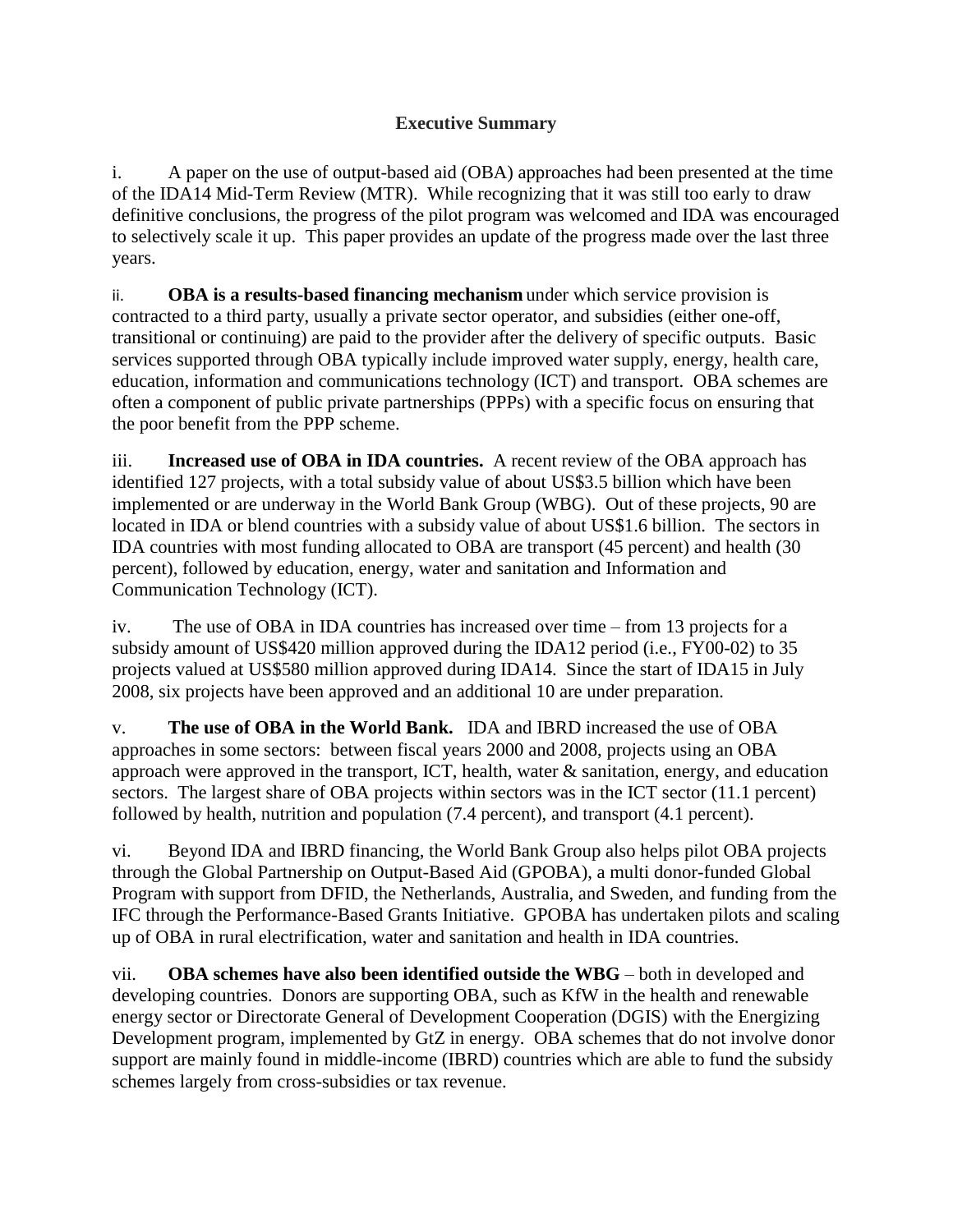viii. **OBA projects are delivering outputs.** The 32 ongoing or closed OBA projects for which information on beneficiaries reached is available, have reached 17.3 million people increasing access to energy for 5.7 million beneficiaries, providing education to 2.7 million poor children, improving health care coverage for nearly 1m people and improving access to clean water for over 900,000 poor people. A total of 87,591 km of roads were or are being rehabilitated and maintained under projects that are currently active or closed. The 14 closed projects for which information is available have benefitted 12.5 million people (with 15 percent more beneficiaries than planned being supported, see Annex III**).** Out of 22 closed OBA projects with Implementation Completion and Result Report (ICR) ratings available, 90 percent of development outcomes were rated either 'satisfactory' or 'highly satisfactory'.

ix. **OBA projects include a number of inherent characteristics which resulted in improved aid effectiveness.** In addition to the quantitative outputs from OBA projects, they also improved aid effectiveness through: increased transparency resulting from the explicit targeting of subsidies; increased accountability by shifting performance risk to service providers; increased engagement of private sector capital and expertise to serve the poor; innovation and efficiency; increased sustainability of public funding; and enhanced monitoring of results since payments are made against agreed outputs.

*x.* **Challenges.** One key country level challenge is the degree of development of the private sector, particularly, of the ability of service providers to pre-finance the outputs before being reimbursed by the OBA subsidy. Another challenge is the absence of enabling factors (including transparent legal or regulatory arrangements for tariff setting and adjustment) that support the development, monitoring and adjustment of output-based contracts. An important challenge for the World Bank to scale up OBA operations is to reconcile the Bank's traditional approach of input-based financing (based on expenditures) to an output-based approach. There are currently important efforts underway in the Bank to facilitate a greater focus on results, and which should have a positive impact on the frequency of results based financing mechanisms, including OBA, being incorporated in project design.

*xi.* **OBA is consistent with IDA"s country-based model and results agenda***.* OBA shows promise to help the poor gain access to basic services. The inclusion of OBA in Poverty Reduction Strategies, Country Assistance Strategies and investment lending operations can also help sharpen the focus on results and improve the accountability of project implementers for the achievements of those results. Finally, the use of OBA can also help with the pooling and coordination of donor efforts and provide an incentive for strengthening local systems of results monitoring and measurement. Some *strategic guidance* has been provided by including OBA in the 2008 Sustainable Infrastructure Action Plan (World Bank 2008), the 2009 Private Sector Development (PSD) Strategy Update (World Bank 2009), and the 2007 World Bank Strategy for Health, Nutrition and Population (World Bank 2007). The *Investment Lending Reform* (World Bank 2009) in the coming year is exploring the possibility of introducing a programmatic instrument that would be designed to support a government's program in a particular sector or subsector with a clearly defined results framework.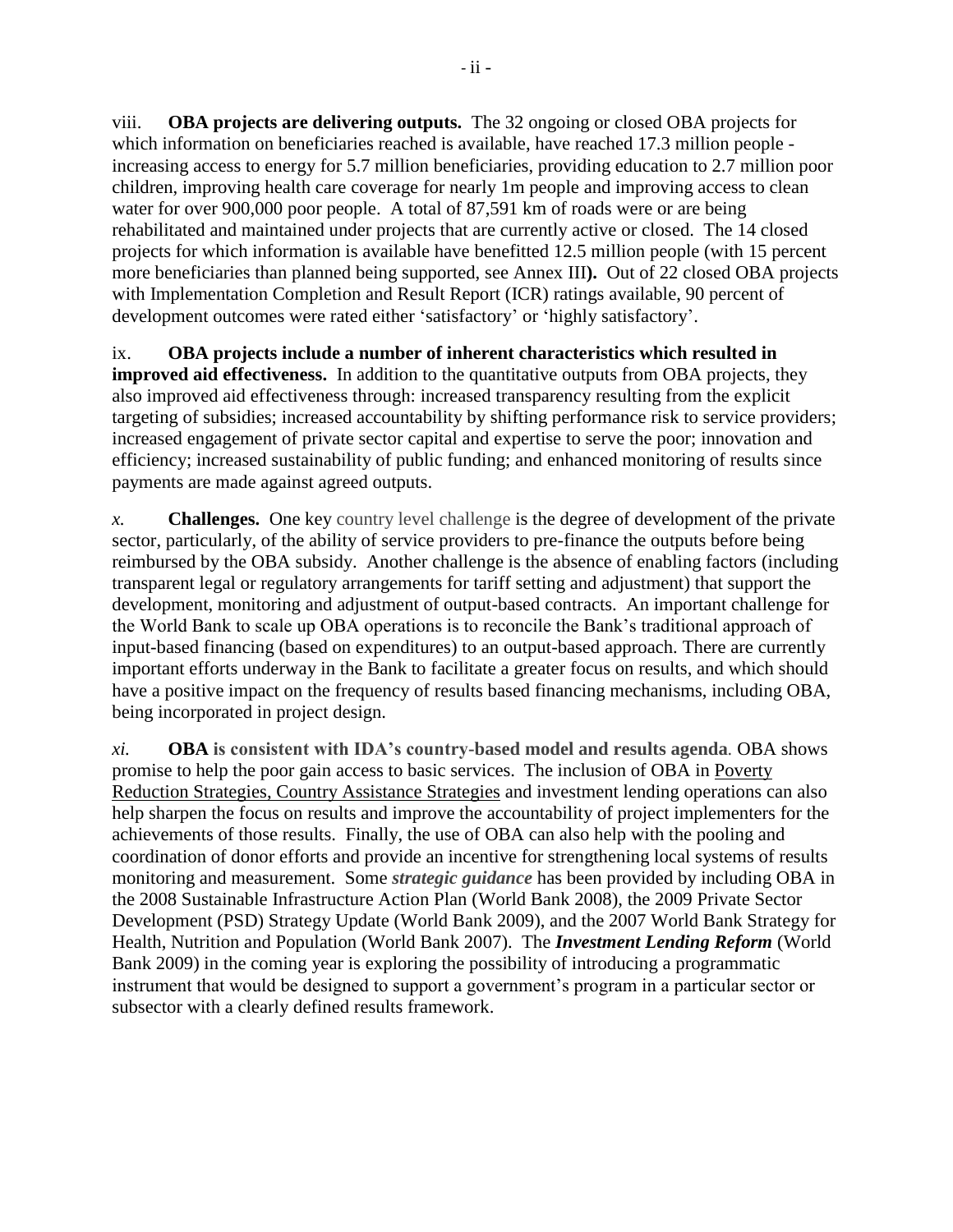#### **I. Background**

1. **OBA is a results-based financing mechanism<sup>1</sup>** that supports the provision of basic public services by delegating the delivery of outputs, such as working water connections, to a third party (typically a private operator) in exchange for the payment of a "subsidy" upon delivery of specific outputs. OBA explicitly addresses a funding gap between the cost of service delivery and the beneficiaries' ability and willingness to pay user fees for the service.<sup>2</sup> Subsidies are only disbursed after services have been provided and independently verified. OBA requires the service provider to pre-finance inputs and thus to bear some of the performance risk of the project (See Figure 1).



#### **Figure 1. OBA vs. Traditional Aid**

Source: Brook and Petrie, 2001, GPOBA

2. **History of OBA**. The idea of paying based on results achieved, rather than for inputs, is not new and the earliest OBA scheme identified provided reproductive health care services in South Korea in the 1960s. However, in recent years the concept of OBA was formalized to allow for systematic analysis and a review of lessons learned that could result in the wider use of output-based approaches. When OBA was launched in the WBG with the 2002 PSD Strategy  $3$ , 22 OBA projects with a total estimated value of about US\$100 million were identified.  $45^{\circ}$ By the time that a 2009 review of the OBA approach,<sup>6</sup> was conducted, there were 127 projects (37 in IBRD countries and 90 in IDA or blend countries) reaching 59.5 million beneficiaries

<sup>|&</sup>lt;br>|<br>| In contrast to other results-based mechanisms, such as carbon finance, conditional cash transfers and resultsbased incentive schemes in the health sector, OBA explicitly addresses a funding gap between the cost of service delivery and the beneficiaries' ability to pay.

<sup>2</sup> In some cases, for example for public goods such as roads, user fees may be zero.

<sup>3</sup> World Bank. 2002. *Private Sector Development Strategy - Directions for the World Bank Group.* Washington DC: World Bank.

<sup>4</sup> However, since the PSD Strategy, some additional projects of fairly large subsidy value have been identified that were approved before 2002, while some of the other projects identified at the time did not materialize or the OBA component was dropped.

<sup>5</sup> World Bank. 2009. *Output Based Aid- A Compilation of Lessons Learned and Best Practice Guidance.* Internal Report, Washington DC: World Bank.

<sup>6</sup> ―Output-Based Aid – A Compilation of Lessons learned and Best Practice Guidance‖ (World Bank 2009). The review was jointly undertaken by the Global Program for Output Based Aid and the IDA/IFC Secretariat. GPOBA continues to identify OBA projects within and outside of the Bank; the figures here reflect projects identified up to April 30, 2009. For a summary of the review methodology, please see Annex IV. Much of the work was conducted in-house by the GPOBA monitoring and evaluation team (M&E team), which is tasked with documenting and disseminating lessons learned – both best practice and challenges – from OBA schemes in and outside the WBG.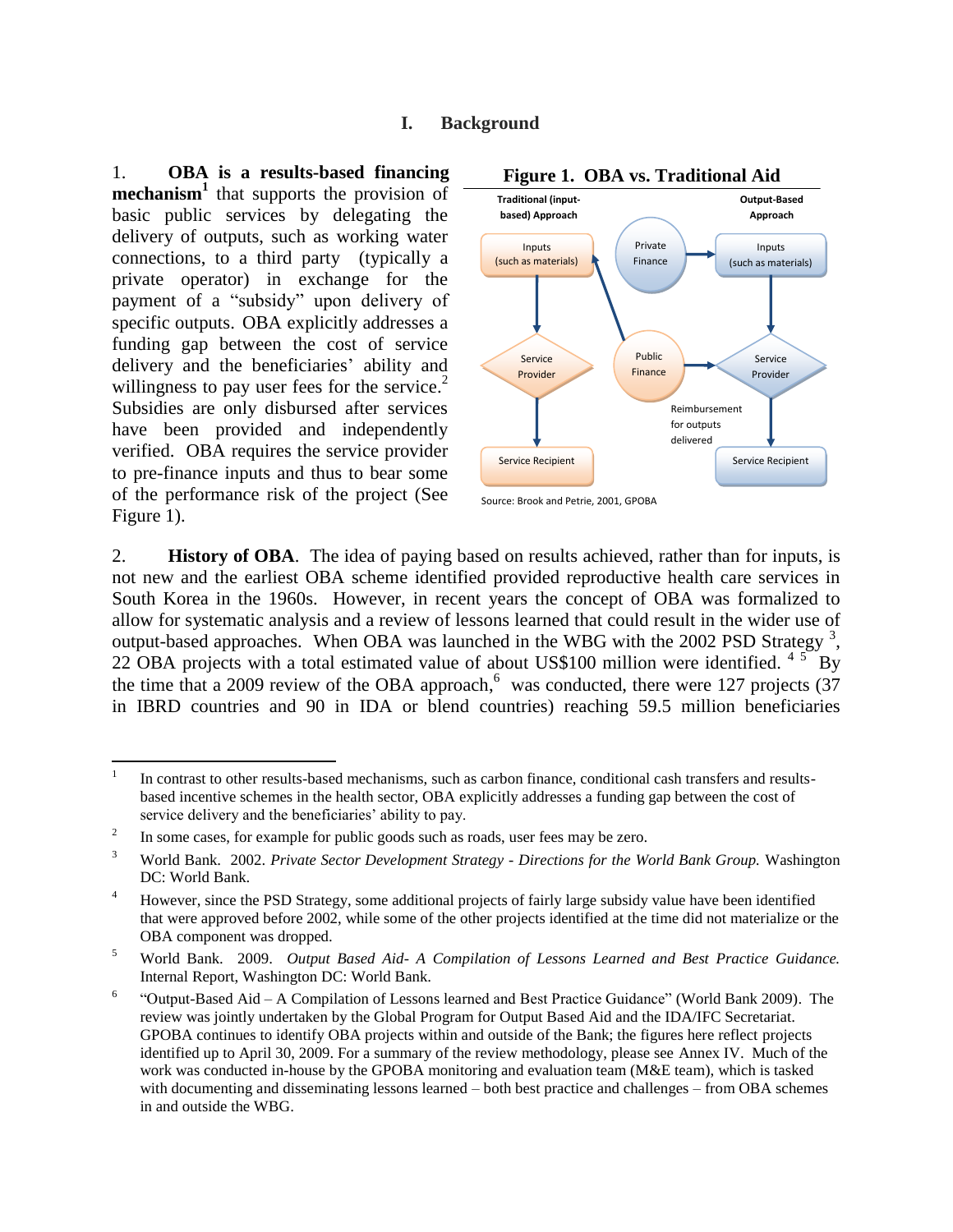worldwide<sup>7</sup> at a total subsidy value of about US\$3.5 billion.<sup>8</sup> However, the funding volume for OBA projects is concentrated in 13 projects in health and transport with a total subsidy amount of US\$2.46 billion. In a number of cases, OBA components are part of a larger traditional project and in such cases only the amounts for the OBA component were considered.

3. **Defining "Outputs"**. OBA aims to fund ‗outputs' that are under the control of the service provider while being closely linked to the desired outcome or impact (Figure 2). Traditional procurement contracts services at the ‗input' end of the spectrum, with the government purchasing specific ‗inputs' and using these to build assets and provide services itself. Contracting 'closer to the input end' (e.g., the construction of water treatment plants) does not guarantee that the inputs the government purchases actually lead to the desired outputs (i.e., consumption of clean water), outcomes (a reduction in water-borne diseases) or impacts (improved long term health) intended by the project. However, contracting for the desired outcomes or impacts is usually not feasible, particularly when outcomes and impacts depend on factors outside the service provider's control (e.g., reduced child mortality). A well-defined output that is linked to the desired outcomes and impacts, while being reasonably under the control of a service provider, could consist of connecting a household to the water network and providing water for a specified period of time, demonstrated through billing or collection records. While the connection indicates a household's access, successful billing indicates that the household actually benefits from water provision.

4. **Contracting for Outputs**. Under OBA schemes, services are contracted out to a third party provider, and the contract or other legal arrangement is the mechanism through which the output-based disbursement criteria are established. The 'third party' in OBA schemes is typically a private enterprise, but could also be a public utility, Non-Governmental Organization (NGO), community-based organization, or a well-run publicly owned company.



**Figure 2. Contracting Spectrum**

 $\overline{\phantom{a}}$ Data on the number of beneficiaries is not readily available for all projects. It is particularly difficult to obtain for public access projects in ICT or roads transport.

This figure excludes related government subsidy co-financing of US\$2.8 billion, which raise total value of WBG OBA schemes including co-financing to US\$6.3 billion.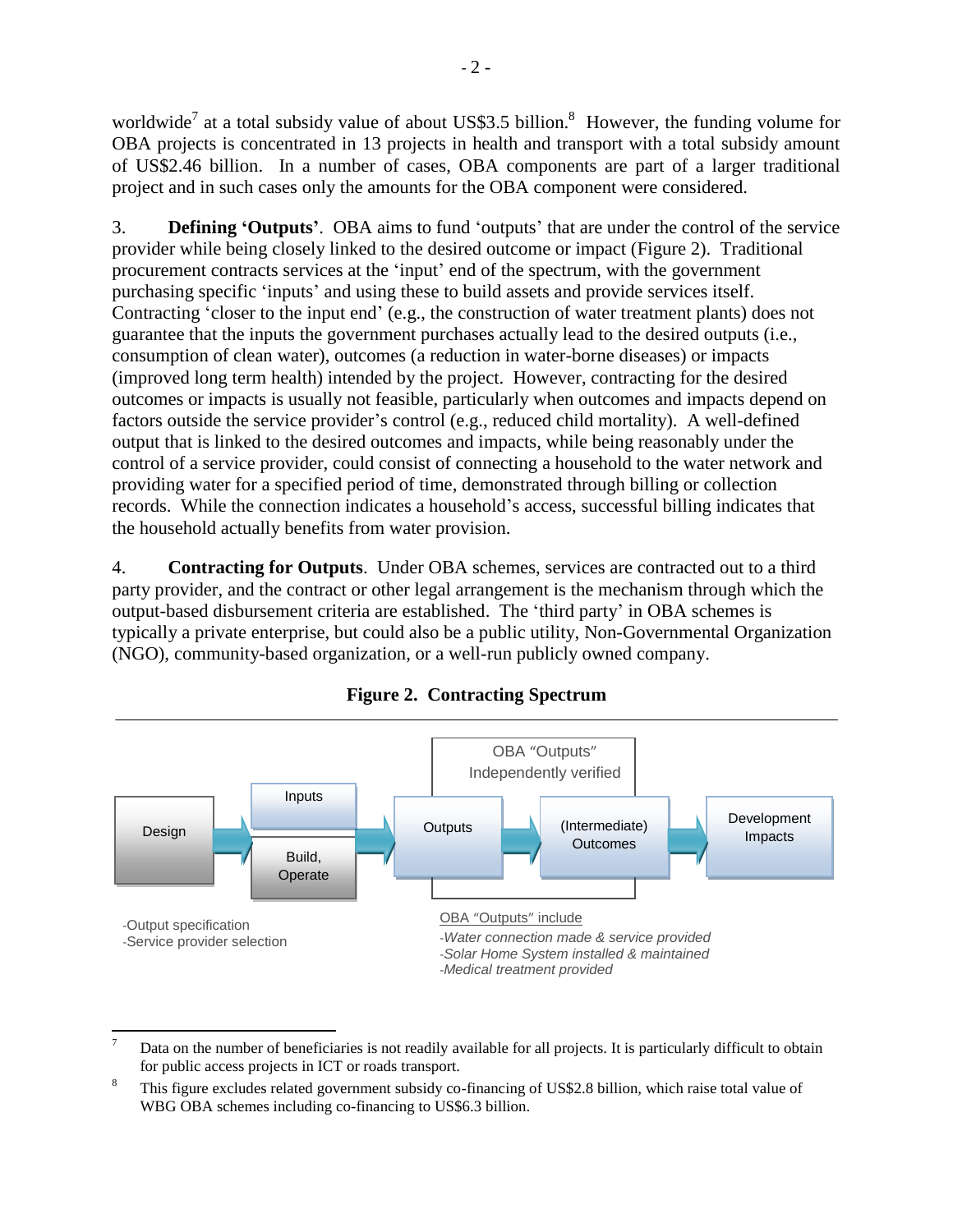5. **Applications of OBA subsidies**. OBA schemes can provide subsidies in three ways: one-off subsidies such as connection subsidies; transitional tariff subsidies which taper off as user contributions increase; or, ongoing subsidies. The subsidy design chosen will depend on factors such as the sustainability of the funding source, the capacity for administering the subsidy scheme, the type of service to be subsidized, and the extent to which the service provider is willing and able to be paid over time.

- (a) *One-off subsidies* are the most common and used in 101 out of 127 projects. One-off subsidies buy down the capital cost required to obtain access to a given service, typically reducing the connection fees users have to pay in order to gain access to a service. The service provider will pre-finance part of the connection to be subsidized and is reimbursed through the OBA subsidy *after* the targeted beneficiaries are connected to a network and connections are independently verified.<sup>9</sup>
- (b) *Transitional subsidies* were identified in three projects, two of which combined transitional subsidies with one-off subsidies. Transitional subsidies can be used to support tariff reforms, where a subsidy is used to fill the gap between what the user is deemed able and/or willing to pay and the cost-recovery level (e.g., long-run marginal cost) of the tariff. Transitional subsidies are phased out over time as user contributions increase to a cost-covering level and/or utilities become more efficient so that tariffs can rise more slowly than beneficiaries' incomes and/or inflation.
- (c) *Ongoing subsidies* were identified in twenty-five of the reviewed projects. On-going subsidies may be required in cases where there is a continuous gap between affordability and cost recovery. They are mainly used in situations where there is some agreement that the public sector should have a long-term role in funding services (e.g., health care) or where cost-covering user charges are not deemed feasible (e.g., roads transport). As in the case of transitional schemes, ongoing subsidies should be paid out against pre-determined targeted outputs in order to be considered OBA.

6. **OBA in the context of the Results Agenda.** OBA is an important part of the WBG's spectrum of results-based solutions for development finance. For example, OBA is one key element of a broader universe of results-based financing (RBF) in the health and education sectors, where RBF is "a payment made to a provider, payer or consumer when measurable actions are taken or defined performance targets are achieved"<sup>10</sup>. Other results-based approaches include conditional cash transfers (CCTs – which can be a part of RBF in health, but are also used in education), performance-based contracting to improve the efficiency of utilities, and

l Given that in OBA approaches the emphasis is on service delivery rather than on physical connections, even in the case of one-off subsidies a portion of the subsidy may be withheld and paid only after verification of a certain number of months of satisfactory service delivery (hence a mixture of 'outputs' and 'intermediate outcomes' against which one-off subsidies are disbursed to provide a measure of improved access).

<sup>&</sup>lt;sup>10</sup> Brenzel, Logan, Caryn Bredenkamp, Joseph Naimoli, Amie Batson, Rachel Skolnik, and Antony R. Measham. Taking Stock: World Bank Experience with Results-Based Financing (RBF) in Health. Washington, D.C.: The World Bank, 2009.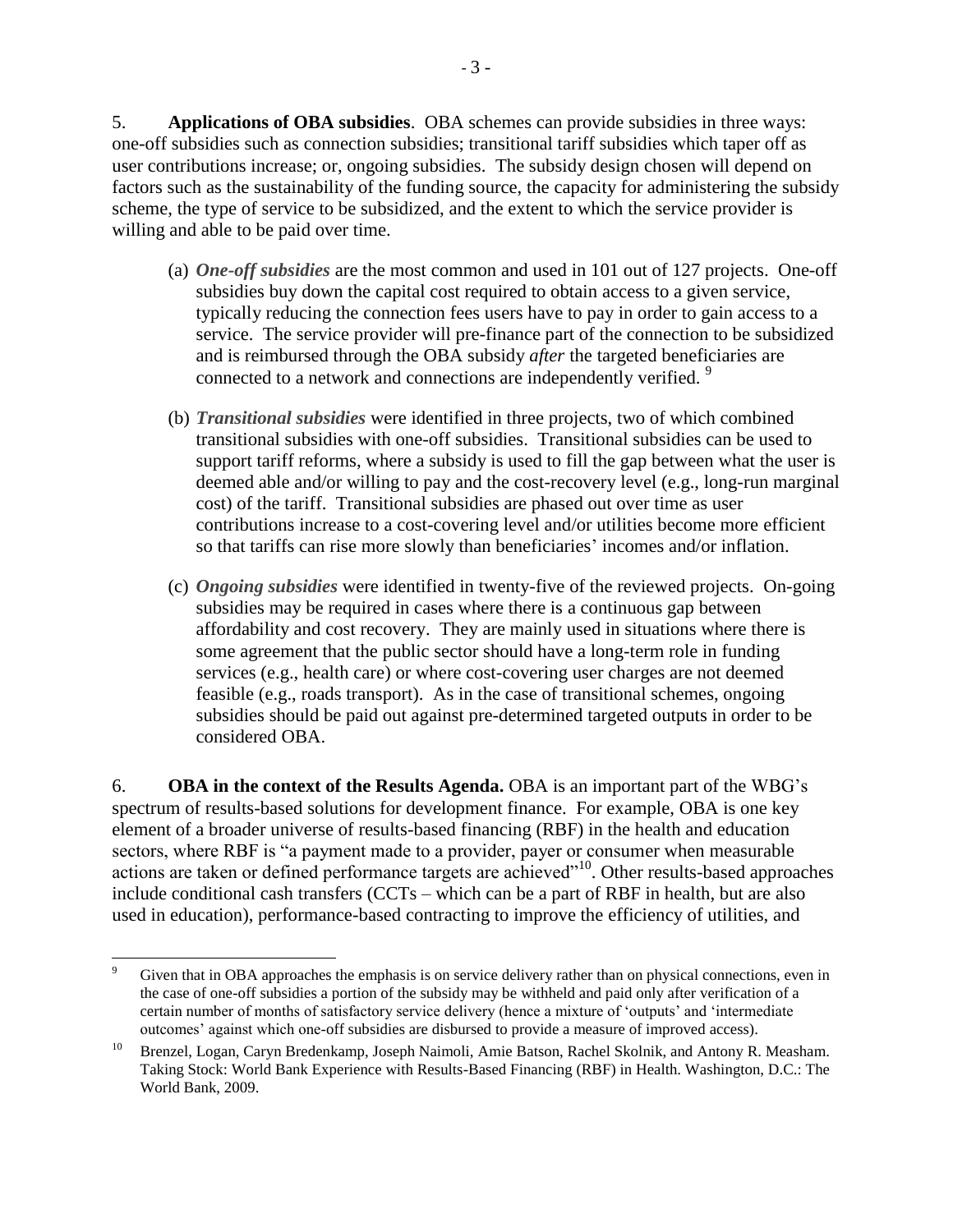carbon finance, where payments are made based on demonstrated reduction of greenhouse gas emissions.

7. **OBA as part of a country-based development model.** The advantages of OBA discussed in this paper make OBA a good tool to be used as part of IDA's country-based development model.

- OBA can help donors to align around country-driven goals. While donor activities often focus on traditional project aid that uses complex centralized systems to finance inputs, such as drugs or salaries of medical staff, OBA focuses on funding based on results. Pooling donor funds to pay for results, such as medical treatments, delegates the coordination to qualified service providers with a financial incentive to find efficient solutions to reach those goals.
- OBA provides a mechanism of mutual accountability that can help the goal of the country-based development model of ensuring "that both national governments and donors are responsible for meeting their commitments to country-based development."<sup>11</sup>
- OBA can assist in the definition of outputs and outcomes in Bank Results-Based Country Assistance Strategies, especially in IDA countries that need to strengthen their results focus.

## **II. OBA Projects in the Bank and beyond**

8. **Development of the OBA portfolio**. At the time of the PSD Strategy Implementation Progress Report in 2003,<sup>12</sup> 22 OBA projects with a total estimated value of about US\$100 million had been identified.<sup>13</sup> By 2009 this had grown to about 127 OBA projects in the WBG; 35 are closed, 78 are under implementation and 14 are in design stage. This review draws mostly from the closed projects and those under implementation, although there are also some important lessons to be learned from project design. An additional 66 OBA schemes have also been identified outside the WBG, mostly in the ICT, transport (mainly roads), and energy sectors.

 $11$ <sup>11</sup> World Bank. *The Country-Based Development Model and Scaling Up.* PREM Poverty Reduction Group Number 2, Washington, D.C.: World Bank, 2007.

<sup>12</sup> World Bank. *Private Sector Development Strategy - Implementation Progress Report.* Washington DC: World Bank, 2003.

<sup>&</sup>lt;sup>13</sup> Since then, the number of projects identified that were approved before 2003 has risen to 33, with a total funding amount of US\$1.3 bn.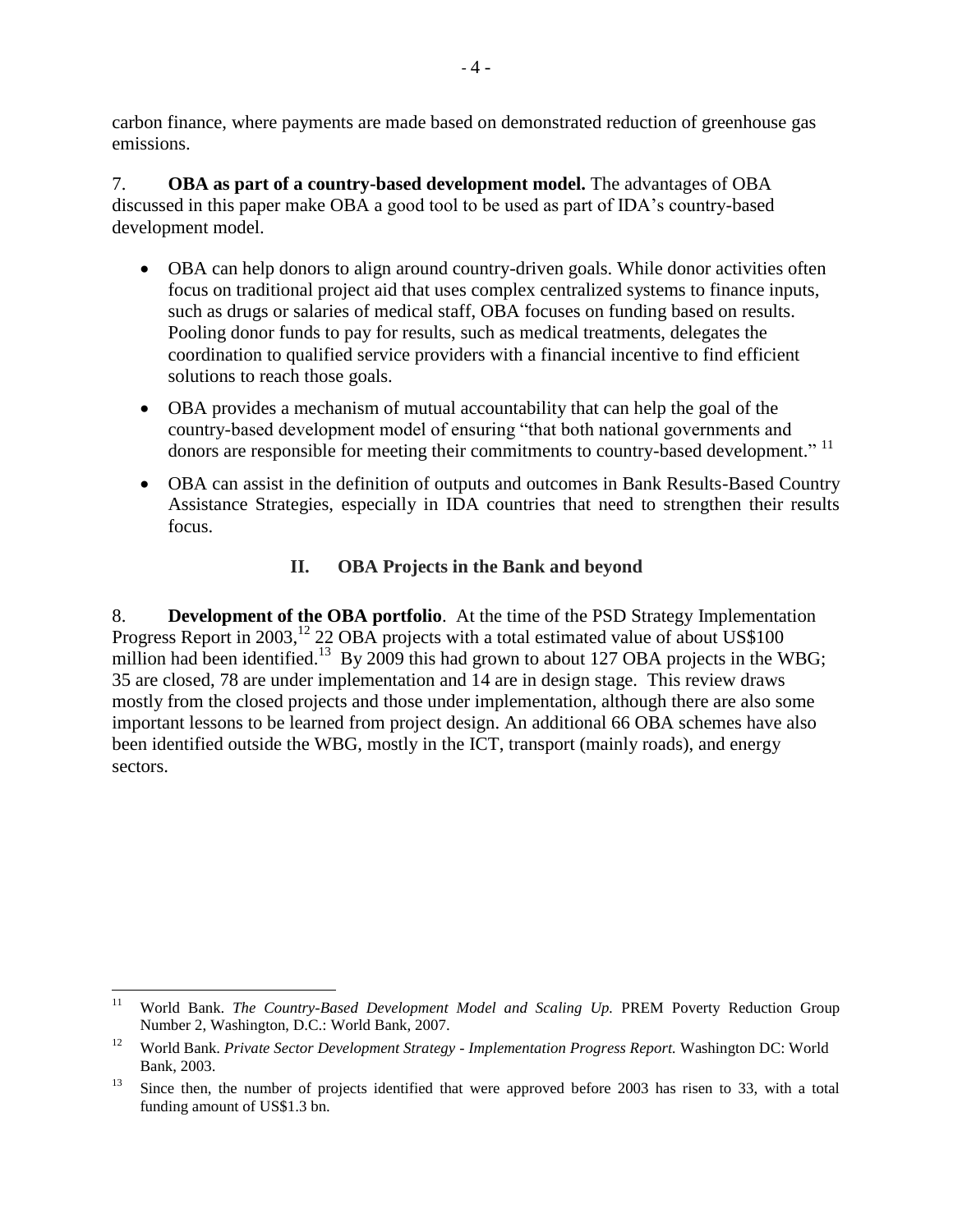

**Figure 3. Volume of OBA Subsidy by Sector and Region in the WBG**

9. **Share of WBG operations using OBA**. While OBA projects have increased significantly since 2000, this is an approach which can be used only selectively and cannot be utilized for projects financing large upstream investments (e.g., power, mining, railways and ports). Consequently, the overall share of OBA in project volumes has ranged from between 0.28 percent and 8 percent of project volume approved each year. In some sectors, volume has been larger with 11.1 percent of funding volume in the ICT sector,  $14$  7.4 percent in the health, nutrition and population, and 4.1 percent in transport.

10. **OBA projects by region and sector**. The regional and sector breakdown of OBA projects and OBA components in projects is provided in Table 1 below. As the table shows, most of the projects in the WBG are currently in the Africa Region (due to recent piloting efforts by GPOBA) and in Latin America and the Caribbean Region (where the first OBA pilots in many of the sectors reviewed began).<sup>15</sup> In terms of funding, LCR accounts for 52 percent of the total volume, while AFR accounts for 32 percent. (Figure 3).

 $14\,$ <sup>14</sup> However, the overall ICT portfolio is relatively small (US\$657 million), compared for example to transport (over US\$30 billion), which is both a result of the relatively small number of ICT projects funded and the fact that ICT projects are financed through levies on service providers, not donor funds. Therefore the exact subsidy amounts depend on service provider revenues and are unknown at the start of the project. The review identified at least US\$6.2 billion in levies that were used to fund universal access funds.

<sup>&</sup>lt;sup>15</sup> Projects outside the WBG were overwhelmingly in the ICT, transport (i.e., roads), and energy sectors, and predominantly in Latin America.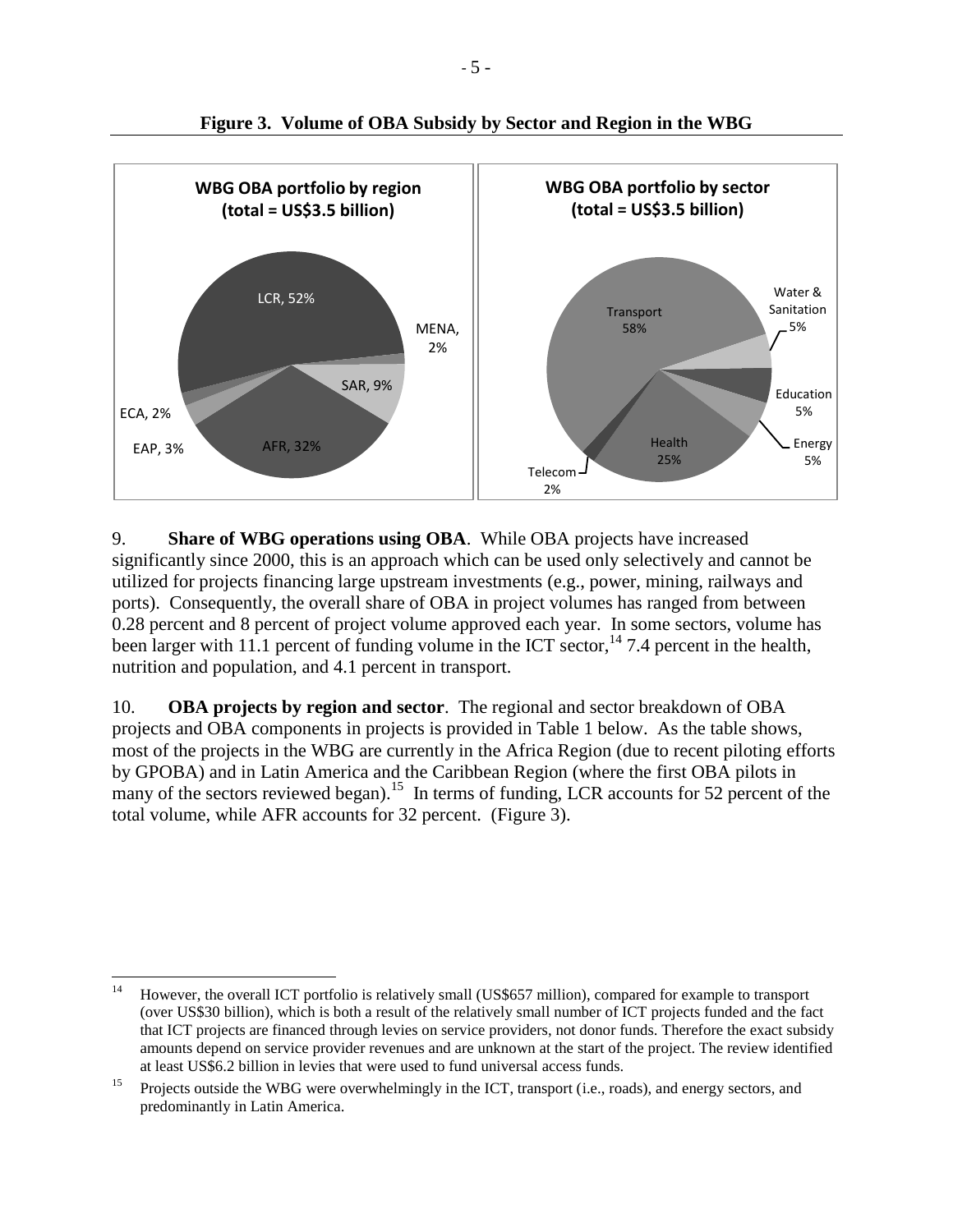| <b>AFR</b>         |    |    |    |        |    |   | 44  |
|--------------------|----|----|----|--------|----|---|-----|
| <b>LCR</b>         |    | 5  | 44 | ◠<br>w | 6  |   | 33  |
| <b>EAP</b>         |    | 6  |    | ◠<br>د | O  |   | 21  |
| <b>SAR</b>         | J  | 6  |    | 4      |    | ◠ | 19  |
| <b>ECA</b>         |    |    |    | $\cup$ |    |   |     |
| <b>MENA</b>        |    |    |    |        |    |   | 5   |
| <b>Grand Total</b> | 31 | 27 | 23 | 22     | 20 |   | 127 |

#### **Table 1. Distribution of OBA Portfolio by Sector and Region Water & Sanitation Energy Transport Health Telecom Education Grand Total**

11. **OBA in IDA and IBRD countries**. IDA and IBRD finance 80 of the 127 projects.<sup>16</sup> Many of the WBG's original OBA projects were in the Latin America and Caribbean Region and in the roads and ICT sectors. Subsequent roads and ICT schemes have built on the lessons from these schemes and expanded into other regions so that there are now a substantial number of roads and ICT schemes in regions such as Africa. Seventy-four projects (58 percent) are located in IDA countries, compared to 37 (29 percent) in IBRD countries. IBRD countries account for the largest share of OBA subsidies at US\$1.9 billion (53 percent) compared to IDA's US\$1.4 billion (42 percent). Sixteen projects, accounting for US\$0.2 billion (5 percent of the subsidy volume), are located in IDA/IBRD blend countries. (Figure 4).

#### **Figure 4. Comparison Portfolio vs. Number of Projects in IDA, IBRD and Blend Countries**



12. **The development of OBA in IDA countries**. The first OBA project identified in an IDA country was approved in 1989, during the IDA8 cycle. The use of OBA started picking up during the IDA12 period, growing in terms of both the number of projects and the funding volume. The number of projects with an OBA component grew from 13 projects for a subsidy

<sup>16</sup> Excluding 46 projects funded by GPOBA subsidy funding or technical assistance and one project receiving support by MIGA.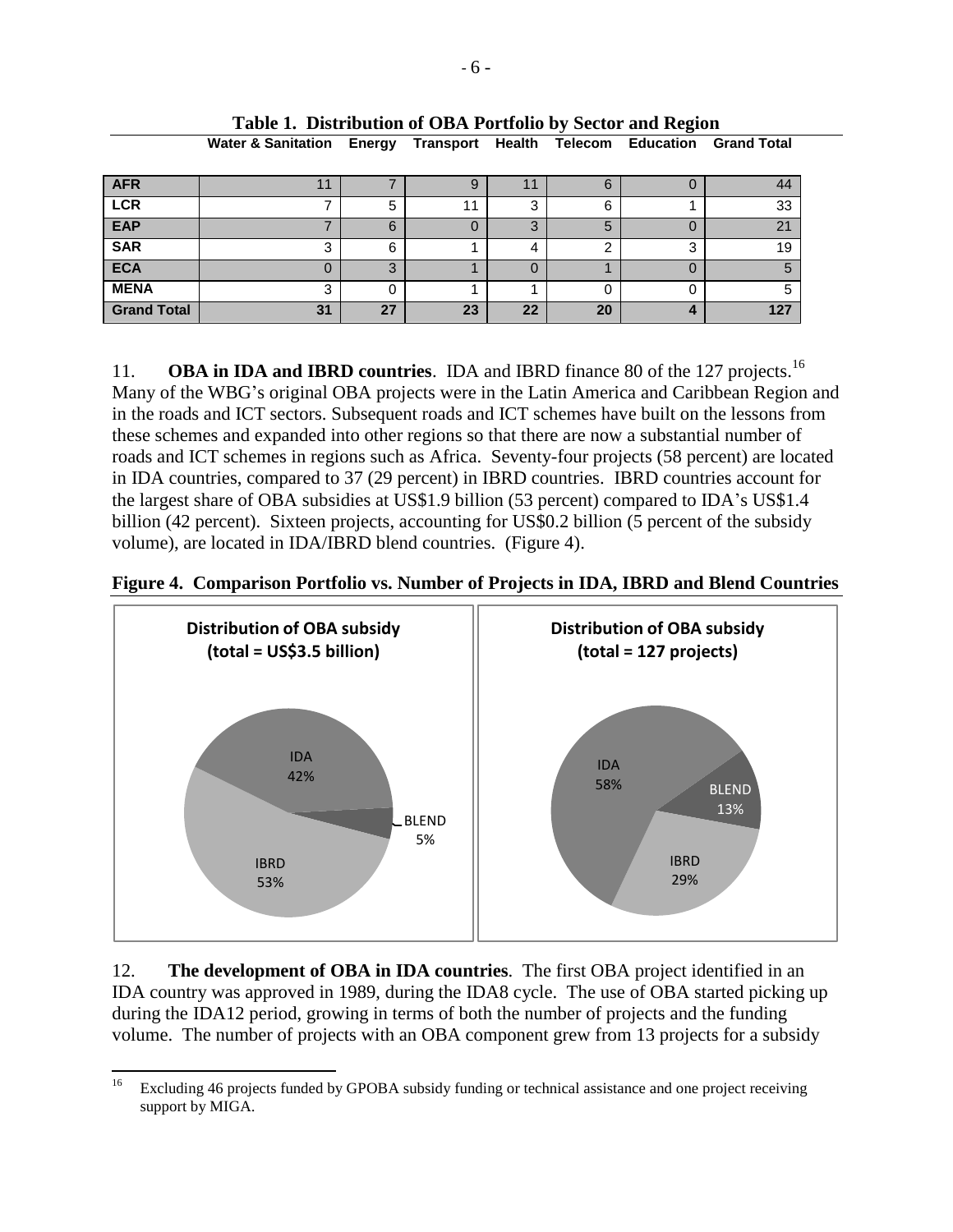volume of US\$420 million, approved during IDA12, to 35 projects for US\$580 million, approved during IDA14. From the start of IDA15 in July 2008 to April 2009, six signed projects were identified and an additional 10 are under preparation.<sup>17</sup> The distribution of sectors in IDA countries is similar to the distribution of sectors in the overall sample of projects identified, with transport and health accounting for over 70 percent of the subsidy volume. (Figure 5).

13. Disbursement amounts are available for 60 projects funded by IDA that are under implementation or have closed. These projects have a total funding volume of US\$5.9 billion with an average size of the OBA component of 24 percent of the project amount (OBA subsidy amount US\$1.4 billion). The 60 IDA-funded projects have disbursed 70 percent of committed funding with 21 closed projects having disbursed 96 percent of the allocated funding.



#### **Figure 5. Development of OBA in IDA Countries**

 $17$ There is a time lag when GPOBA identifies a new project, so that the number of approved projects and projects under preparation is expected to grow.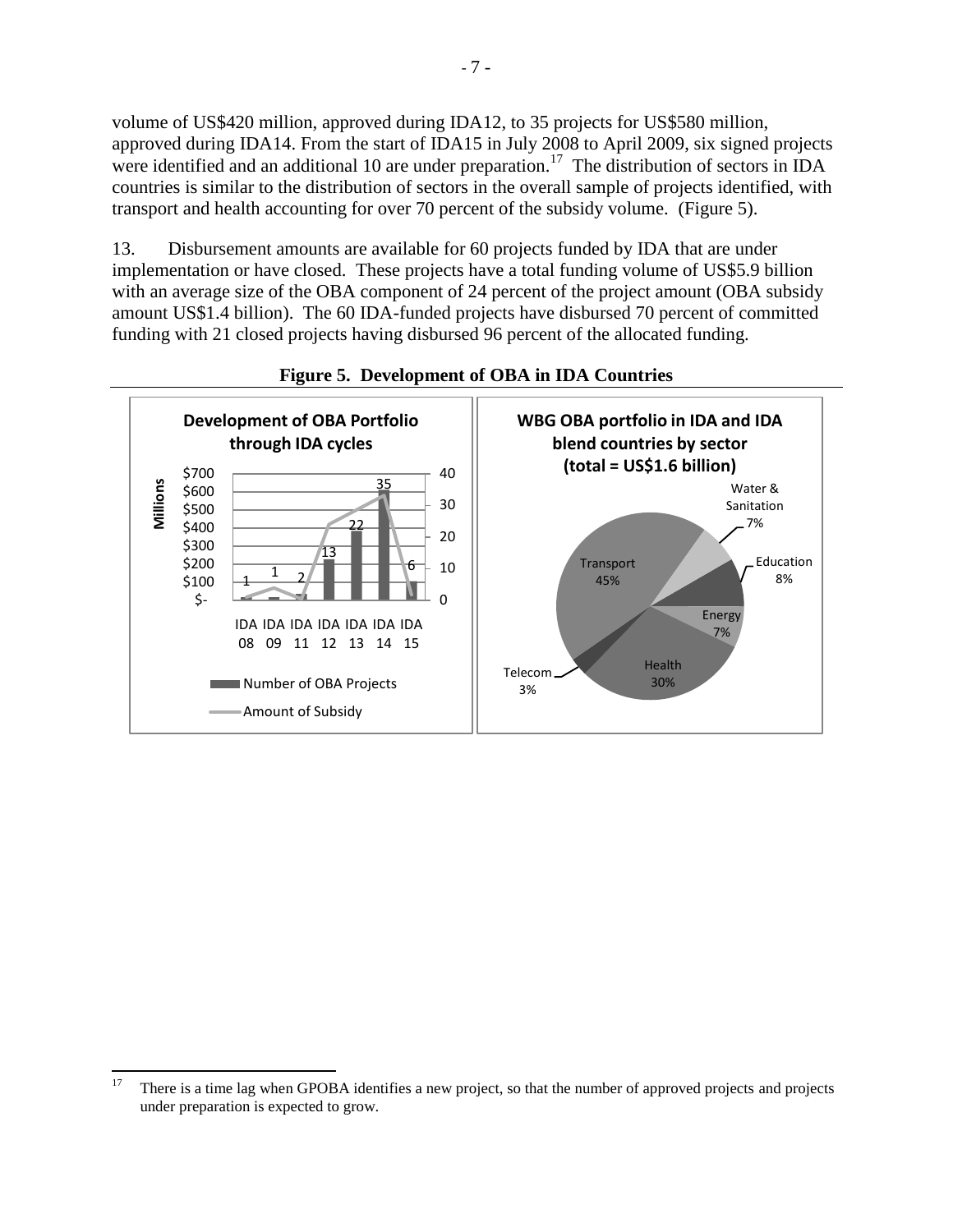|                                                     | <b>IDA13</b>    |                  |              | <b>IDA14</b>    |                |              | IDA15 (in progress) |                |                         |
|-----------------------------------------------------|-----------------|------------------|--------------|-----------------|----------------|--------------|---------------------|----------------|-------------------------|
|                                                     | <b>IDA only</b> | <b>BLEND</b>     | <b>TOTAL</b> | <b>IDA only</b> | <b>BLEND</b>   | <b>TOTAL</b> | <b>IDA only</b>     | <b>BLEND</b>   | <b>TOTAL</b>            |
| # IDA financed<br>projects                          | 12              | 5                | 17           | 15              | 3              | 18           | $\mathbf{1}$        | $\mathbf 0$    | 1                       |
| # GPOBA<br>projects                                 | $\overline{4}$  | $\mathbf{1}$     | 5            | 14              | $\overline{3}$ | 17           | 5                   | $\mathbf 0$    | 5                       |
| Total #<br>projects                                 | 16              | 6                | 22           | 29              | 6              | 35           | 6                   | 0              | 6                       |
| <b>IDA funding</b><br>(US\$m)                       | 345             | 155              | 500          | 515             | 5              | 520          | $\overline{3}$      | $\mathbf 0$    | $\overline{\mathbf{3}}$ |
| <b>GPOBA</b><br>funding<br>(US\$m)                  | $\mathbf 0$     | $\boldsymbol{0}$ | 0            | 51              | 9              | 60           | 27                  | $\mathbf 0$    | 27                      |
| <b>Total funding</b><br>(US\$m)                     | 345             | 155              | 500          | 566             | 14             | 580          | 30                  | $\mathbf 0$    | 30                      |
| <b>Gvt.</b> financing<br>(US\$m)                    | 54              | 23               | 77           | 110             | 14             | 124          | 0                   | 0              | 0                       |
| <b>Private</b><br>financing<br>(US\$ <sub>m</sub> ) | 38              | $\overline{4}$   | 42           | 27              | $\overline{3}$ | 30           | 53                  | $\overline{0}$ | 53                      |

**Table 2. OBA Portfolio in IDA Countries in IDA13, IDA14, and IDA15<sup>18</sup>**

14. **Governments also finance OBA operations**. Some WBG projects have received substantial amounts (US\$2.8 billion) of complementary subsidy funding from recipient governments. <sup>19</sup> The bulk of this government funding has been in the transport and health sectors, accounting for US\$1.7 billion (60 percent) and US\$810 million (28 percent) respectively. More than US\$2.2 billion (78 percent) of this funding came from IBRD governments, which accounted for 52 percent of the projects that received complementary subsidy funding from government. IDA country government contributed US\$640 million to OBA projects. The total OBA subsidy portfolio for WBG projects (including government cofinancing) is US\$6.7 billion (including US\$0.3 billion from private investment).

15. **GPOBA-funded projects**. In addition to the 80 projects funded by IDA and IBRD, another 46 projects (total funding volume of US\$130 million) either received or are in the process of receiving funding from the World Bank-administered Global Partnership on Output**-**Based Aid (GPOBA). GPOBA has mainly focused on designing and developing OBA schemes in areas where OBA has been less tested, in particular the water and sanitation sector. Thirtyfive GPOBA projects (76 percent) are in IDA and blend countries, accounting for 83 percent of GPOBA funding volume (US\$108 million). A majority of 24 GPOBA projects are in the water and sanitation sector (52 percent), followed by 11 energy projects (24 percent). The two sectors together account for US\$102 million, or almost 80 percent of the GPOBA subsidy volume.

<sup>18</sup> An additional 10 projects are under preparation.

<sup>&</sup>lt;sup>19</sup> In addition, the review has identified US\$6.2 billion raised by ICT universal access funds for OBA-type subsidies.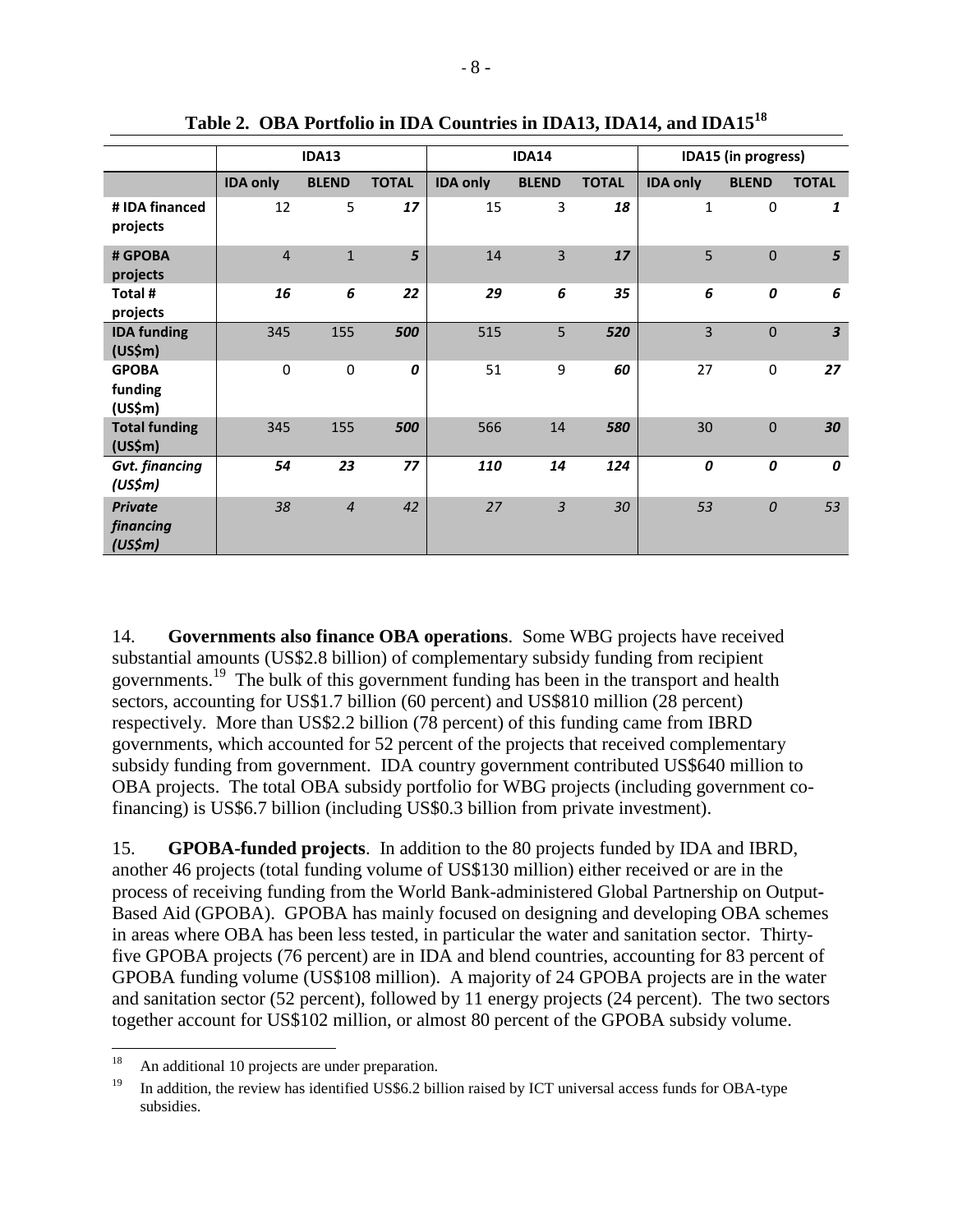Although OBA was originally envisioned as a tool to enhance private sector participation, GPOBA has also attempted to pilot OBA with commercially viable state-owned enterprises (SOEs) in sectors where public utilities have continued to play a dominant role in service provision.

16. **OBA schemes have also been identified outside the WBG**<sup>20</sup> – both in developed and developing countries. In some cases donors are playing an active role, such as KfW in the health and renewable energy sector or DGIS with the Energising Development program, implemented by GTZ in energy. More generally, in developing countries, OBA schemes that do not involve donor support are mainly found in middle-income (IBRD) countries which are able to fund subsidy schemes largely from cross-subsidies or tax revenue.

17. **Beneficiaries of OBA projects**. Table 3 summarizes the number of beneficiaries from OBA projects and Figure 6 provides information on the sectoral distribution of beneficiaries.

|                              | <b>All Countries</b> |                                   | <b>IDA</b> countries |                                   |  |
|------------------------------|----------------------|-----------------------------------|----------------------|-----------------------------------|--|
|                              | Projects             | <b>Beneficiaries</b><br>(million) | Projects             | <b>Beneficiaries</b><br>(million) |  |
| <b>Total</b>                 | 127                  |                                   | 90                   |                                   |  |
| <b>Planned beneficiaries</b> | 84                   | 59.5                              | 62                   | 43.4                              |  |
| <b>Actual beneficiaries</b>  | 32                   | 17.3                              | 21                   | 6.4                               |  |

**Table 3. OBA Project Beneficiaries**

 $20\,$ While this review focused on OBA projects within the WBG, 66 projects were identified that were funded by other donors.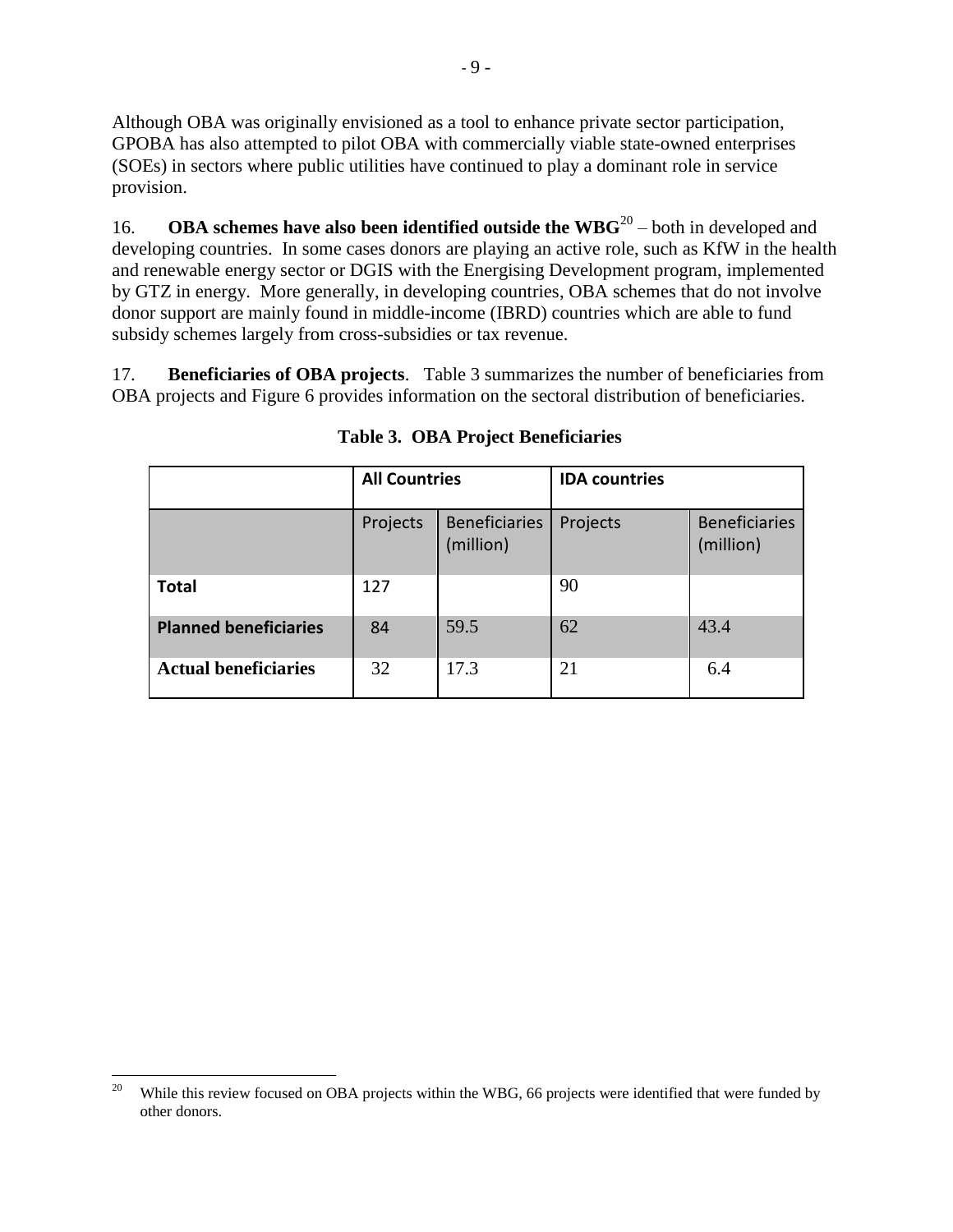

**Figure 6. Distribution of Beneficiaries Reached by Sector <sup>21</sup>**

18. For 14 closed projects for which information on the number of beneficiaries is available, benefits have reached 15 percent more beneficiaries than planned (see Annex III). In closed OBA transport projects, 64,379 km of roads were rehabilitated and maintained (including 440 km in IDA countries). An additional 23,212 km of roads are being rehabilitated and maintained under projects that are currently active (including 5,746 km in IDA countries). The number of planned beneficiaries was unavailable mainly in cases where it is methodologically difficult to estimate, such as projects providing public access to services (e.g., roads or public payphones) and for budget support operations. While the number of actual beneficiaries is frequently available on the project level, there has been no consistent mechanism to report outputs from the project level to the World Bank.<sup>22</sup> This is expected to improve with the adoption of the IDA core indicators.

#### **III. Review of OBA Projects**

#### **A. Evidence Relating to the Six Advantages of OBA**

#### 19. **OBA projects include a number of inherent characteristics which result in improved aid effectiveness including**:

a) *Increased transparency through the explicit targeting of subsidies* and tying these subsidies to defined outputs;

<sup>21</sup> <sup>21</sup> This figure includes two large education projects in Bangladesh (two out of three projects in the sample). At the same time, most health projects in IDA countries are budget support operations for which the number of beneficiaries could not be obtained.

<sup>&</sup>lt;sup>22</sup> The issue of aggregate reporting is discussed in more detail in paragraph 51.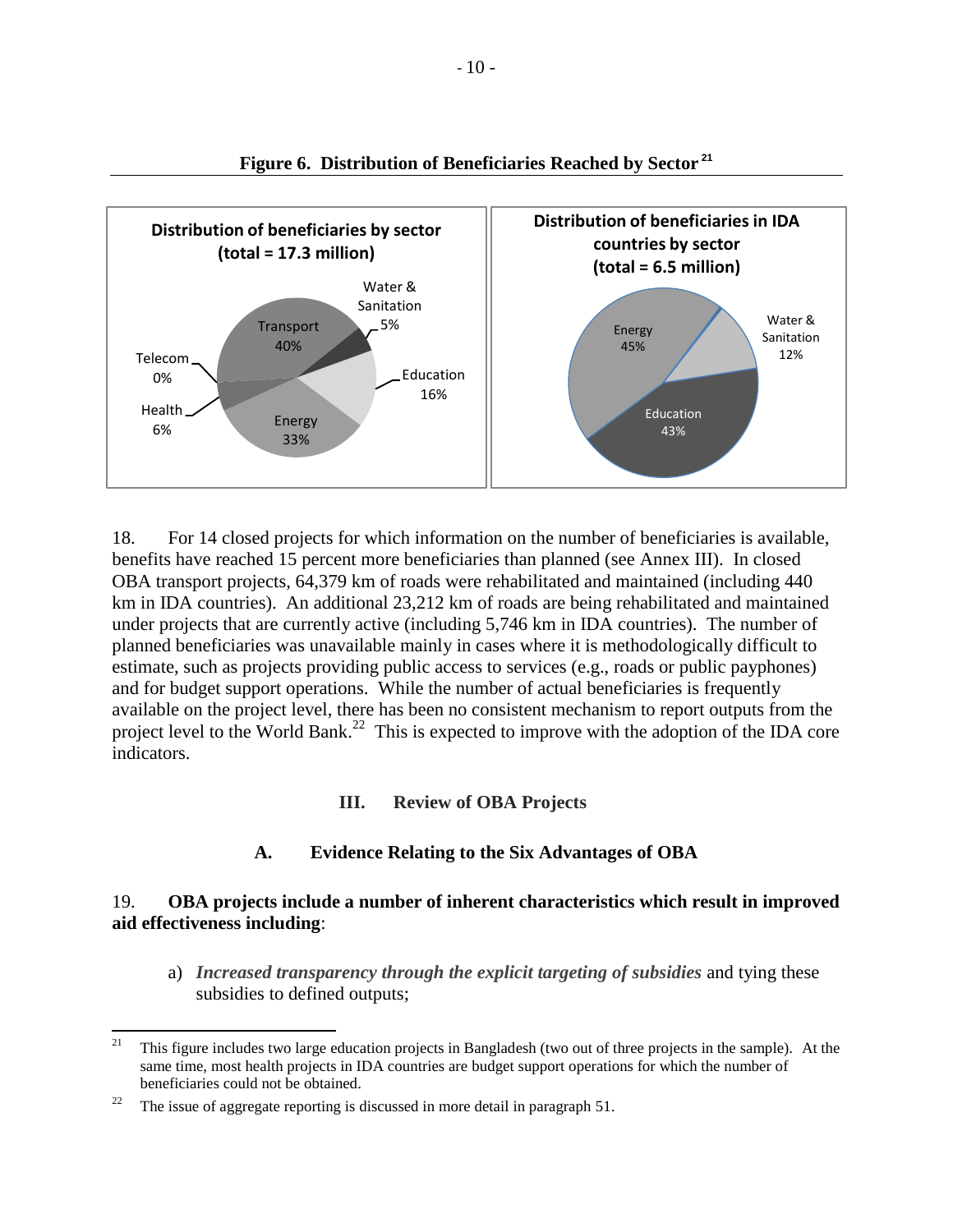- b) *Increased accountability by shifting performance risk to service providers* by paying them only after they have delivered an agreed output;
- c) *Increased engagement of private sector capital and expertise* by encouraging the private sector to serve customers (usually the poor) they might otherwise disregard;
- d) *Encouraging innovation and efficiency* by leaving the service "solutions" partly up to the service provider and through least cost determination of subsidy required;
- e) *Increased sustainability of public funding* through the use of one-off subsidies and linking ongoing subsidies to sustainable service; and
- f) *Enhancing monitoring* of results since payments are made against agreed outputs.

Some of these characteristics were postulated in the PSD Strategy of 2002 and were also the basis of analysis in the IDA14 MTR discussion paper on OBA. These are the criteria/benchmarks used in evaluating the current portfolio of OBA projects.

## **i. Explicit targeting of subsidies**

20. **Targeting mechanisms used**. All OBA schemes by definition must specify the outputs against which subsidies will be disbursed, and consequently beneficiaries can be identified more clearly than in traditional input-based schemes. Information on the targeting mechanism used could be identified for 97 out of 127 projects. (Figure 7). Out of the remaining 30 projects, 23 are transport projects that finance road infrastructure accessible to the general public, so targeting does not apply.



**Figure 7. The Use of Targeting Mechanisms in OBA Projects**

 More than two-thirds of OBA projects use *geographic targeting*. This form of targeting is useful when intended beneficiaries are concentrated in certain geographic areas and where few people outside the target group live. For projects in such areas, excluding unintended beneficiaries can be costlier than including them. It is less effective in cases where the poor and the non-poor live relatively interspersed.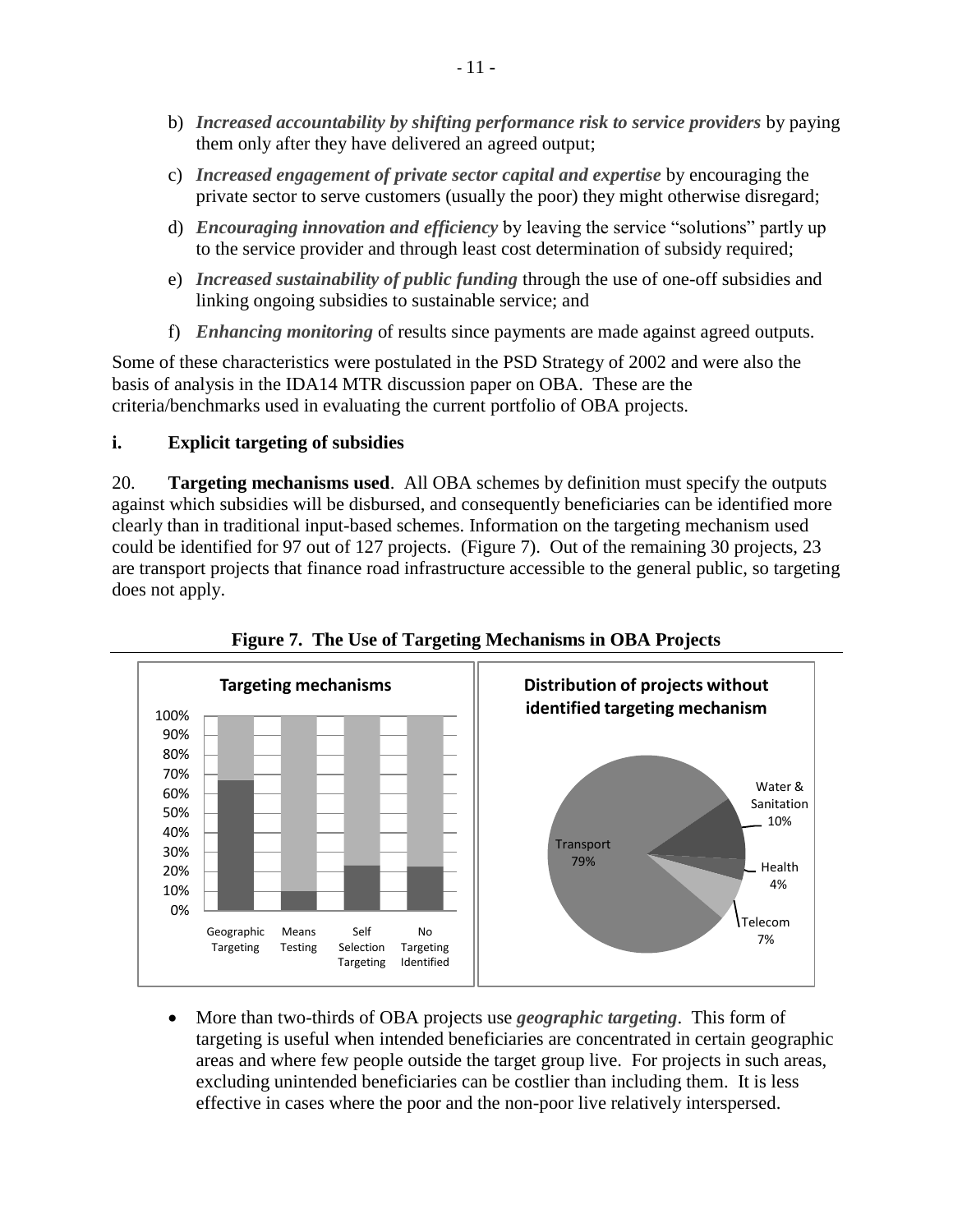Geographic targeting is particularly widespread in pilot projects that due to their size can only serve limited geographic areas.

- *Self-selection targeting,* used in 23 percent of projects, involves designing projects so that outputs chosen by poorer beneficiaries receive a higher share of subsidies. Subsidies can be targeted to the poor by providing higher subsidies for more basic services. Self-selection targeting is also widely used in the health sector. Because wealthier patients tend to favor more sophisticated up-market facilities, OBA projects usually finance more basic health care services.
- *Means-tested targeting* is used in 10 percent of OBA schemes, mainly in middleincome countries. Means testing involves measuring a beneficiary's wealth to assess whether a subsidy is warranted. Such schemes require more advanced administrative systems. For this reason, OBA schemes that rely on means-testing usually make use of broader welfare programs that identify poor households for a variety of public services. One approach used by some OBA projects includes *proxy means testing*, in which easily observable characteristics such as possession of indicative assets, for example a dwelling of a certain size, are used as a proxy for income.
- *Community-based targeting* relies on collaboration with the local community or its representatives to help identify the community members most in need of the service. This targeting mechanism was only identified in a few cases. Community involvement can increase ownership and reduce the risk of targeting criteria being rejected by the population in the service area. But community-based targeting may have drawbacks, such as the risk of being used to further special interests.

#### **Box 1: Examples of Explicit Targeting of OBA Subsidies in IDA Countries**

- In **Uganda**, an OBA water project is **geographically targeting** slum areas of Kampala, where most households are very poor and excluding the few non-poor households would be too costly.
- **Self-selection targeting** is used in a rural off-grid electrification project in **Bolivia** where smaller solar home systems (SHS) receive a higher subsidy.
- In **Mozambique, self-selection targeting** is used by subsidizing outputs such as external yard taps that are less attractive to the less poor who prefer indoor connections.
- The **Armenia** Access to Gas and Heat Supply for Poor Urban Households project funded by IDA/GPOBA uses an existing poverty classification based on the **means-tested** Poverty Family Benefit Program to target poor beneficiaries.
- The Reproductive Health Vouchers in Western **Uganda** project, jointly funded by KfW and GPOBA, uses a **proxy means-testing tool** consisting of a questionnaire assessing assets owned, number and quality of meals per day, and other indicators to determine eligibility for subsidized safe delivery. The output verification agent for the project ensures that only eligible households are reimbursed.
- **Community-based targeting** is used in the Water Access with Small-Scale Providers project in **Cambodia**.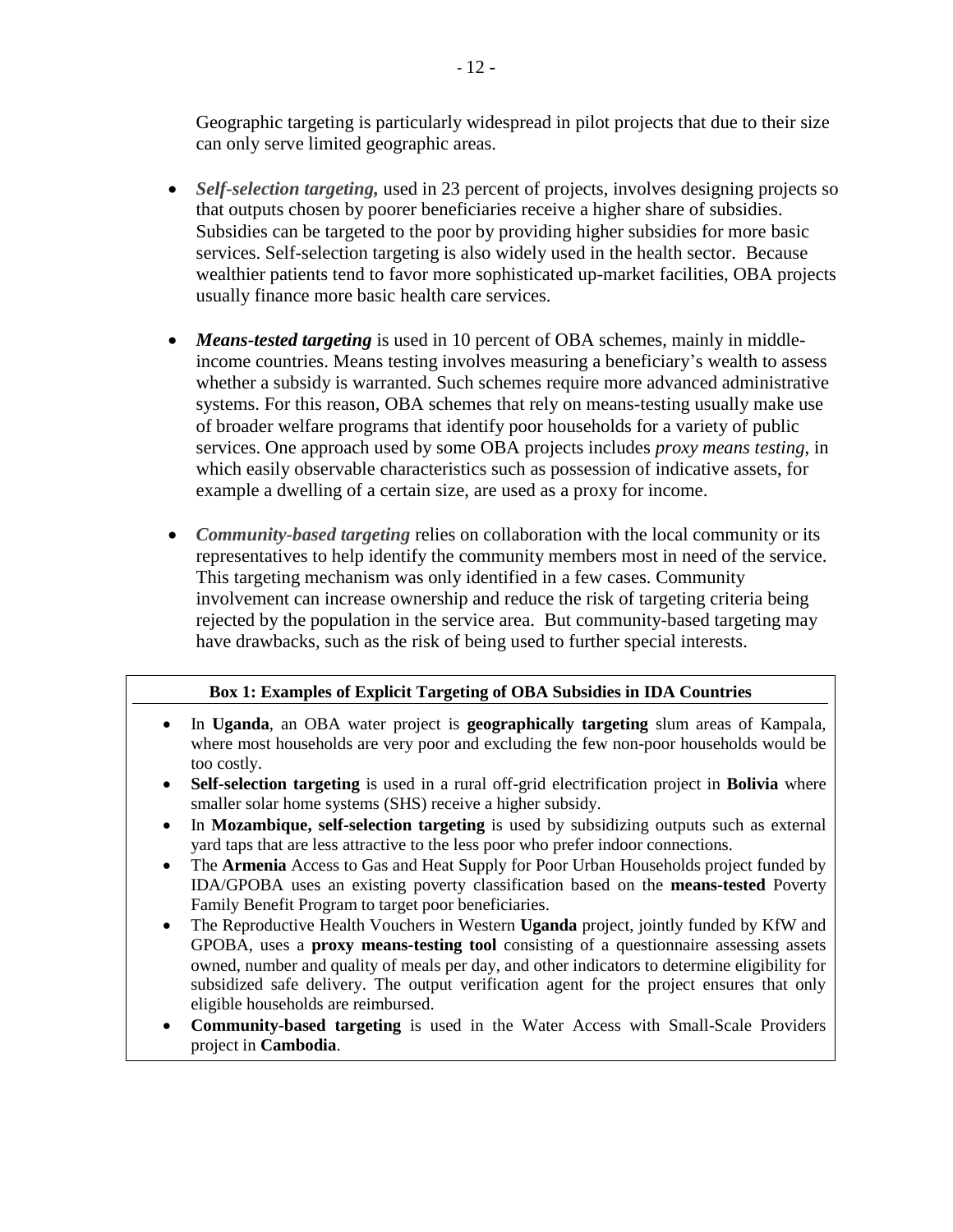21. **Role of output verification for targeting**. Eligibility criteria for beneficiary households are usually clearly defined and made a precondition for subsidy disbursements. The third-party verification that triggers disbursement of OBA funds can include verification that the poverty targeting criteria have been met.

22. **Conclusion**: In recent years several publications have raised questions as to whether the benefits of development aid reach the poor as intended.<sup>23</sup> OBA provides an effective basis for targeting, as it makes it possible to identify targeted beneficiaries, the benefit they receive and the cost of subsidizing the benefit. Output verification helps to assure that the benefits of the project reach the intended beneficiaries. As a result OBA can help improve the targeting effectiveness of development aid.

## **ii. Shifting Performance Risks to Providers**

23. **Using OBA to shift performance risk**. By withholding payments until after prespecified outputs are delivered, all OBA schemes shift performance risk to the service provider, the entity best able to respond to this risk. The components of performance risk include the following:

- Construction risk related to infrastructure and other investments made under the project, particularly the risk of cost overruns or benefit shortfalls due to non-delivery of outputs or delivery of inappropriate or insufficient outputs;
- Operational risk related to ongoing service delivery; and
- Demand risk related to whether the intended beneficiaries request the service provided (at the price provided).

24. **Construction risk and one-off subsidies**. There is anecdotal evidence that cost overruns and benefit shortfalls occur fairly frequently in international aid projects and infrastructure projects in general.<sup>24</sup> OBA can help mitigate some of the risk of cost overruns (or benefit shortfalls) related to project investments through one-off OBA subsidies for access. OBA *subsidies are fixed before project implementation* but paid after outputs have been delivered. This presents a credible cap on public funding available so that service providers are aware that they have to bear any cost overruns. Further, the *explicit nature of output and subsidy design* should result in clear allocation of the identified risks of a project. And, OBA *disbursements are usually not tied to the completion of project input milestones*, such as the completion of a telecom tower, but rather to the delivery of connections such as pay phones and tele-centers being operational and used. *The service provider only gets paid for the parts of the system that are actually being used.* Thus, there is a *disincentive* for creating excess capacity and an

<sup>23</sup> For example the 2004 World Development Report (World Bank 2004) states that "...while governments devote about a third of their budgets to health and education, they spend very little of it on poor people… Public spending on health and education is typically enjoyed by the non-poor" and a study on utility subsidies shows that tariff subsidies, the most common form of utility subsidies, have a regressive targeting incidence (Komives, et al. 2005).

<sup>&</sup>lt;sup>24</sup> For a list of examples, refer (Flyvbjerg 2005).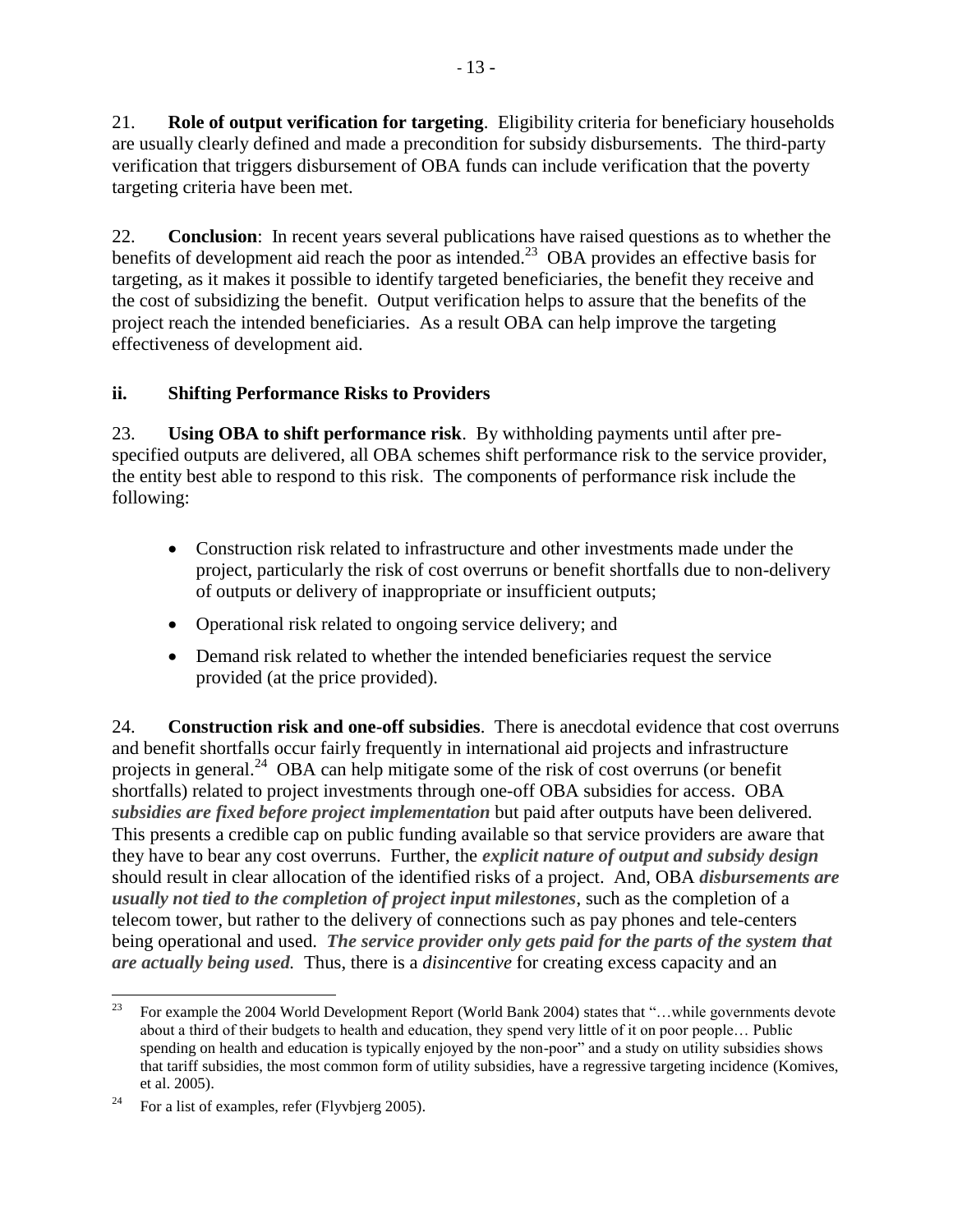*incentive* for increasing access. However, it is important that relevant running costs will be covered by tariffs or fees paid by the new.

25. **Operational risk transfer through on-going and one-off OBA subsidies**. In many PPP contracts – whether OBA or not – service providers do bear operational risk; however, OBA schemes can provide an additional hard incentive for performance by withholding payments until pre-identified outputs are delivered.

- With *ongoing OBA subsidy* schemes, particularly those in health and roads, performance-based payments to service providers are based on continuous service delivery of a stipulated quality. Performance contracts can define the minimum level of service to be delivered at an agreed payment. This shifts the performance risk of the project to the service provider who is to some extent free to decide how to reach performance targets and can therefore decide how best to address operational risks related to service delivery.
- On the other hand, *one-off subsidies* for access do not necessarily shift performance risk to service providers for the entire duration of their service contracts, unless the project involves significant investment by the service provider to be recouped through the tariff. In order to ensure more sustainable services, OBA projects involving oneoff subsidies should take into account the nature of the longer-term service contract, including clear standards of performance, related penalties and regulatory rules and practices under which the OBA scheme is operating. OBA projects using one-off subsidies also usually retain some funds until service delivery targets are met, which provides an indication that the service provider is able to deliver services in an ongoing manner.

26. **The amount of risk transferred to the service provider depends on the subsidy design**. All OBA projects transfer risks to service providers by withholding at least some payments until after outputs have been delivered. On-going and transitional subsidies transfer both investment and operational risks to service providers, as providing an on-going service requires both investing in infrastructure and on-going operations. Ongoing subsidies are found in 25 of the 127 projects reviewed and transitional subsidies are used in 3 projects.

27. For one-off subsidies, used in 101 projects,  $^{25}$  the risk transferred to service providers depends on the conditions that trigger subsidy disbursement. Advances reduce the risk service providers have to bear, whereas tying disbursements to service delivery criteria increases risk transfer. Half of projects for which a disbursement schedule was obtained use some form of advances, 88 percent pay at least a part of the subsidy based on the delivery of an output such as a water or electricity connections and 58 percent withhold some money until service delivery targets are met. (Figure 8). Twelve percent of projects in the sample pay the entire subsidy only after service delivery targets have been met.

<sup>25</sup> Two projects are using more than one subsidy type.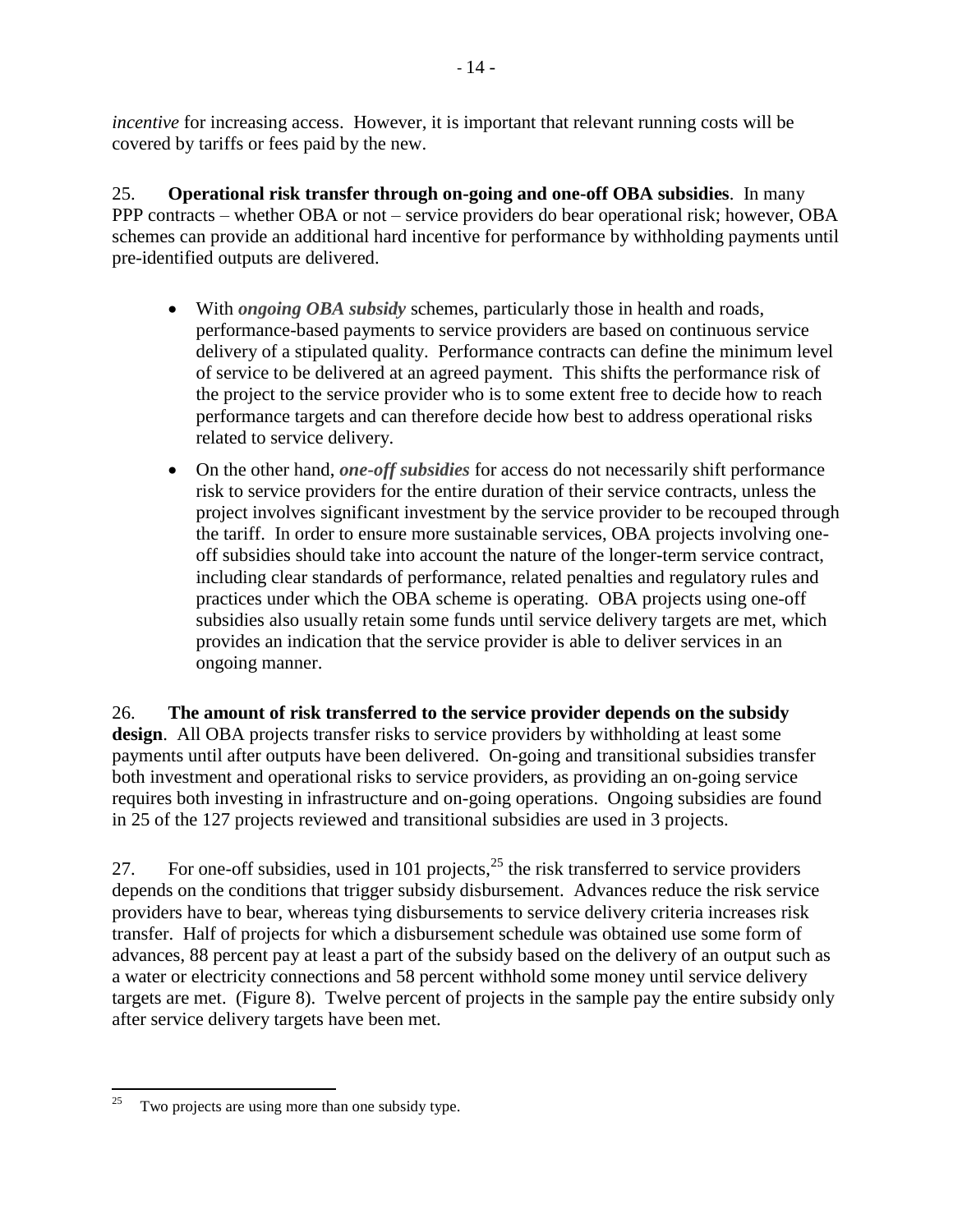

**Figure 8. Transferring Risk When Using One-off Subsidies**

28. **Managing demand risk in OBA schemes**. Output-based projects frequently rely on users actively having to request the subsidized service from service providers and paying a substantial user fee. As a result, OBA service providers are exposed to an uptake risk, which is larger if the target group is not familiar with services (e.g., sanitation or specific medical interventions) or certain aspects of the services (e.g., payment schemes). This risk is not completely new to aid schemes and can be reduced through willingness/ability to pay studies. OBA enables the demand risk of a project to be shifted to the service provider, who can address demand risks by reaching out to beneficiaries to promote the use of the subsidized service and by managing investments and operations efficiently to meet required demand.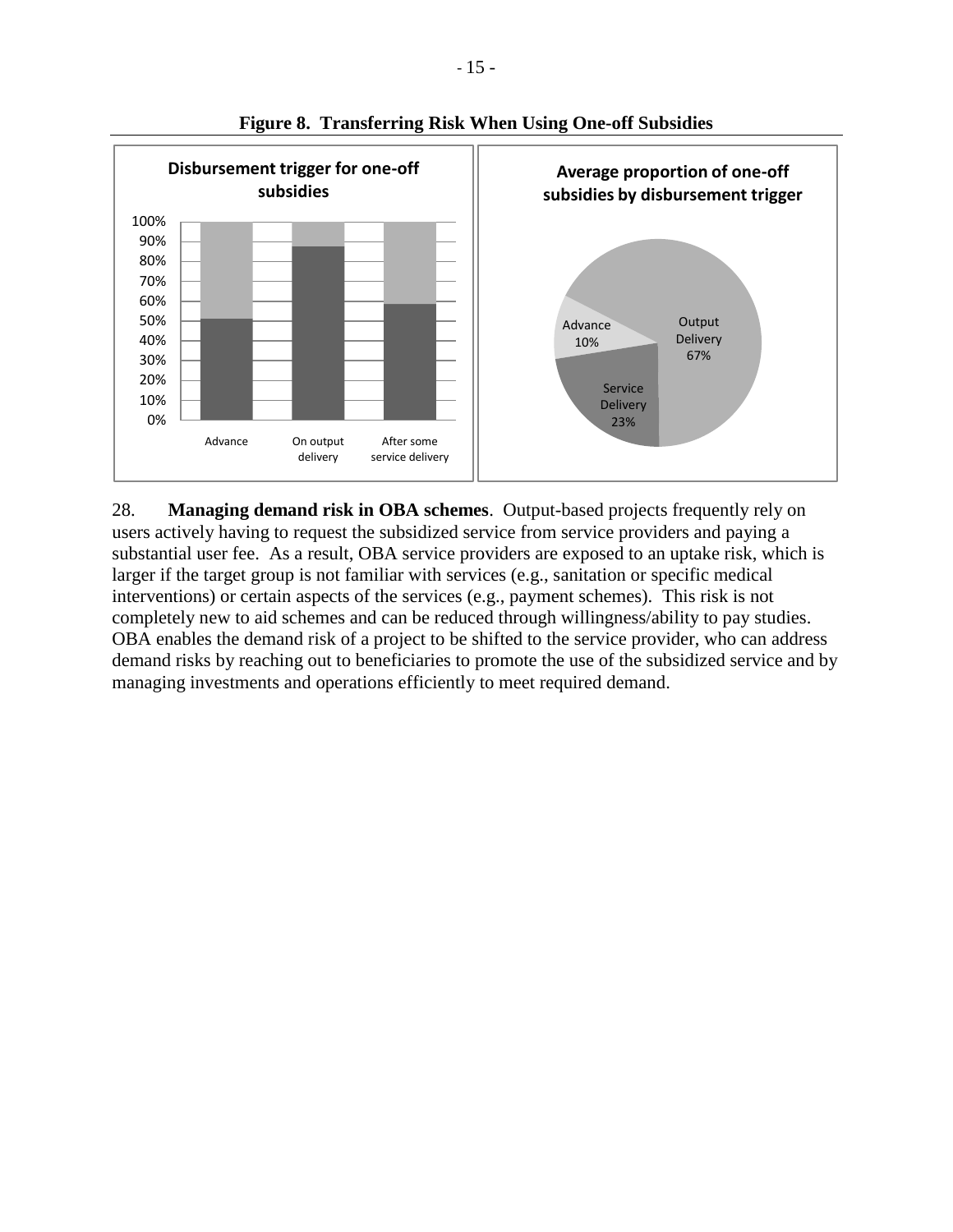#### **Box 2. Shifting Performance Risks Through Payment on Outputs**

- A **water project in rural Uganda** funds both rehabilitation and extension of existing water schemes in **small towns** and green field projects in **rural growth centers**. The small towns component of the project disburses 80 percent of subsidies based on connections made and pays 20 percent based on satisfactory service provision and other indicators, whereas the green field projects in small towns disburse 55 percent of funds on intermediate outputs such as the installation of storage capacity, 20 percent on water connections, and 25 percent on satisfactory service provision.
- A **health** project in **rural Afghanistan** contracts out service provision in rural areas to NGOs, who take on responsibility for providing packages of basic health services at the province level. The NGOs receive a budget which they are free to allocate and receive a bonus of up to 10 percent if they meet performance indicators.
- Most of the **ICT contracts** identified provide one-off subsidies, but also include longer-term service provision requirements for about 5 to 10 years. Regulators can also revoke the operating licenses of service providers who do not fulfill requirements to serve target groups.
- A **natural gas distribution** project for low-income families in **Colombia** has subsidized natural gas connections. Even though natural gas is cheaper for cooking than the alternative used, some households were reluctant to commit to paying monthly bills and thus did not apply for connections. To mitigate this, the implementing agency conducted intensive outreach campaigns including promotional materials such as savings boxes to help beneficiaries save up for the gas bills.

29. **Does OBA lead to a reduction in cost overruns and benefit shortfalls**? If the claim that shifting performance risks leads to more accountability is true, it should translate into OBA projects showing a lower proportion of cost overruns or benefit shortfalls than comparable projects. To investigate this, the review has analyzed a sample of all 37 available ICRs for World Bank-funded water, energy, and health projects closed in fiscal year 2007. This sample was reviewed to identify all projects that have quantifiable outputs as project development objectives (PDOs).<sup>26</sup> This sample was compared with 13 completed OBA projects in water, energy, and health for which results information was available.<sup>27</sup> (Figure 9). The review showed that a total of 85 percent of OBA projects achieved or over-achieved the desired results within or below budget, compared to 49 percent of traditional projects. Nearly 70 percent of OBA projects were completed under budget, compared to slightly more than half of the traditional projects. While some of the traditional projects recorded cost overruns, none of the OBA projects did. Similarly, 15 percent of the OBA projects did not achieve the intended results, compared to at least 30 percent of the traditional projects reviewed. The OBA projects that did not deliver all projected outputs, disbursed only a small proportion of the funds related to outputs actually

 $26\overline{)}$ <sup>26</sup> Projects with PDOs relating to policy formulation/institutional strengthening or consisting of PDOs with higher level project impacts not exclusively under the control of the project implementer were excluded from the analysis due to the inability to compare against OBA.

<sup>&</sup>lt;sup>27</sup> The analysis is based on information from ICRs for IDA/IBRD-funded projects and on information from the GEF website for projects funded by the GEF.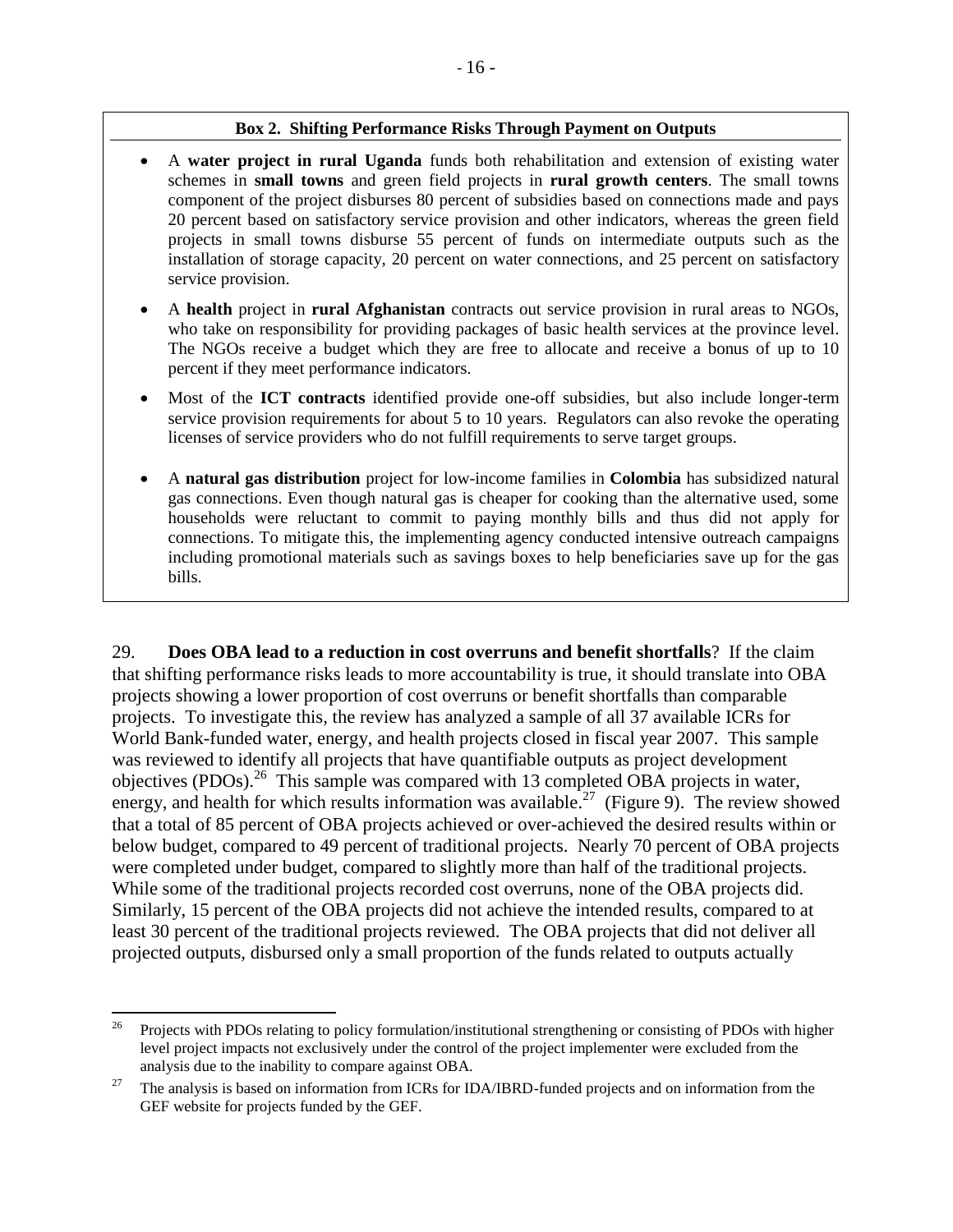delivered.<sup>28</sup> While the number of projects available for review is still small, this provides some initial indication that OBA can help with mitigating the risk that a provider of public funding disburses substantial amounts for projects that do not produce the desired outputs.



**Figure 9. Comparison of Performance of OBA and Traditional Projects**

30. **The need to pre-finance outputs**: In order to effectively shift performance risk to service providers through OBA, service providers need to be able to pre-finance investments and services. This pre-financing can be funded by the service provider through its own cash flow, supplier credit and other aspects of working capital, and/or equity and debt financing. This finance must be available at reasonable cost in order to be affordable for the provider and to minimize the impact of financing costs on the tariff charged to the household. Access to finance constraints seem most binding for sectors or sub-sectors that rely on small and local/regional providers – as is the case with off-grid energy schemes. Access to finance can also become an issue for projects that involve significant investments. As a result, most of these projects include some element of up-front grants or advances.

31. **Conclusion:** The review provides some indication that by shifting the performance risk to a third party, OBA can help reduce the risk to the agencies funding aid projects. The preliminary evidence suggests that by shifting the performance risk to service providers, the likelihood of cost-overruns and benefit shortfalls can be reduced. The amount of risk that can reasonably be shifted to service providers depends on their ability to pre-finance outputs and on

<sup>28</sup> Funds disbursed included some fixed costs related to setting up the project.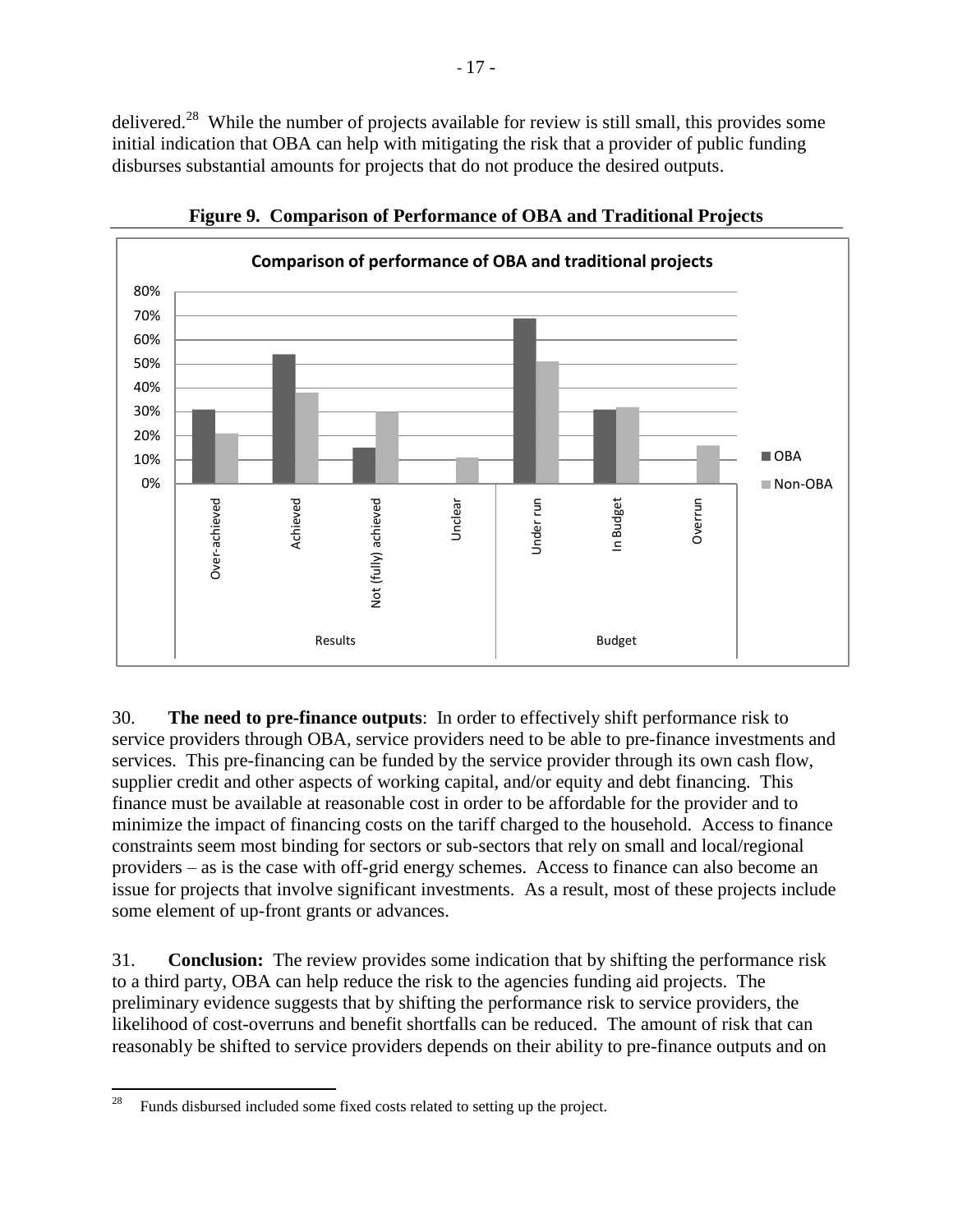the project context. For example, more risk can usually be shifted when working with an incumbent service provider to expand coverage. Incumbent service providers usually have good knowledge of the service area and can rely on existing cash-flows and upstream investments. Risk transfer is more difficult in rural green field projects, where neither beneficiaries nor service providers have experience with the service to be provided.

32. While shifting performance risk to service providers, OBA can raise some additional unintended risks, in particular, the risk that once outputs have been pre-financed and delivered as agreed, subsidy disbursements (or payments to the provider) are substantially delayed or not made. OBA design must incorporate measures to mitigate this potential risk.

## **iii. Mobilizing Capital and Expertise**

33. **Mobilizing private capital**. The exact amount of private capital mobilized by an OBA project is difficult to estimate. Many projects involving one-off subsidies are extensions of existing infrastructure networks so that it is difficult to distinguish investments made as a result of the OBA project and investments that would have been made without the project. Estimating private investment is somewhat easier for green field or off-grid projects. On-going subsidies are not determined as a share of investment and have to be recouped over time. This means that the service provider has to pre-finance investments for a much longer period of time. In many cases project infrastructure is used to provide both commercial and subsidized services so that it is difficult to determine the incremental amount of investment resulting from the output-based subsidy.

34. **The amount of private financing mobilized** was identified for 22 GPOBA projects and 10 WB projects. <sup>29</sup> For the 32 projects, every dollar of subsidy mobilized about US\$1.72 of private sector financing in addition to any investment pre-financed and reimbursed through the OBA subsidy. The possibility of mobilizing private finance varies from sector to sector, with 'established' sectors such as ICT and energy usually being able to mobilize more than 'pilot' sectors such as water.

|                              |                    | Table +. THrate Capital Mobilized by ODITTIORCG |
|------------------------------|--------------------|-------------------------------------------------|
| Number of<br><b>Projects</b> | <b>OBA Subsidy</b> | <b>Private Investment</b>                       |
| 32                           | US\$ 165,461,554   | US\$ 284,451,850                                |

**Table 4. Private Capital Mobilized by OBA Projects**

35. **For network/utility services, private finance mobilized is wholly related to tariff reform**. Ultimately, the tariff charged must allow the service provider to recoup any investment that is not reimbursed by the OBA subsidy or paid for by up-front user fees. If the aim is to have a smaller amount of subsidy with more of the investment financed privately, the tariff would need to be able to absorb these costs. Because OBA schemes target the poor, who often are

<sup>29</sup> <sup>29</sup> Out of the 10 WB projects for which private investments could be identified, 9 are off-grid or green field energy projects.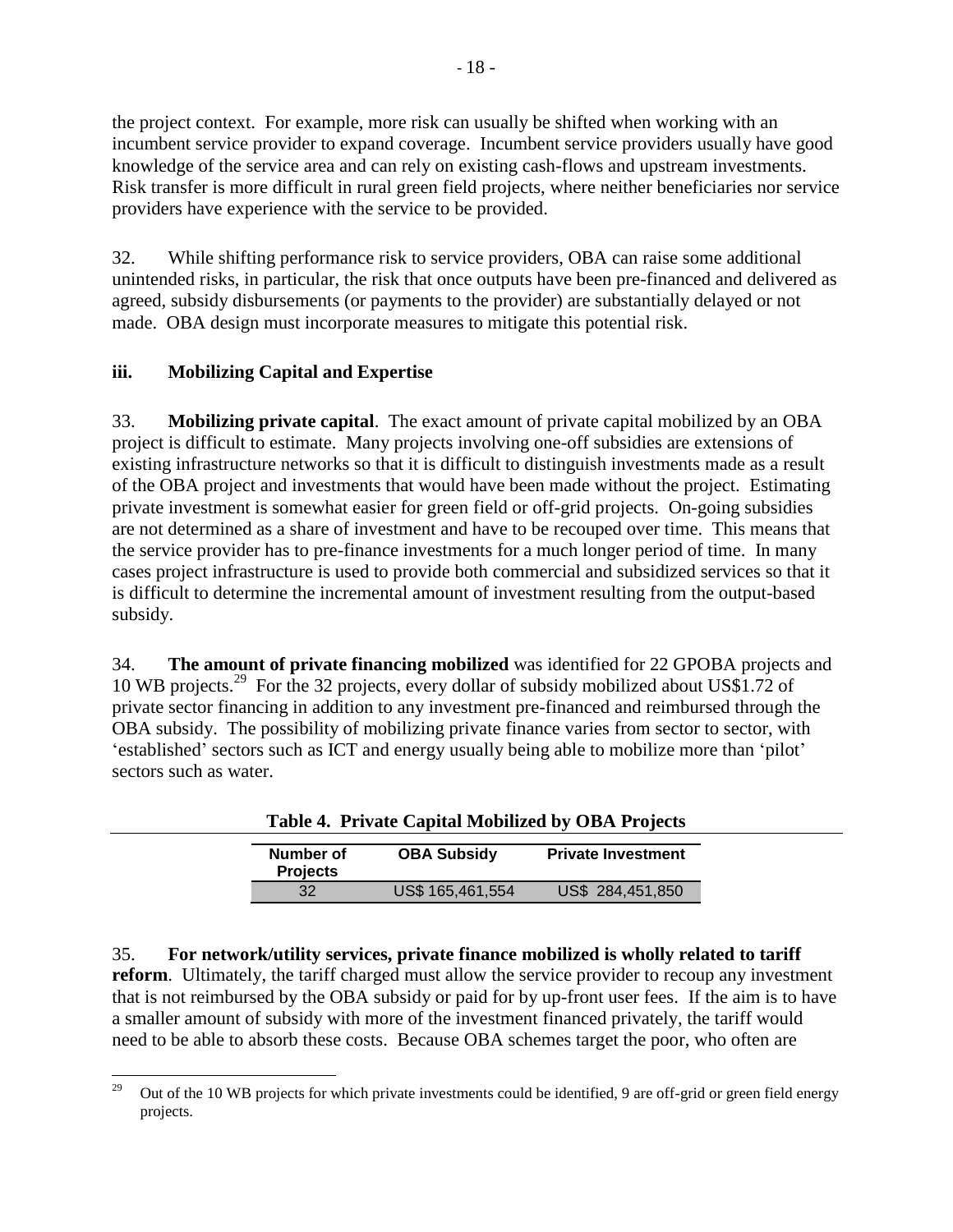charged social tariffs or who consume small amounts, the possibilities of mobilizing investments to complement OBA funding are limited compared to non-OBA schemes which do not target the poor.

36. For rural green field projects, the amount of private financing used could be increased without increasing tariffs if the service provider were able to repay the loans he has taken out to finance the investments over a longer time period than normally accepted by lenders. Several OBA schemes have worked with micro-finance institutions that have been willing to offer longer loan tenors and to accept the OBA subsidy as part of the collateral for the loan.

37. **Mobilizing private sector expertise**. Even where OBA does not involve significant private investments beyond pre-financing output-based subsidies, it can help to mobilize private sector expertise to better serve the poor. For example, OBA can encourage private service providers to connect poor customers, who otherwise would not receive service, to existing networks. This can help to better utilize previous infrastructure investments that have excess capacity, even when service providers have no real incentive to serve additional (poor) customers. In such cases OBA interventions can connect poor households to a network that would otherwise be unreachable for low subsidy amounts.

#### **Box 3. Mobilizing Private Finance and Expertise**

- In **Guatemala"s** FONDETEL **telecommunications** projects, each US\$1 of subsidy leveraged between US\$2 and US\$4 of private investment. In Peru's FITEL projects, an average of US\$2 of private capital was raised for each US\$1 of subsidy.
- For the **Senegal rural electrification** concession, the winning bidder has proposed to more than double the minimum number of connections set in the tender—from  $8,500$  to  $21,800 - by$ bringing in US\$9.6 million in private financing. This constitutes about 60 percent of the total financing, compared to the 20 percent minimum private financing requirement under the tender. IFC has recently been asked to participate, possibly with an equity stake.
- The **Nepal Biogas Project** subsidized the installation of biogas plants in beneficiaries' homes. Since its inception in 1992, the project has contributed to creating an industry of small and medium enterprises that have specialized in building biogas plants. It is difficult to estimate the amount that owners of such companies have invested.
- In the case of the **Manila Water** project, the Manila Water Company (MWC) is investing some US\$14 million in new water supply infrastructure in poor areas, but the low-income households cannot afford the connection charges set by MWC and the Regulator. An OBA project is helping to connect low-income households to the water network for a relatively modest amount of subsidy, thus making better use of the planned investments.

38. **Conclusion**. OBA's ability to mobilize private capital is constrained by the ability of customers to pay tariffs that cover some of the capital costs of investments in addition to the operations and maintenance costs. The ability of OBA projects to mobilize additional private financing can be improved by facilitating loans with longer repayment periods, for which future OBA payments could be used as collateral. OBA schemes mobilize private sector expertise and operate on a commercial basis, whether service providers are public or private, NGO or CBO, so that service providers are motivated to provide a good quality service as efficiently as possible.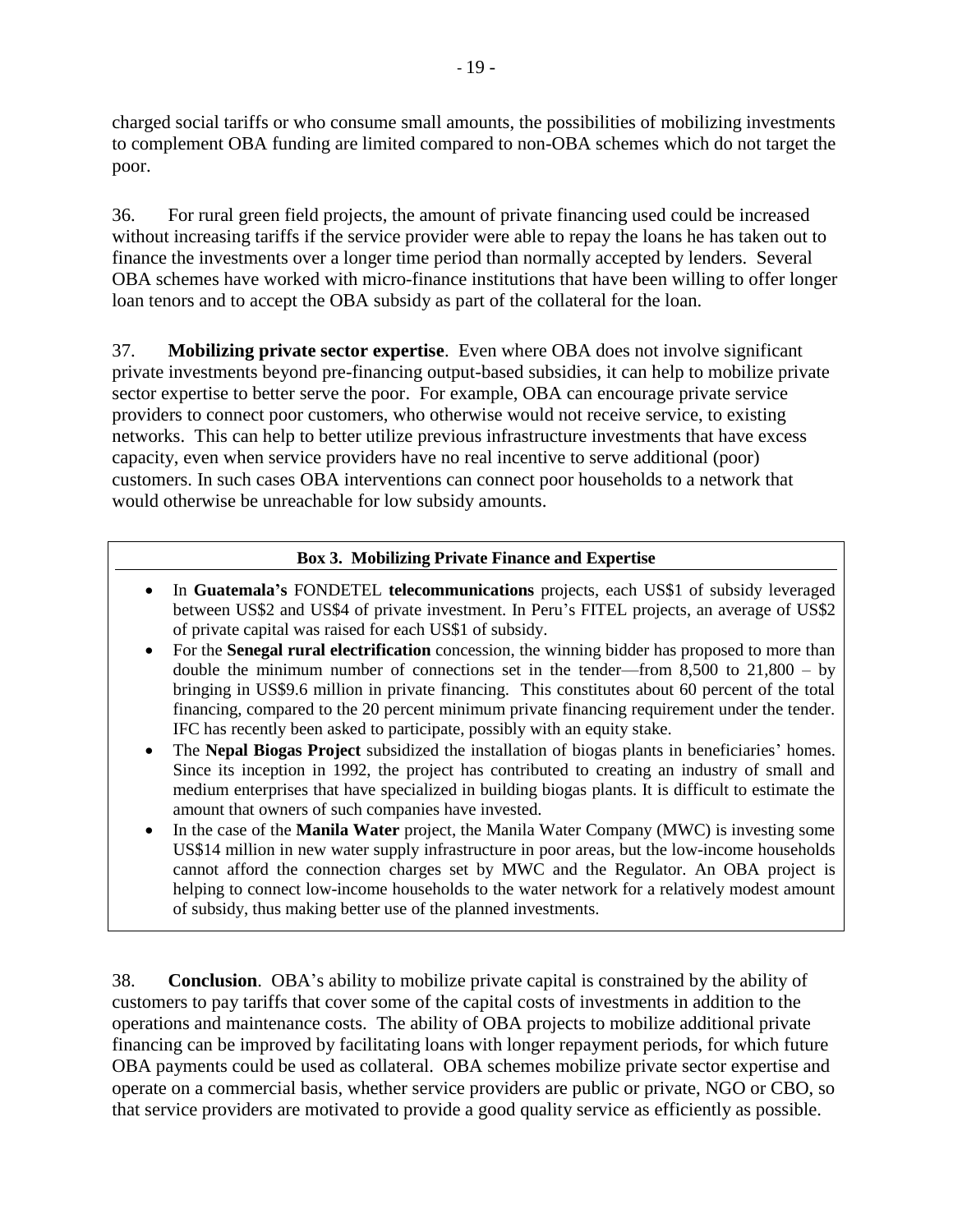#### **iv. Innovation and Efficiency**

39. **Use of competition in the context of OBA**. Forty-four projects, mainly in the transport and telecommunications sectors, used competitive bidding to select service providers. Competitive selection of service providers is also being used in the water and off-grid energy sectors, as well as in some health projects in which NGOs are contracted to provide basic services in a defined area. Competitive bidding has resulted in a reduction in the amount of subsidy required in most cases.<sup>30</sup> In some cases competitive bidding has shown that subprojects were commercially viable and that outputs could be provided without subsidy funding.

40. Another way OBA projects can use competition to increase efficiency is by working with a number of service providers who compete for clients on the basis of quality. This approach is used by 12 projects, mainly in health and infrastructure. A number of projects work with incumbent service providers, while some projects use other forms of selection, such as ranking proposed sub-projects based on expected project benefits.



## **Figure 10. Selection of Service Providers**

41. **Lessons relating to the competitive selection of OBA service providers**. Competitive processes take time and can require extensive capacity building, including in relation to bidding or in obtaining access to finance. The transaction process can be costly both in terms of administrative costs and in terms of time required for the process, especially if capacity is low. Further, there is a risk of under-bidding during the tender process, followed by financial problems down the line, especially if growth in demand for the subsidized service does not materialize as expected. And for small-scale projects in particular, over-sophisticated (often donor-led) systems with a wide array of checks and balances may prove costly and cumbersome,

 $30^{\circ}$ <sup>30</sup> Competitive bidding in GPOBA projects has typically led to a reduction of 20-30 percent in the subsidy needed compared to the initial estimates (see Box 4 for examples).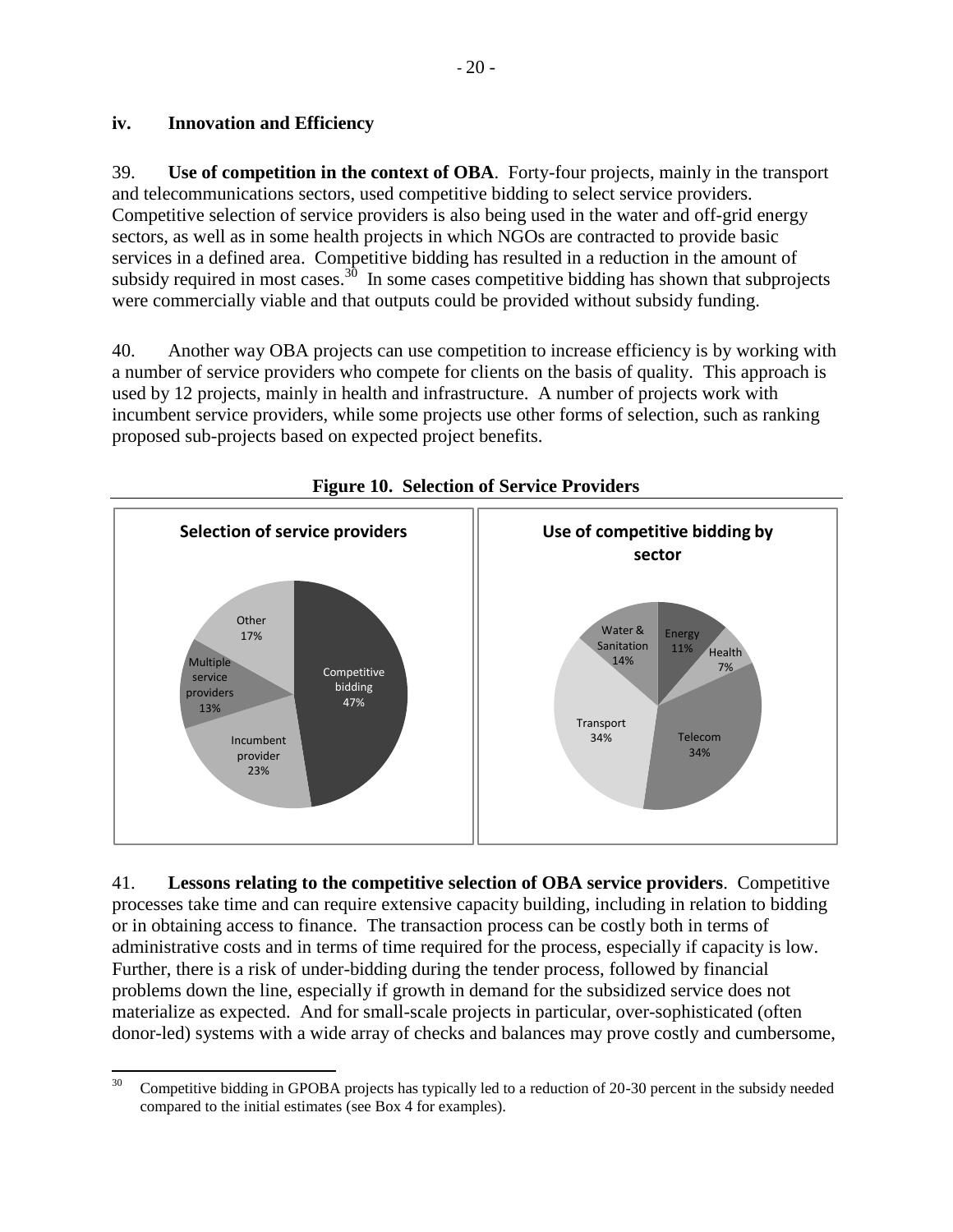and lead to inaction. These costs should be weighed against the many obvious advantages of competition to drive down costs through efficiency gains.

42. **Improvements in operational efficiency**. OBA projects have led to other kinds of efficiency gains which may not be as easily quantified, for example quality enhancements or improvements in service delivery. The disbursement of funds *after* service delivery can create strong incentives to deliver outputs in a timely manner.

43. **Output-based innovations**. As OBA only defines certain minimum criteria outputs have to meet, it can be used as a mechanism to promote innovative technical solutions. One example is the energy sector where many OBA schemes are bid out as 'technology neutral'<sup>31</sup> and service providers can propose a technology to best provide service to the targeted beneficiaries.

44. **Lessons relating to the use of innovation**. The achievement of cost reduction through OBA relies on the flexibility allowed to service providers to bring their commercial and operational practices into the structuring of OBA schemes. The effectiveness of using outputs as disbursement triggers can be affected if procurement policies of donors and governments are not applied in a way that allows service providers some freedom when procuring inputs. An overly prescriptive approach can stifle the use of innovations. This is especially true for smaller service providers and may translate into higher cost. Lessons learned have demonstrated that it is important to specify essential inputs that cannot be left out, but to leave some degree of discretion beyond that. This is critical in the infrastructure sectors where outputs need to be supported by long-lived assets, but also in the health care sector where poor service quality can have a detrimental effect on project results. Hence, there is a need to find a balance between specifying key input requirements to ensure long-term sustainability and leaving service providers freedom to innovate and lower the cost of providing service.

 $31$ In some cases, additional subsidies (e.g., from GEF) may favor the use of renewable energy technologies.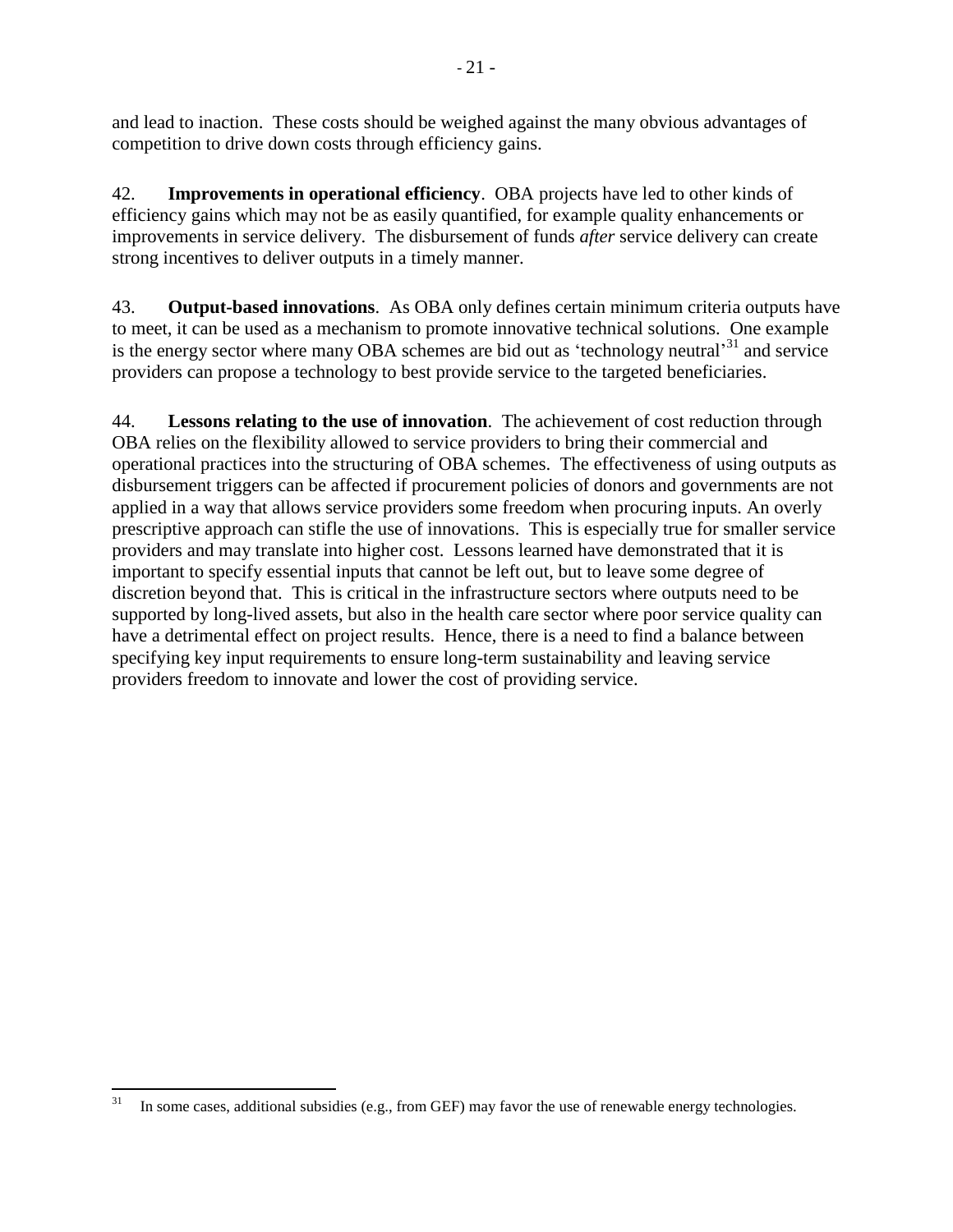#### **Box 4. Innovation and efficiency**

- In an **ICT** project in **Mongolia**, competition resulted in 28 percent savings in the total subsidy required for the original areas/beneficiaries to be served. The savings were used to fund an additional subproject. Additionally, reaching nomadic herder communities required determining the adequate size of solar cells and the prediction of mobility patterns of beneficiaries. These difficulties were overcome within the first six months of project operations – and output-based payments most likely helped trigger such a speedy resolution.
- The IDA-funded **Bolivia Decentralized Infrastructure for Rural Transformation (IDTR)** project for **rural electrification** led to 25 percent more beneficiaries for the fixed subsidy than the minimum required under the tender; and a 40 percent reduction in SHS prices compared with a prior project. As of February 2009, the IDTR has installed 6,154 individual systems, benefiting over 30,000 people in rural Bolivia. In addition, 87 social systems were installed in schools and clinics. The IDTR project required service providers to provide credit to users, which led to a number of innovative solutions, e.g., working with micro finance companies.
- The bidding for **piped water supply in Uganda"s Small Towns** has demonstrated that in some cases, extensions can be made on a commercial basis, with the private sector estimating that it can recoup cost related to new connections through the tariff: at least two towns received ‗zero subsidies' requirements through competitive tendering.
- The **health** sector in post-conflict countries, for example in the **Democratic Republic of Congo** and **Afghanistan**, has shown that contracting out services to NGOs can lead to quicker and more comprehensive coverage than funding the sector through input-based health projects. In response to a shortage of skilled female staff, the Afghanistan project hired female health workers from neighboring countries to treat Afghani women, who could not be treated by men.
- For the **Armenia Access to Gas and Heat Supply for Poor Households Project**, there is evidence that timeliness of service delivery and quality of work has led to increased customer satisfaction.
- **Performance-based road contracts in Argentina** that pay based on rehabilitation and maintenance of roads have reduced the share of roads in poor condition from 25 percent to 5 percent, while at the same time allowing the government funding agency to save money.

45. **Conclusion**. There is evidence that competitive bidding has resulted in efficiency gains by reducing the amount of OBA subsidy required. Competitive bidding seems to work particularly well in some sectors such as roads, transport, and ICT. For other sectors, competitive bidding has been hampered by the time it takes to complete competitive procurement. As a result, for a number of pilots that involve competitive bidding, it has taken a long time to start service delivery, mainly due to factors unrelated to the use of OBA, such as lack of capacity within a country to manage a competitive bidding process. Another form of harnessing competition is working with a number of small service providers who have to compete for customers on the basis of quality. There is evidence that OBA leads to innovative solutions.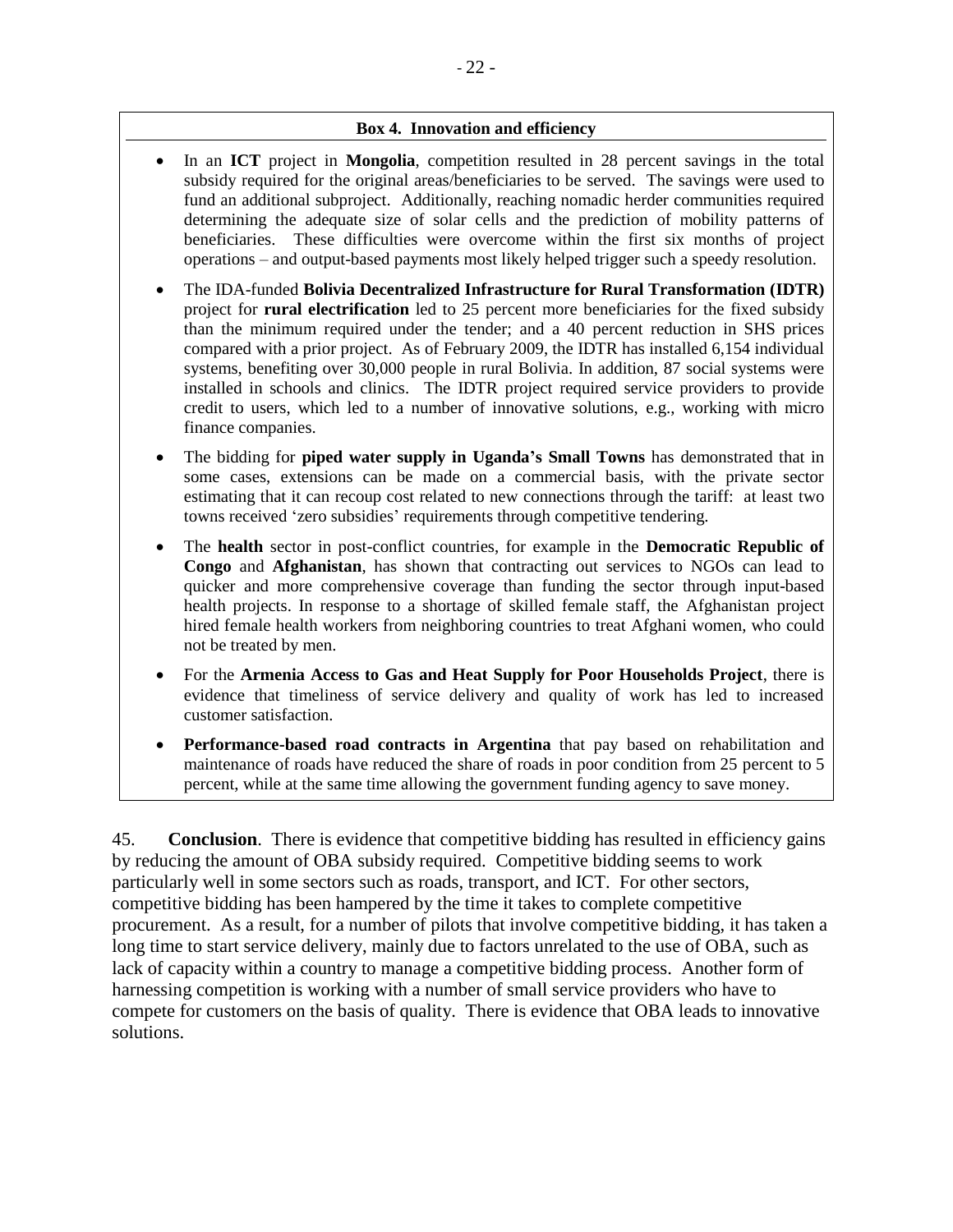#### **Sustainability**

46. **OBA Design and Sustainability**. Sustainability of infrastructure and social services schemes implies that an intervention has a long-lasting positive impact rather than having shortlived and easily reversible results. Some OBA schemes have been running for many years – in ICT and roads in particular – and have been scaled up and replicated elsewhere in the respective regions and even in other regions. This is a testament to the sustainability (and replicability) of the model in these sectors. Two characteristics of OBA in particular help address the issue of sustainability: (a) nature of the subsidy design, and (b) performance risk shifted to the providers.

- *Nature of subsidy design:* OBA schemes predominantly involve one-off subsidies that buy down investment costs. Where tariffs cover the cost of sustainable service provisions, one-off subsidies do not rely on an ongoing source of subsidy funding: once a household has received the subsidy to connect to a network, for example, a subsidy is no longer required to provide service for that household.<sup>32</sup>
- *Output-based performance risk:* By shifting performance risk to service providers, OBA provides an incentive for service providers to plan and implement schemes efficiently to ensure that performance expectations are met in order to be fully compensated. Incentives for more careful planning of capacity and final output delivery help enhance sustainability. Further, because demand risk of uptake is to a large extent shifted to service providers, service providers are taking more care in providing appropriate solutions for the targeted customers. By involving households and communities in the service expansion process, a greater sense of ownership can be developed, which in turn enhances sustainability.

47. **Setting tariffs and subsidy amounts**. When working with regulated utilities, OBA projects need to take existing tariff regimes into account. The sustainability of any OBA scheme depends on the relationship between the subsidy provided and the tariff charged to consumers for on-going service provision. For example, if the poor connected through OBA schemes benefit from subsidized social tariffs, this can create an additional burden on providers. On the other hand, OBA projects should avoid compensating utilities for meeting existing obligations, particularly if tariffs are designed to pay for such obligations.

48. **Sustainability of funding source**. Where on-going subsidies are being used, the sustainability of the funding source needs to be considered. For example, projects that fund road maintenance or health service delivery usually rely on an ongoing flow of subsidies.

 Road maintenance funds in developed countries may provide a certain degree of security and sustainability, but in developing countries they have a more mixed record.

<sup>32</sup> <sup>32</sup> However, to enhance the sustainability of services, one-off OBA schemes may withhold a portion of the subsidy disbursement until after some service delivery targets have been met.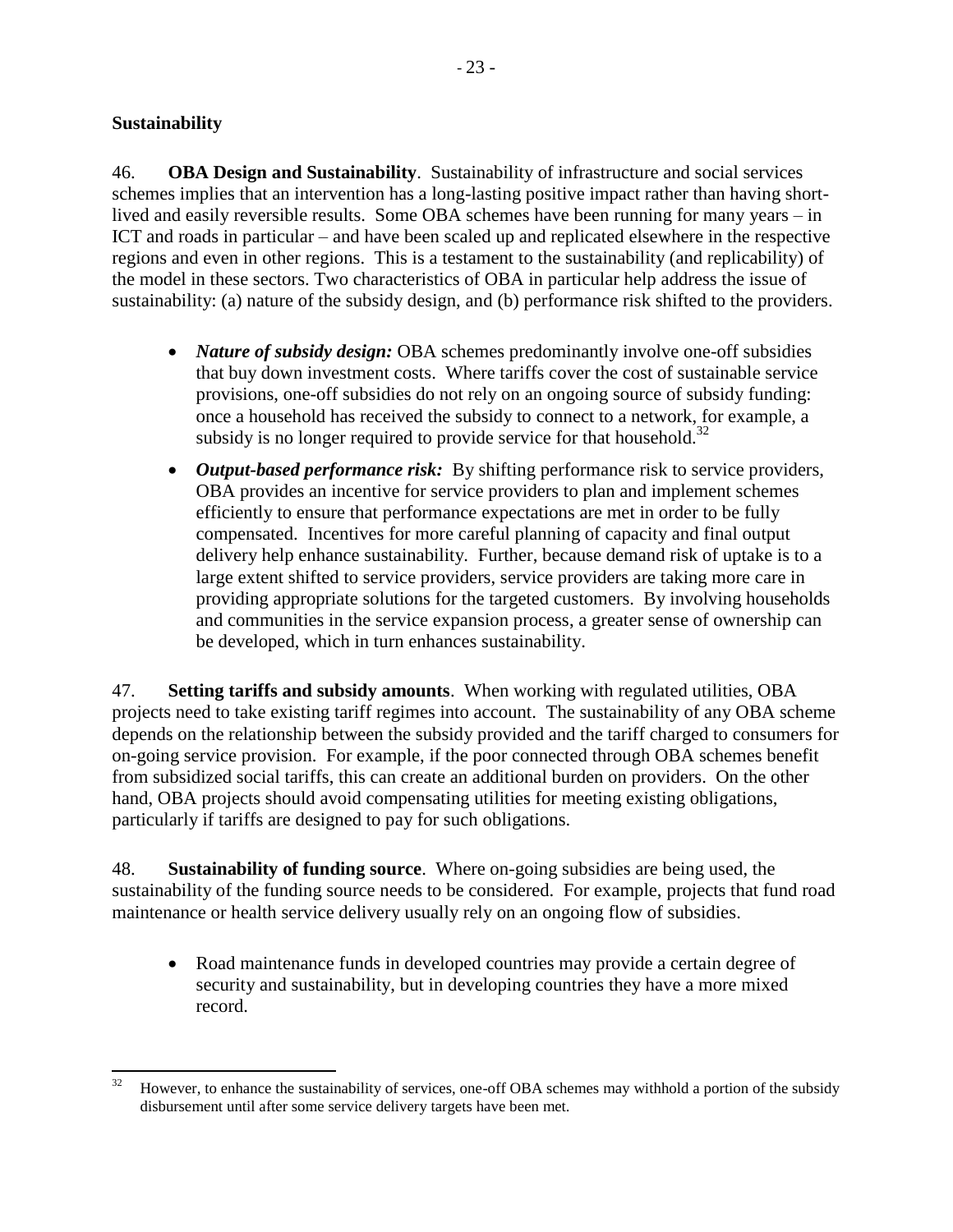- The health sector often does not have such an earmarked subsidy pool and therefore relies mainly on budget made available by the government. This makes it more difficult to ring-fence the health budget allocated to performance-based schemes – although this is a risk that also applies to traditional ways of providing health care.
- The ICT sector, where most of the service is provided on a commercial basis, has more robust sources of funding such as levies on operators or spectrum auctions which are often used in addition to government funding.

#### **Box 5. Designing OBA Schemes to Enhance Sustainability**

- **Rural energy projects** in **Sri Lanka and Bangladesh** have been operational for over a decade. In Sri Lanka, as of June 2008, some 120,000 households were using solar home systems, with 750 installations occurring monthly. In Bangladesh by mid-2008, the Solar Home System sales reached 8,000 units per month with total sales of about 180,000. Both projects continue to use subsidies, but increasingly to reach the poorest segments of the population.
- The IDA-funded **Senegal On-site Sanitation Project** involves an extensive network of NGOs and CBOs working together to ensure both demand for the on-site sanitation systems and proper use and maintenance. The project resulted in 63,000 household sanitation facilities built between 2003 and 2005, compared to an initial target of 60,000, and was two years ahead of schedule.
- The **Nepal Biogas Support Program** was started in 1992. The project involved extensive capacity building for local small- and medium-sized biogas companies capable of building and maintaining household-size biogas plants at minimum cost. A 2008 project report showed that over 95 percent of a sample of plants installed after 2000 were still operational.
- A **rural grid-based** energy project in **Ethiopia** includes the distribution of energy-saving light bulbs. The light bulbs help to reduce the consumption of energy for which households pay a subsidized social tariff. As a result, the project is expected both to help poor customers and to increase the financial viability of the energy company.

49. **Conclusion:** OBA schemes using one-off subsidies are designed to bridge an affordability gap that prevents the target group from gaining access to a service. They can ensure sustainability in cases where fees for ongoing service provision are affordable for the beneficiary and cover the cost of providing the service for the service provider. Transitional subsidy schemes need to make sure that beneficiaries are able to afford subsidized services after the subsidy is phased out, in order to prevent them from losing access. On-going subsidies require a long-term source of funding to ensure sustainability. OBA can contribute to improving the efficiency of public services and help to increase sustainability by reducing the funding required to reach desired outcomes.

#### **v. Monitoring and Results**

50. **OBA can help to make M&E an integral part of project design**. The 2009 Annual Review of Development Effectiveness by the World Bank's Independent Evaluation Group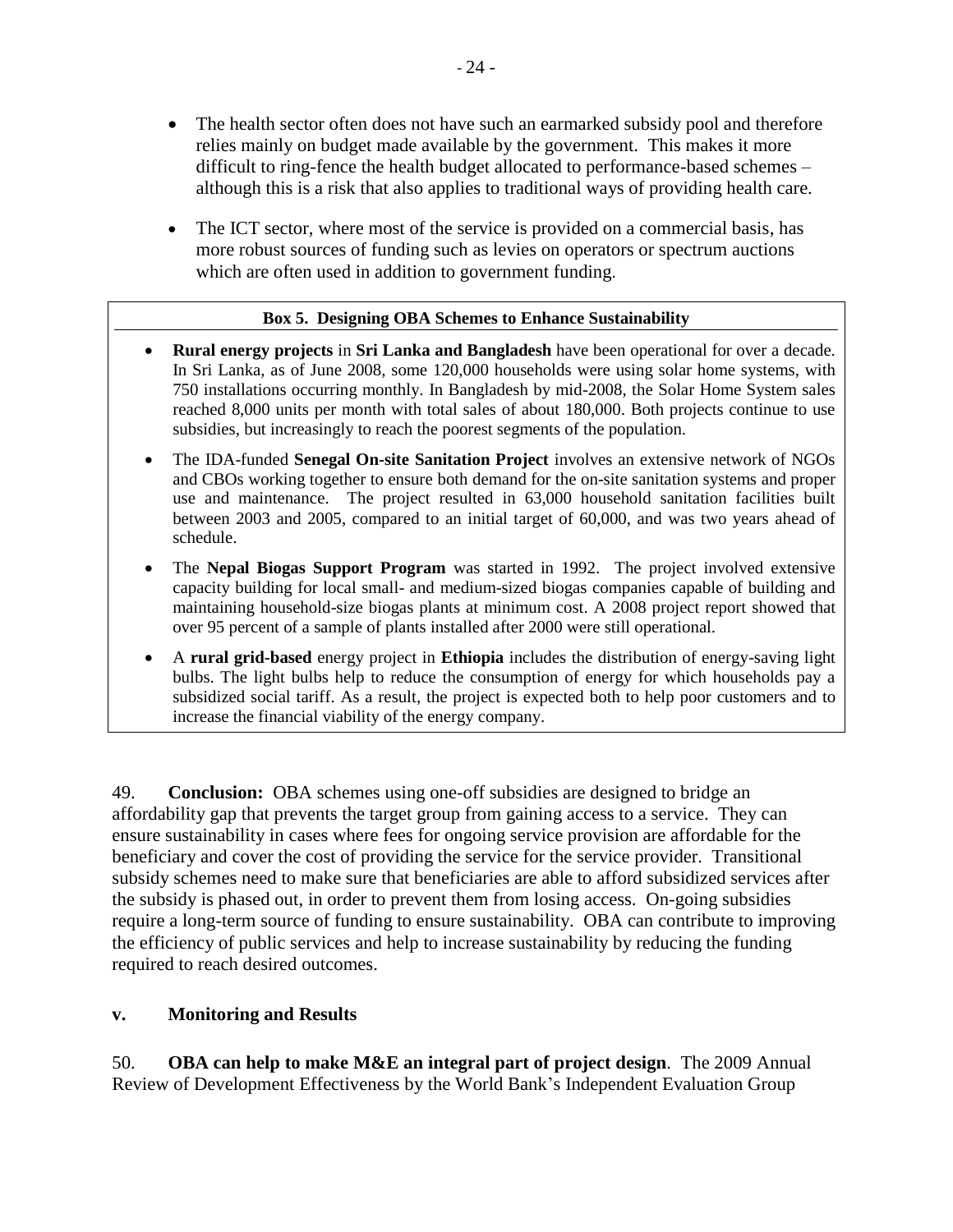(IEG) highlights results monitoring as an area of concern.<sup>33</sup> IEG ratings of M&E systems "from projects closing in fiscal 2007 and 2008 show that only 37 percent of projects exiting the portfolio received ratings of high or substantial, while the remaining 63 percent were rated modest or negligible." One possible explanation brought forth in the report is that the project approval process does not sufficiently focus on results monitoring, so staff are not rewarded for implementing good M&E systems. The reports states that "if M&E is seen as a secondary issue, simply a tax on overburdened Bank staff, mandates and requirements are unlikely to result in the collection and use of more meaningful information." OBA schemes can contribute to addressing this issue, as they make output verification prior to disbursement of subsidies an integral part of project design and thus the approval process. This helps to internalize monitoring and make it a key design element essential to the project design process. However, the effectiveness of monitoring depends on defining the output appropriately and on identifying suitable verification agents.

51. **Output data can be used for aggregate reporting**. While OBA collects output and disbursement information as part of project implementation, such information needs to be aggregated at an institutional level if it is to be used for broader analysis and reporting to donors. The experience with GPOBA-funded projects shows the potential for programmatic reporting. However, many Bank-funded OBA projects do not involve reporting of outputs achieved in a consistent manner and the way indicators are recorded does not necessarily allow for systematic aggregation. Instances where information on outputs was collected by recipient governments but not reported back to the Bank have been observed both for small OBA components of larger projects and for Development Policy Operations that disbursed on policy measures taken. To exploit the advantages of output- and results-based approaches fully, the World Bank would have to require recipients to report such information and to adapt reporting systems to allow for reporting in a consistent way.

#### **Box 6. Monitoring for Results**

- A **rural energy** project in **Bangladesh** co-opts local officials such as school teachers for an initial verification of solar home systems installed.
- Some **performance-based roads** schemes are attempting to encourage users to report on issues with the quality of roads.
- The **Argentina Maternal Child Health Insurance Program** (Plan Nacer), providing health care for poor mothers and children, introduced a monitoring system to make it possible to pay on outputs which include both the number of treatments performed and indicators related to health outcomes. Based on the success of this system, the Government of Argentina decided to expand the provincial health insurance system, with financial and technical support from the World Bank.

52. **OBA is consistent with IDA core indicators**. The adoption of IDA core indicators is one step towards aggregated reporting. So far IDA core indicators have been issued for only

<sup>33</sup> <sup>33</sup> World Bank. *Achieving Sustainable Development .* IEG Annual Review of Development Effectiveness, Washington DC: World Bank, 2009.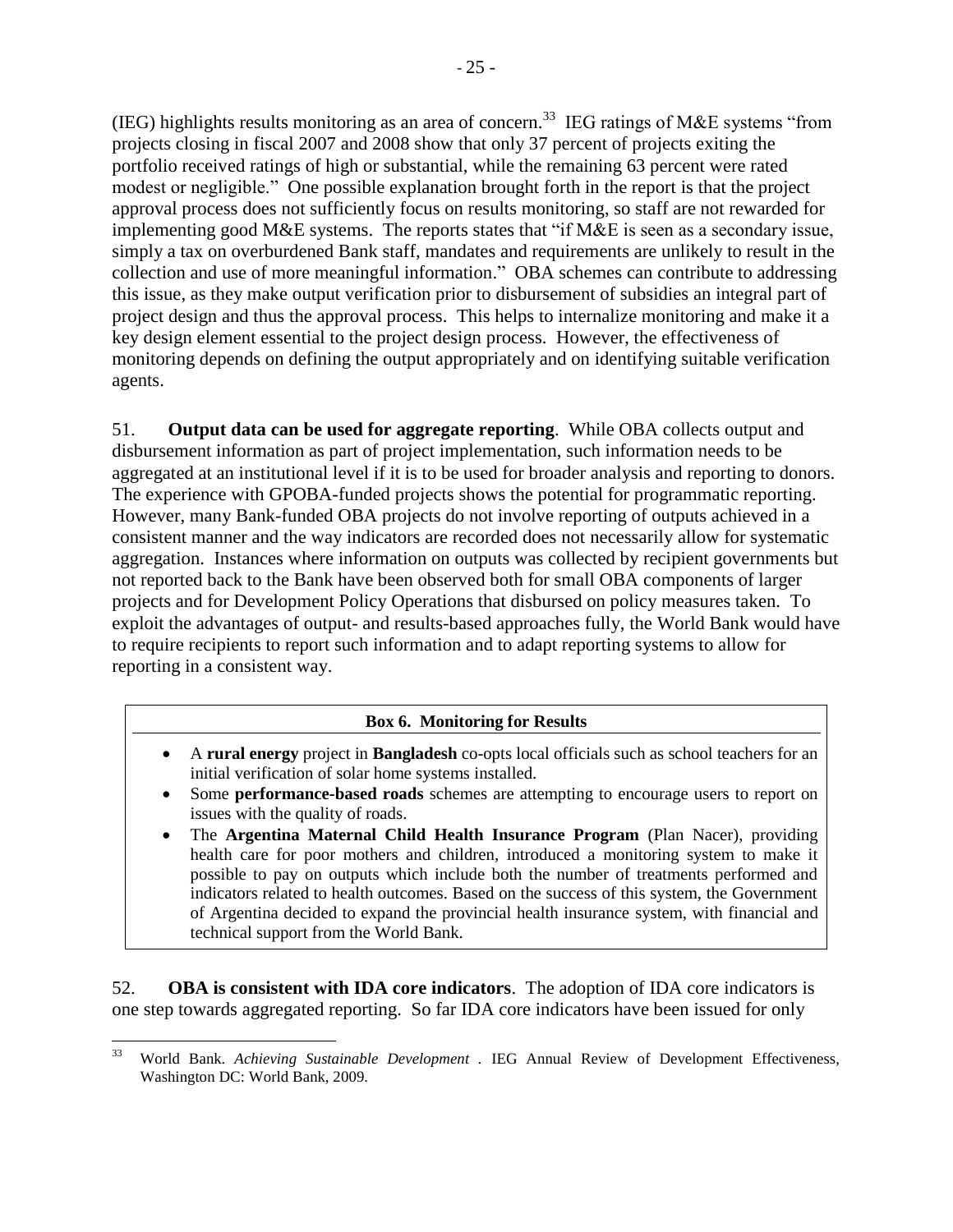four sectors<sup>34</sup> and OBA projects in those sectors mostly disburse subsidies based on output indicators that are consistent with the IDA core indicators. Examples of indicators on which OBA projects disburse include the number of household connections made (water supply), km of roads constructed (roads transport), and the number of women receiving ante-natal care (health). Education is the only sector in which most core indicators measure results more towards the input end of the contracting spectrum, such as teachers trained or a decrease in the shortage of classrooms. OBA projects in education disburse on the number of students enrolled or on educational attainment measured by tests.

53. **Output verification can be used for evaluation of quality and impact**. The projects reviewed use a number of different ways to verify outputs. A typical way is to hire specialized consultants with technical expertise to conduct field visits to verify a number of reported outputs, but some projects integrate data gathering in the context of impact evaluations into the verification process. Where specialized output verification agents are used, their mandate can include additional data gathering on quality standards or development results that can inform future project design or help in gathering additional results information.

54. **Independent monitoring and verification for OBA schemes require capacity and resources**. Verification agents must be appropriately trained and incentivized. GPOBA uses for the most part independent consultants as verification agents to enhance transparency and ensure that outputs are verified swiftly. It is important to balance the independence of output verification with the broader sector monitoring needs, and to ensure ownership on the part of the relevant regulatory or government agency. Recent reports of inflating outputs under performance contracts between the Global Alliance for Vaccines and Immunization (GAVI) and several recipient countries show that without proper monitoring and verification the advantages of results-based schemes can be called into question.

55. **Conclusion**. Monitoring and reporting are key design elements in OBA schemes, and the use of independent verification agents gives validity to results reported and disbursed upon. Progress is being made in IDA operations by the requirement of core indicators which will allow for more systematic reporting.

## **B. Assessment of the portfolio of OBA projects**

56. **Assessment of quality at entry**. IEG rates the quality-at-entry of all Bank projects as part of the ICR review. Quality-at-entry scores are available for 18 of the 35 closed OBA projects. Thirty-three percent of these projects have a quality-at-entry rating of ‗highly satisfactory' and 44 percent have a 'satisfactory' rating, compared to 6 percent 'highly satisfactory' and 63 percent 'satisfactory' for all WBG projects in 'OBA sectors' approved since FY89. (Figure 11). It should be noted, however, that in comparison to the 18 closed OBA projects, there is a significantly much higher number of non-OBA projects.

 $\overline{\phantom{a}}$ <sup>34</sup> As of July 1, 2009, core indicators have been introduced for road transport, water supply, health, and education.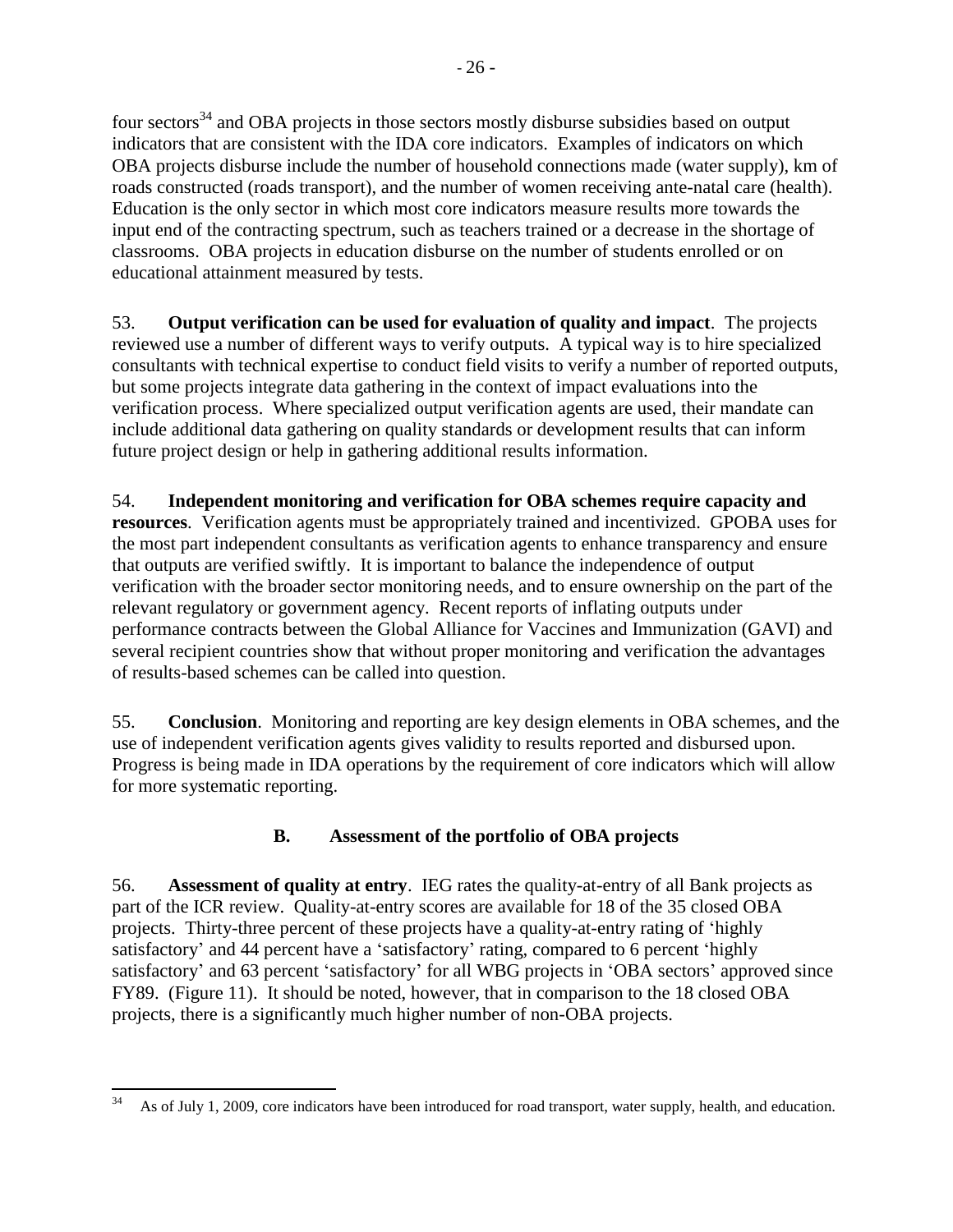

| Rating    | Non-OBA<br>projects | OBA<br>projects |
|-----------|---------------------|-----------------|
| <b>HS</b> | 6%                  | 33%             |
| S         | 63%                 | 44%             |
| <b>MS</b> | 5%                  | 17%             |
| MU        | 2%                  | 0%              |
| U         | 23%                 | 6%              |
| HU        | 1%                  | 0%              |

#### **Figure 11. Comparison of IEG Quality-At-Entry Ratings**

57. **Quality of supervision**. All 17 OBA projects for which IEG ratings of quality of supervision were available were rated either 'satisfactory' or 'highly satisfactory,' compared to 82 percent of projects in similar sectors approved since FY89. (Figure 12).





| Rating    | <b>Non-OBA</b> | <b>OBA</b> |
|-----------|----------------|------------|
|           | projects       | projects   |
|           |                |            |
| <b>HS</b> | 7%             | 24%        |
| S         | 71%            | 76%        |
| <b>MS</b> | 4%             | $0\%$      |
| ΜU        | 1%             | 0%         |
| U         | 16%            | $0\%$      |
| HU        | 1%             | 0%         |

58. **Assessment of development effectiveness**. Preliminary evidence from projects reviewed indicates that OBA projects are more effective in achieving development outcomes, as rated by the World Bank's ICRs, than traditional projects. This finding is based on the ratings of all OBA ICRs available, compared to all ICRs submitted in OBA sectors in FY07. Both in the overall outcome rating of the ICR and the IEG outcome rating, OBA projects are rated on average half a category higher than traditional projects. (Figure 13).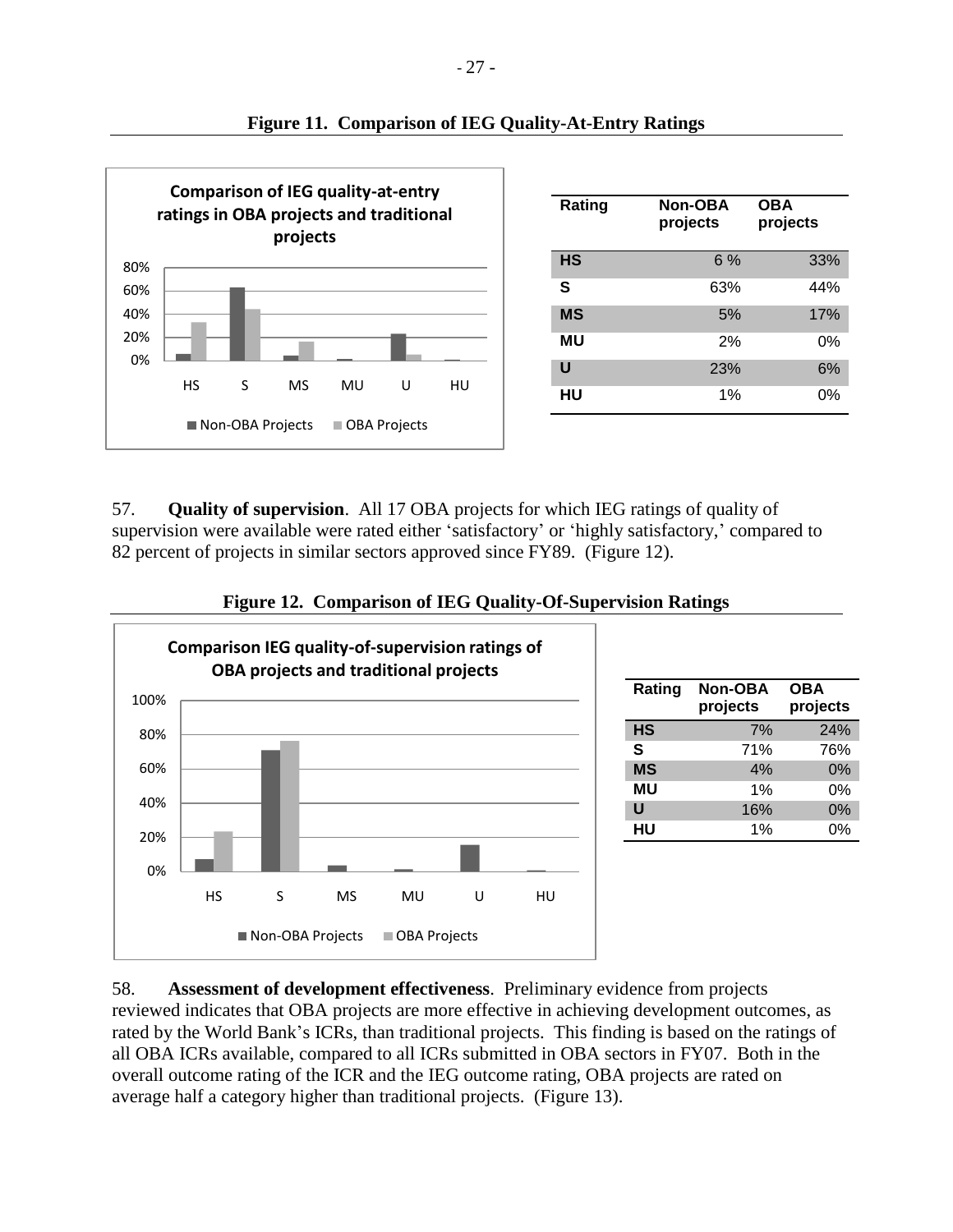

#### **Figure 13. Comparison of ICR Overall Outcome Ratings**

59. **Conclusion**. While the number of closed OBA projects available for analysis is still too small to draw definitive conclusions or make comparisons, the consistent pattern of high performance ratings in this small sample is encouraging.

## **IV. Challenges and Lessons Learned**

60. **A number of OBA operations are being implemented successfully**. The analysis of project outcome ratings and the degree to which outputs are achieved within or under budget shows that OBA performs at least as well as other project approaches. In transport and ICT it has become a common instrument. The lessons learned regarding the use of OBA approaches have demonstrated that there are clear advantages of an OBA approach in efficiently targeting subsidies and mobilizing the private sector to serve poor households. OBA has also demonstrated that monitoring for results is possible – if appropriate reporting systems are put in place.

61. **OBA is not a substitute for sector reform**. The experience of government contracting with the private sector, and to some extent the existence of legal or regulatory practices that are more supportive of private sector risk-taking, are part of the environment that enables OBA to be more successful in some contexts than others. In turn, OBA is one of the main mechanisms through which efficiency gains from sector reform have been shared with users through improved access and standards of service.

## **A. "External" challenges and possible responses by the WBG**

62. **Access to finance**. Access to finance can be a hurdle for OBA schemes in all sectors – even in mature sectors with a high number of financially sound private service providers such as ICT. The current financial crisis is likely to have exacerbated this problem. Access to finance can present a hurdle for both providers and users, resulting in the following challenges: (a) difficulty in shifting sufficient performance risk to service providers under an OBA arrangement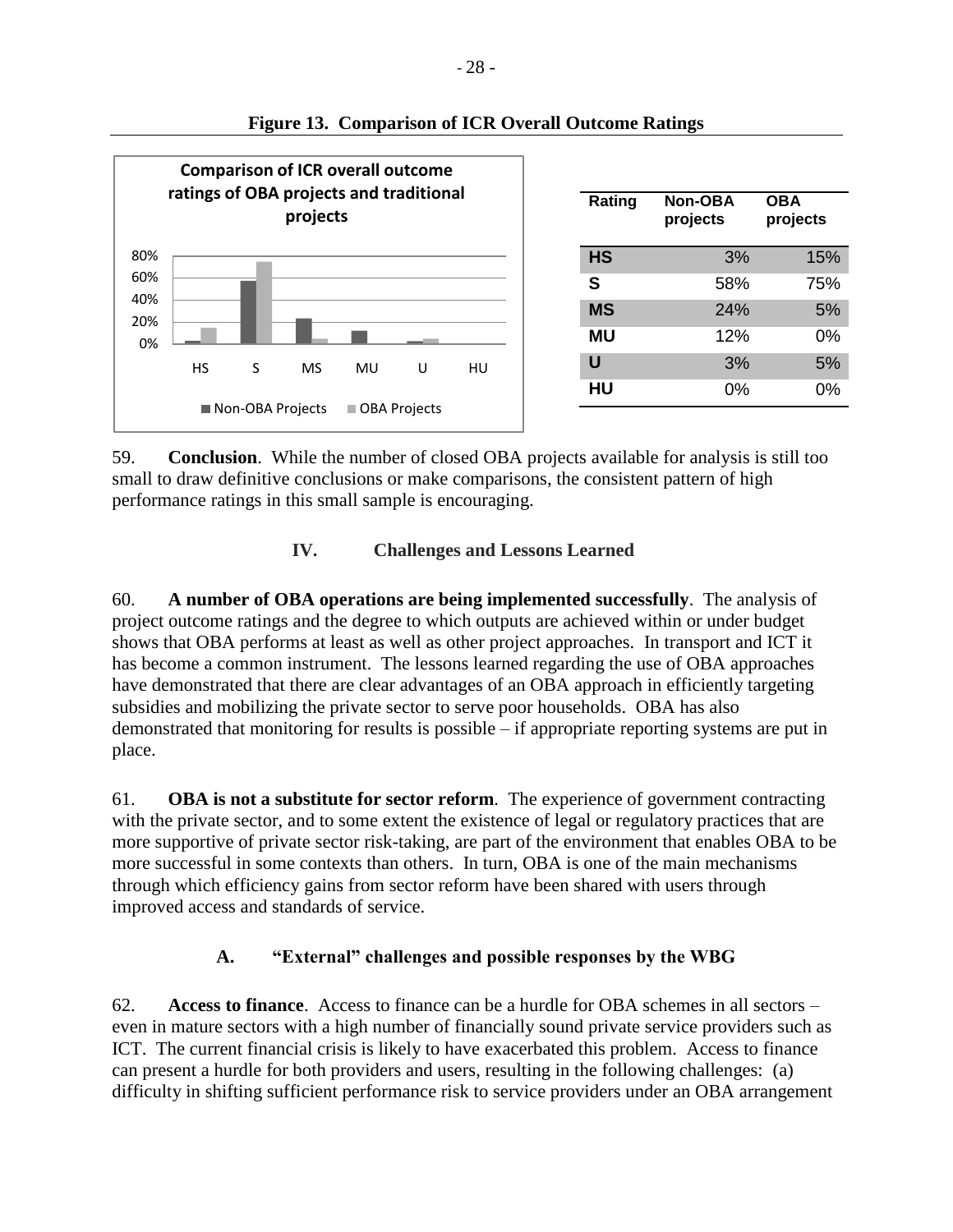if the cost of pre-financing the outputs would put an undue burden on the provider and/or if the resulting fees to users (e.g., tariffs) would be unaffordable; and, (b) limitations on the development of a private sector that take risks and invest in business expansion, even with the availability of targeted subsidies to help defray the costs.

#### **Box 7. Addressing access to finance**

Some OBA projects, particularly when working with small local service providers in very difficult settings, have been designed around access to finance constraints. A GPOBA **community-based water project** in **Kenya** works with a microfinance bank that provides loans to community-based water operators to pre-finance investments. The OBA project repays part of that loan based on outputs delivered. To reduce collateral requirements, the microfinance institution purchased a partial credit risk guarantee from USAID. The project involved extensive capacity building with the community-based water utilities and the microfinance bank. Other projects, such as a **small towns water project** in **Uganda**, pay part of the subsidy on the delivery of project milestones and withhold only a part of funding until after outputs have been delivered.

63. **Enabling environment**. A supportive enabling environment is critical for scaling up and mainstreaming the OBA approach. The following aspects of an enabling environment seem to play a particularly important role in the success of OBA in any given region or sector; many are inter-related and are common requirements for successful PPP in the sector:

- Extent of experience with the private sector in service provision.
- Market structure and experience with competitive processes to encourage efficiency.
- Regulatory or legal/contractual framework for the sector, including tariff setting and adjustment policies.
- Capacity of implementing agencies (e.g., to handle procurement and transaction processes, monitoring and verification, and funds flow, but also in relation to understanding and being willing to work with performance-based arrangements).
- A secure source of funding and an administrative framework that allows for swift disbursement when outputs have been achieved.

64. **Targeting**. As the size of projects increases, more refined targeting mechanisms will be required. These can be costly to administer and require additional capacity, but the benefits of reducing the 'leakage' found in large geographically targeted schemes may outweigh these costs.

65. **Way forward**. There is clearly a role for the WBG in enhancing the effectiveness of OBA schemes to improve the reach of basic services to the poor.

 The Bank and IFC could work together to provide financial solutions to help mitigate the access-to-finance constraint by encouraging banks to improve lending conditions for service providers, both for pre-financing of outputs and for longer-term project finance.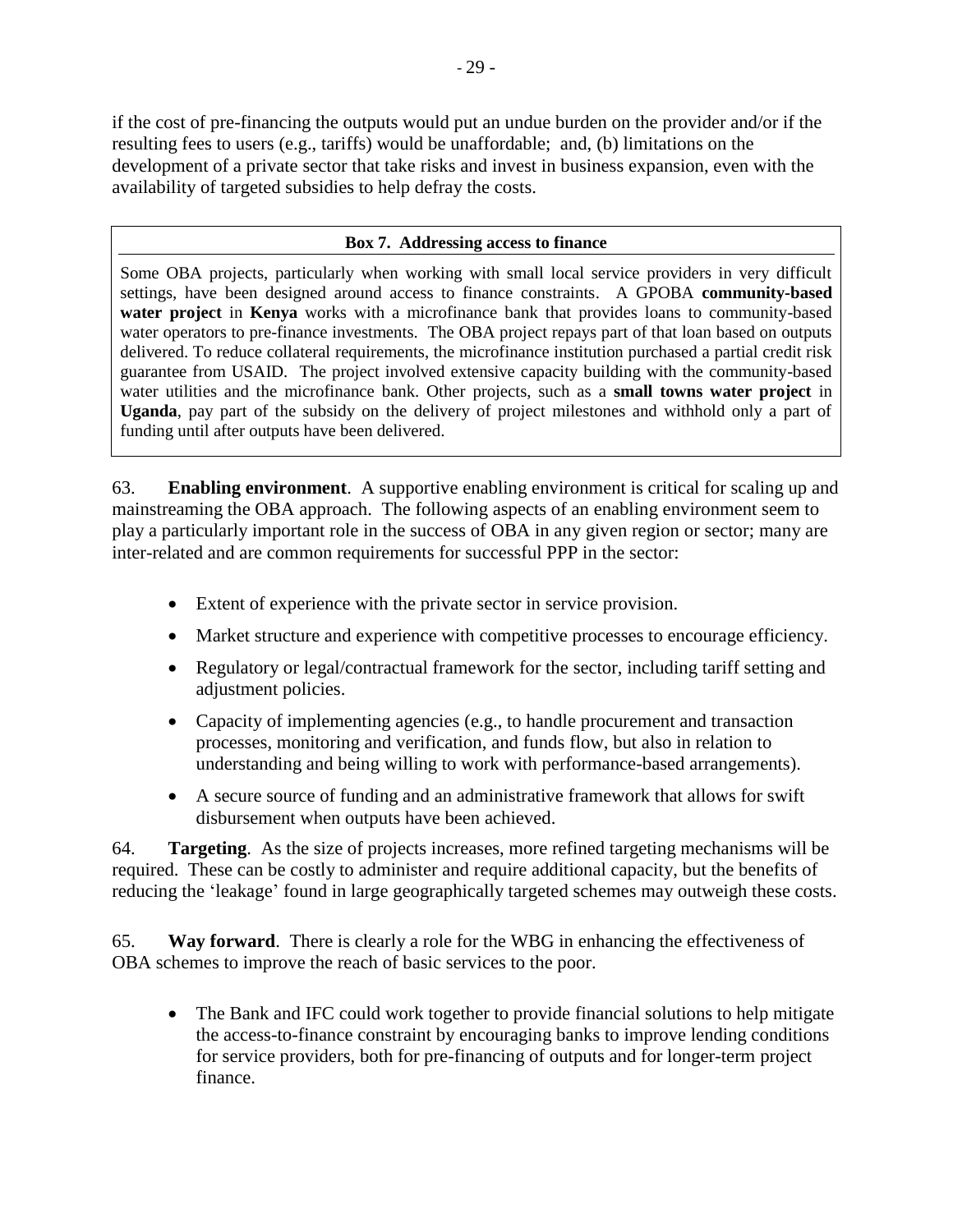- Capacity building and technical assistance for countries (e.g., for transaction support, tariff design and subsidy policy, and monitoring and evaluation) can be provided by the WBG and the multi-donor programs such as GPOBA, PPIAF, ESMAP, and WSP.
- Donor funding is key to secure and sustain sources of funding for OBA. The Bank is well placed to transfer lessons from country to country and between sectors – for example between universal access and service funds in ICT, road maintenance funds, and rural electrification funds. This will help OBA practitioners across sectors and regions to benefit from the lessons learned over the past decade, while tailoring them to specific contexts.
- The Bank should continue work on regulatory reform for example, through the newly created Regulatory Thematic Group – and on pushing the agenda for sustainable tariffs and subsidy policies that are pro-poor. OBA can help provide the starting point for these discussions in some cases.
- The WBG also plays a pivotal role in donor coordination through its work on sectorwide approaches (SWAPs) and development policy lending (DPL). Mainstreaming OBA would require working closely with WBG clients to better understand how performance-based arrangements such as OBA could best work in their specific context, and would also require close co-ordination with other donor initiatives to ensure additionality and harmonization.
- Finally, GPOBA is increasing its efforts to facilitate sharing of experiences and best practices in OBA, and to provide WBG staff and other development partners with the practical knowledge they need to assess when OBA is suitable and to design and implement OBA schemes. This is in line with GPOBA's strategy to evolve within the coming three to five years from a funding source for subsidies to acting primarily as a center of OBA expertise. This effort includes activities such as training events for WBG staff, development of online resources and an E-learning course on OBA, and development of a diagnostic tool which would provide more guidance to project teams on issues such as project design and the relevant characteristics of an enabling environment for OBA schemes.

## **B. "Internal" challenges and possible responses by WBG**

66. **"Mainstreaming" OBA in the WBG**. In order for OBA approaches to be scaled up more widely within the WBG, policy guidance and operational guidelines have to be put in place to support Bank staff so they can actively develop OBA schemes in their sectors. Sector strategies need to provide guidance on how these approaches will be adopted in different sectors. Some steps have already been taken: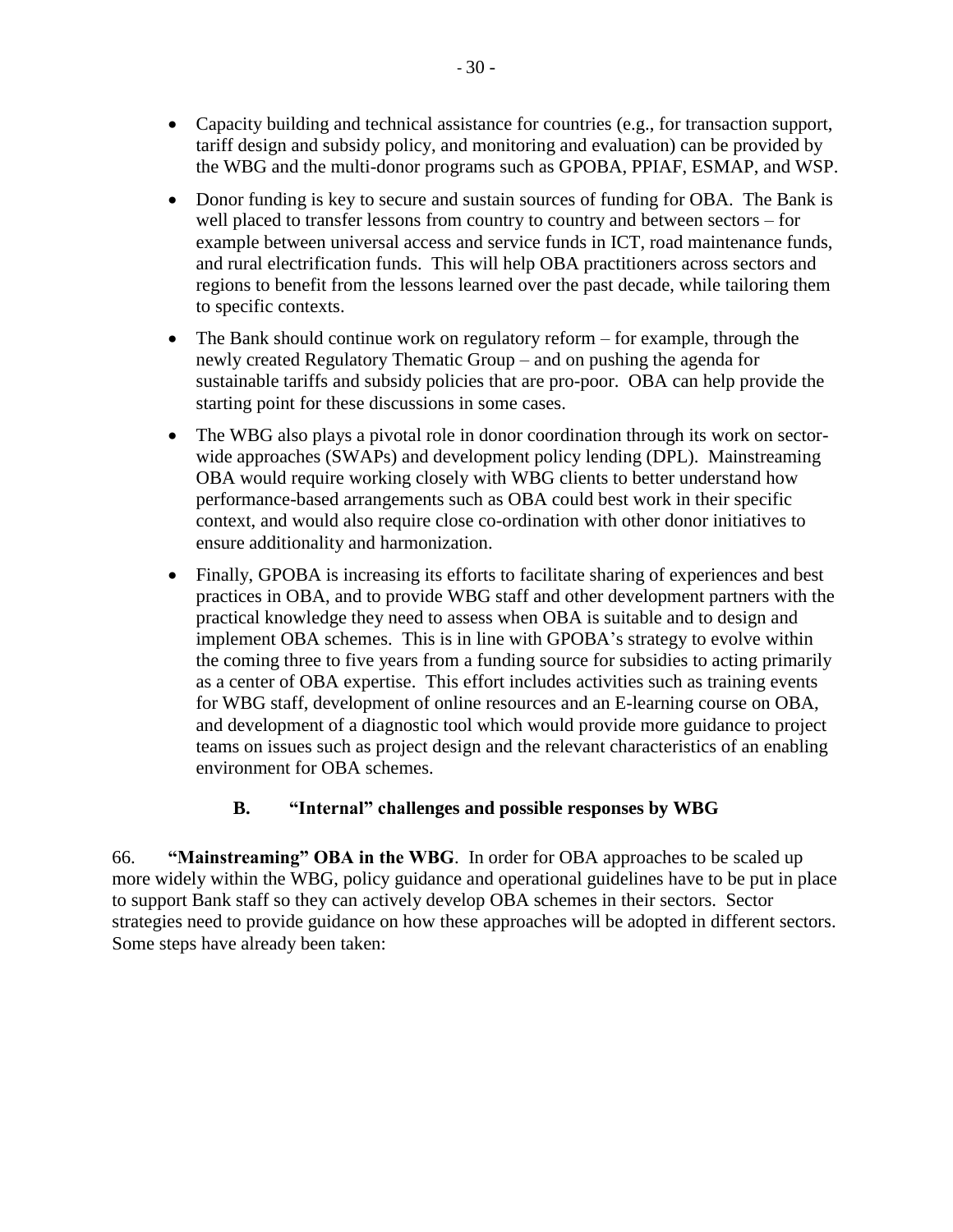- The SDN Sustainable Infrastructure Action Plan, which has been endorsed by the Board, states that the WBG should "pilot and ramp up innovative financing options for the private sector, including  $OBA$ ...<sup>35</sup>
- The PSD Strategy Update 2009 endorses mainstreaming OBA in the WBG.<sup>36</sup>
- The 2007 World Bank Strategy for Health, Nutrition, and Population calls for an increase in the "proportion of output-based lending in health." $37$

67. More needs to be done, however, to translate these strategies into policies on the ground, for example by incorporating OBA into Country Assistance Strategies<sup>38</sup>. Furthermore, there are currently important efforts under way in the Bank to facilitate a greater focus on results, which should have a positive impact on the frequency of results-based financing mechanisms, including OBA, being incorporated in project design. **Identification of appropriate lending instruments**. Although OBA is used extensively within Standard Investment Loans (SIL), there is limited experience of OBA as part of other instruments. For example:

- In Morocco, the Urban Water OBA project (funded by GPOBA) and the first sector reform DPL funded by IBRD together helped galvanize the government to reach for OBA-type approaches: the Government of Morocco has expressed interest in requesting a Bank loan to scale-up OBA in the sector.
- Output-based schemes that involve performance-based intergovernmental transfers are being piloted in Latin America with the support of IBRD loans (e.g., Guanajuato, Mexico) and an OBA facility is being piloted in the water sector in Honduras. These are important steps to take OBA from project intervention to wider sector programs.

68. **OBA and fiduciary policies**<sup>39</sup>. The nexus between OBA and Bank fiduciary operations and policies needs to be considered further. Here too, important steps have been taken. OPCS and GPOBA issued a Guidance Note on 'Procurement Issues in Structuring Output-Based Aid (OBA) Operations Financed by the World Bank' on April 11, 2008, including a procurement capacity assessment checklist. A ‗Guidance Note for Staff on Structuring Output-Based Aid (OBA) Approaches in World Bank Group Operations' was issued on November 7, 2005. In 2003 the Bank adopted a Sample Bidding Document for OBA road contracts. A Financial Management Guidance Note on OBA is under preparation and will be issued in FY10. It will

<sup>35</sup> <sup>35</sup> World Bank. *Sustainable Infrastructure Action Plan - 2009-2011.* Washington DC: World Bank, 2008.

<sup>36</sup> World Bank. *Private Sector Development Strategy - Mid Cycle Implementation Progress Paper.* Washington, DC: World Bank, 2009.

<sup>37</sup> World Bank. *Healthy Development: The World Bank Strategy for Health, Nutrition, and Population Results.* Washington DC: World Bank, 2007.

<sup>&</sup>lt;sup>38</sup> The paper, "Innovating Development Finance" (Girishankar 2009), proposes "using country-based platforms to broaden the use of innovative finance to countries and sectors where they can add value (for example, mainstreaming OBA) ..."

<sup>&</sup>lt;sup>39</sup> References to fiduciary policies in this paper are to those involving procurement and financial management.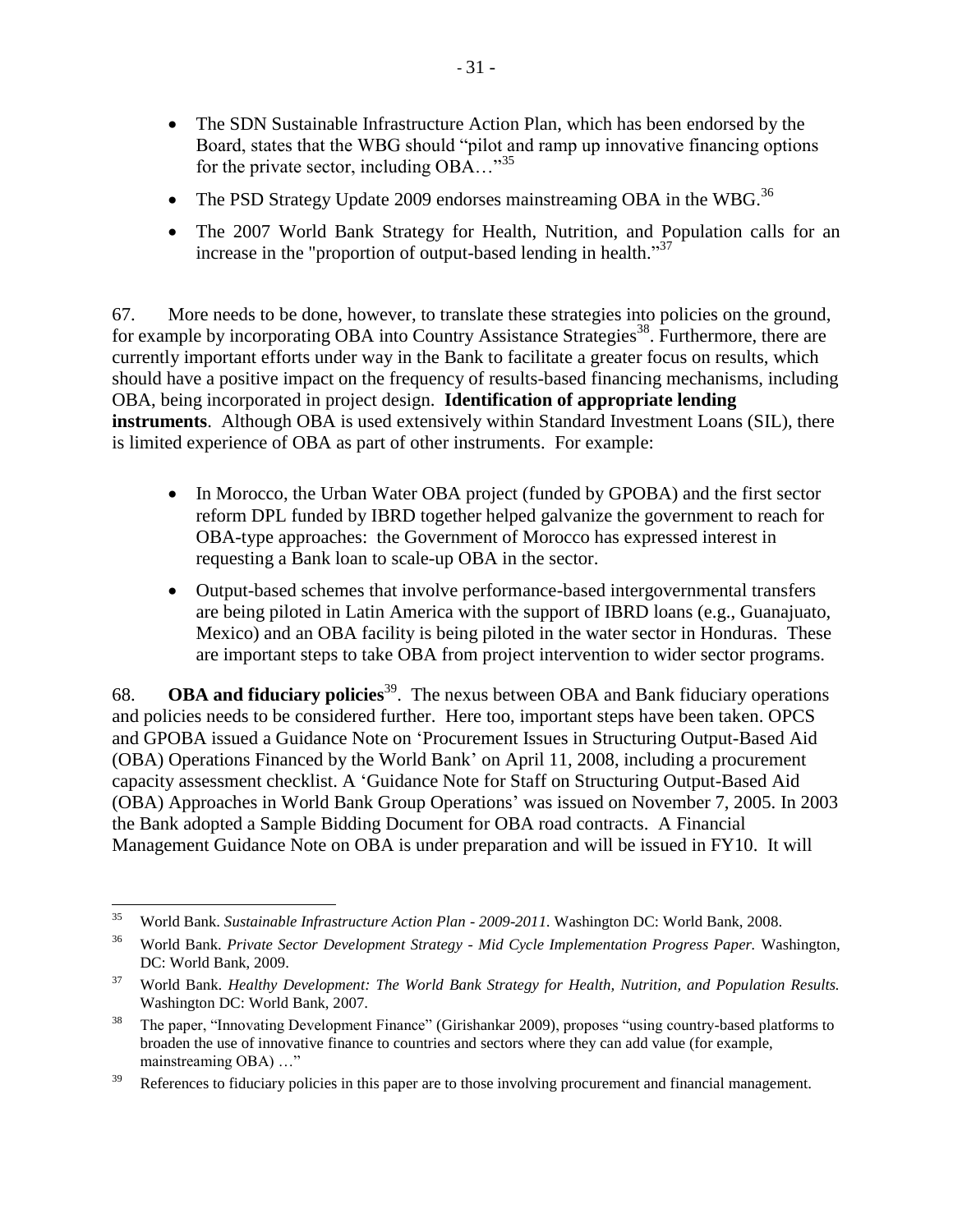feed into the revised Financial Management Practices Manual, which is also to be issued in FY10.

69. **Bank Staff Incentives**. Incentives will be needed to encourage staff to adopt OBA approaches. Training will also need to be provided to staff to enhance financial skills for OBA approaches. Finally, staff will need upstream advisory support when designing OBA schemes.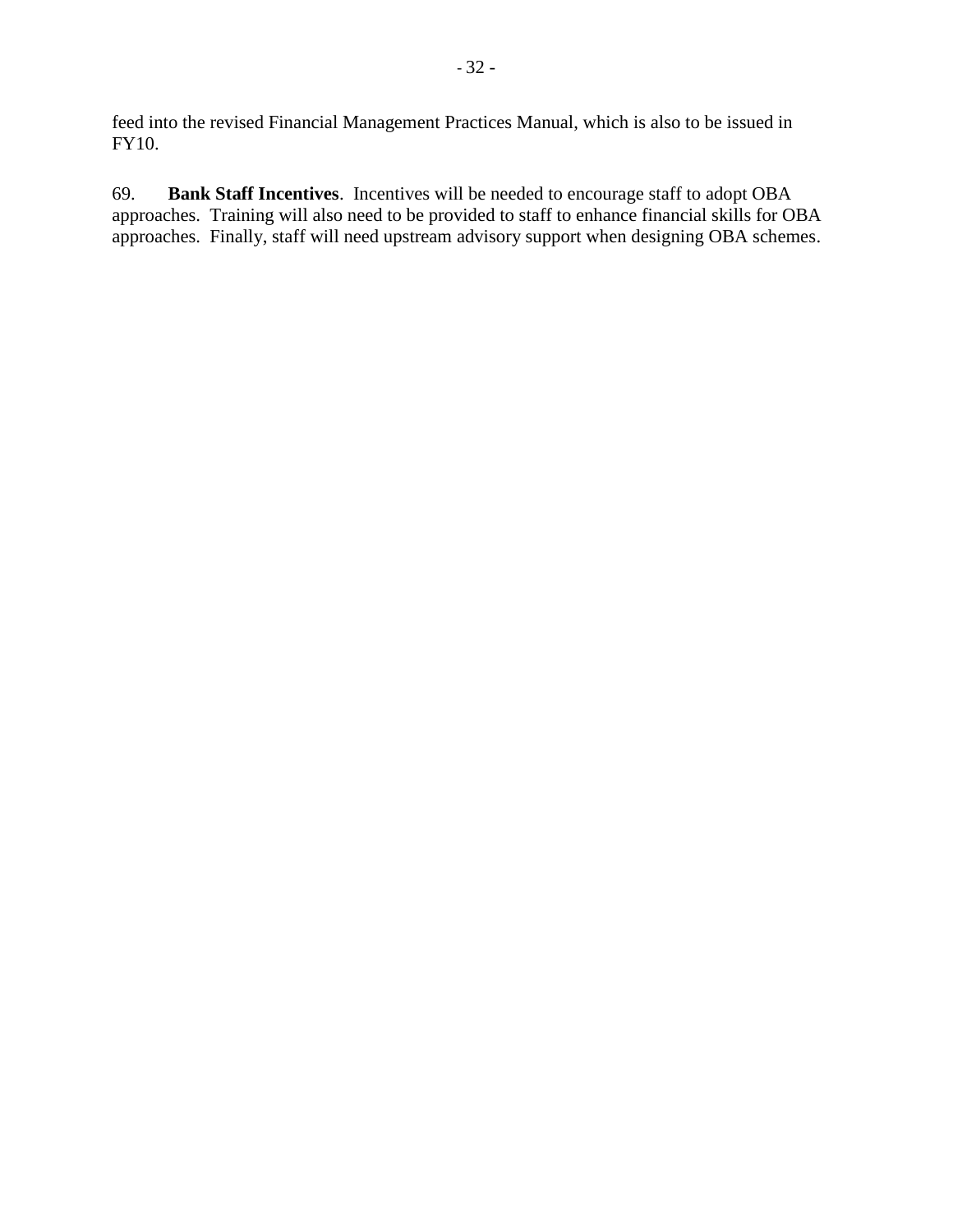#### **Annex I. Bibliography**

Brenzel, Logan, Caryn Bredenkamp, Joseph Naimoli, Amie Batson, Rachel Skolnik, and Antony R. Measham. *Taking Stock: World Bank Experience with Results-Based Financing (RBF) in Health.* Washington, D.C.: The World Bank, 2009.

Flyvbjerg, Bent. *Policy and Planning for Large Infrastructure Projects: Problems, Causes, Cures.* Policy Research Working Paper 3781, Washington, DC: World Bank, 2005.

Girishankar, Navin. "Innovating Development Finance: From Financing Sources to Financial Solutions." *CFP Working Paper Series No.1.* Washington DC: World Bank, 2009.

International Development Association. *A Review of the Use of Output-Based Aid Approaches.* IDA 14 Mid-Term Review, Washington, DC: World Bank, 2006.

Komives, Kristine, Foster Vivien, Halpern Jonathan, Quentin Wodon, and Roohi Abdullah. *Water, Electricity, and the Poor: Who Benefits From Utility Subsidies?* Washington, DC: World Bank, 2005.

World Bank. *Achieving Sustainable Development .* IEG Annual Review of Development Effectiveness, Washington DC: World Bank, 2009.

World Bank. *Healthy Development: The World Bank Strategy for Health, Nutrition, and Population Results.* Washington DC: World Bank, 2007.

World Bank. *Investment Lending Reform - Concept Note.* Washington DC: World Bank, 2009.

World Bank. *Output Based Aid- A Compilation of Lessons Learned and Best Practice Guidance.* Internal Report, Washington DC: World Bank, 2009.

World Bank. *Output Based Aid- A Compilation of Lessons Learned and Best Practice Guidance.* Washington DC: World Bank, 2009.

World Bank. *Private Sector Development Strategy - Directions for the World Bank Group.* Washington DC: World Bank, 2002.

World Bank. *Private Sector Development Strategy - Implementation Progress Report.* Washington DC: World Bank, 2003.

World Bank. *Private Sector Development Strategy - Mid Cycle Implementation Progress Paper.* Washington, DC: World Bank, 2009.

World Bank. *Shared Global Challenges.* Annual Review of Development Effectiveness, Washington, DC: World Bank, 2008.

World Bank. *Sustainable Infrastructure Action Plan - 2009-2011.* Washington DC: World Bank, 2008.

World Bank. *The Country-Based Development Model and Scaling Up.* PREM Poverty Reduction Group Number 2, Washington, D.C.: World Bank, 2007.

World Bank. *World Development Report 2004: Making Services Work for Poor People.* Washington, DC: World Bank, 2004.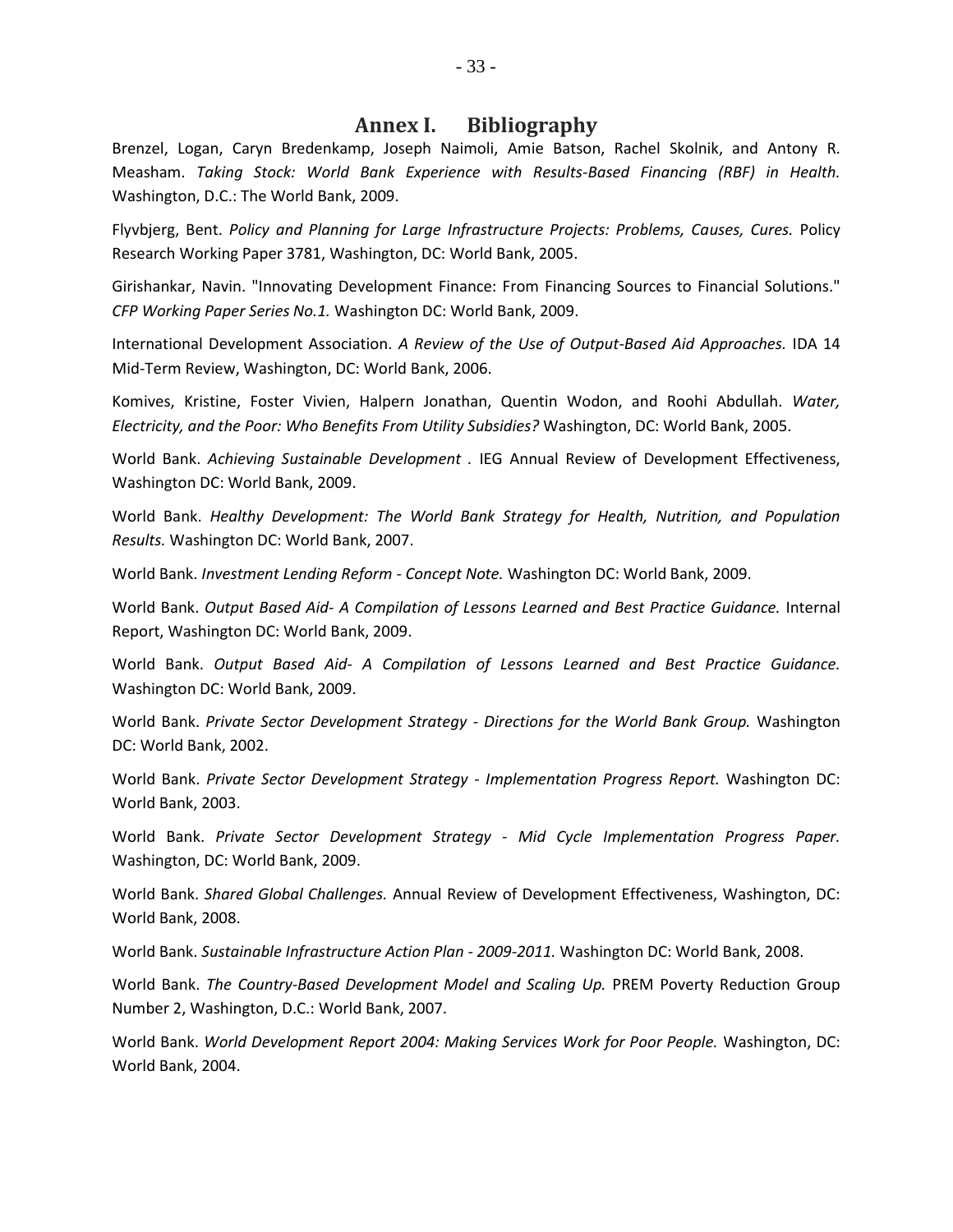| Advantages/benchmarks                         | <b>Project results</b>                                                                                                                                                                                                                                                                                                                                                                                                                                                                                                                                                                                                                                                                                                                    |
|-----------------------------------------------|-------------------------------------------------------------------------------------------------------------------------------------------------------------------------------------------------------------------------------------------------------------------------------------------------------------------------------------------------------------------------------------------------------------------------------------------------------------------------------------------------------------------------------------------------------------------------------------------------------------------------------------------------------------------------------------------------------------------------------------------|
| A. Explicit targeting of<br>subsidies         | Targeting mechanisms used: Geographic targeting (85 projects), Self-selection targeting (13 projects), Means tested<br>targeting (13 projects) and No targeting used/no targeting identified (29).                                                                                                                                                                                                                                                                                                                                                                                                                                                                                                                                        |
| B. Shifting performance<br>risk to providers. | All OBA projects by definition withhold some payments until an output has been delivered, thus shifting performance<br>risks. The 25 projects using on-going subsidies by definition transfer both construction risks and operational risks. 101<br>projects use one-off subsidies. Half of projects involving one-off subsidies for which a disbursement schedule was<br>obtained use some form of advances, 88 percent pay at least a part of the subsidy based on the delivery of an output<br>such as a water or electricity connection, and 58 percent withhold some money until service delivery targets are met.<br>12 percent of projects in the sample pay the entire subsidy only after service delivery targets have been met. |
| C.<br>Innovation<br>and<br>efficiency         | 47 percent of projects for which information on the selection method was available involve competitive bidding and an<br>additional 13 percent involve multiple service providers competing for customers. 23 percent of projects involve<br>incumbent service providers.                                                                                                                                                                                                                                                                                                                                                                                                                                                                 |
| D. Private financing and<br>expertise         | Of the 127 projects, private funding figures are available for 32, which involve US\$284 million of private investments.                                                                                                                                                                                                                                                                                                                                                                                                                                                                                                                                                                                                                  |
| E. Sustainability                             | The nature of OBA subsidy design (normally one-off for access as opposed to on-going) and the shifting of performance<br>risk to service providers, as well as the demand-driven nature of output delivery (e.g., payments to providers only on<br>output/connection delivery which require applications and co-payments from users) provide the platform for relatively<br>sustainable interventions. All 13 OBA projects for which either the ICR sustainability rating or the IEG sustainability<br>rating is available are rated as likely to be sustainable.                                                                                                                                                                         |
| F. Monitoring results                         | All OBA projects by definition are required to internally report outputs achieved in order to disburse money. The<br>number of actual beneficiaries reached could be located for 32 out of 127 projects. Information on the number of km of<br>roads maintained could be identified for 20 transport projects that are closed or under implementation. The experience<br>with GPOBA-funded projects shows the potential for programmatic reporting. However, many Bank-funded OBA<br>projects do not involve reporting of outputs achieved in a consistent manner and the way indicators are recorded does<br>not necessarily allow for systematic aggregation.                                                                           |

**Annex II. Summary of OBA Benchmarks**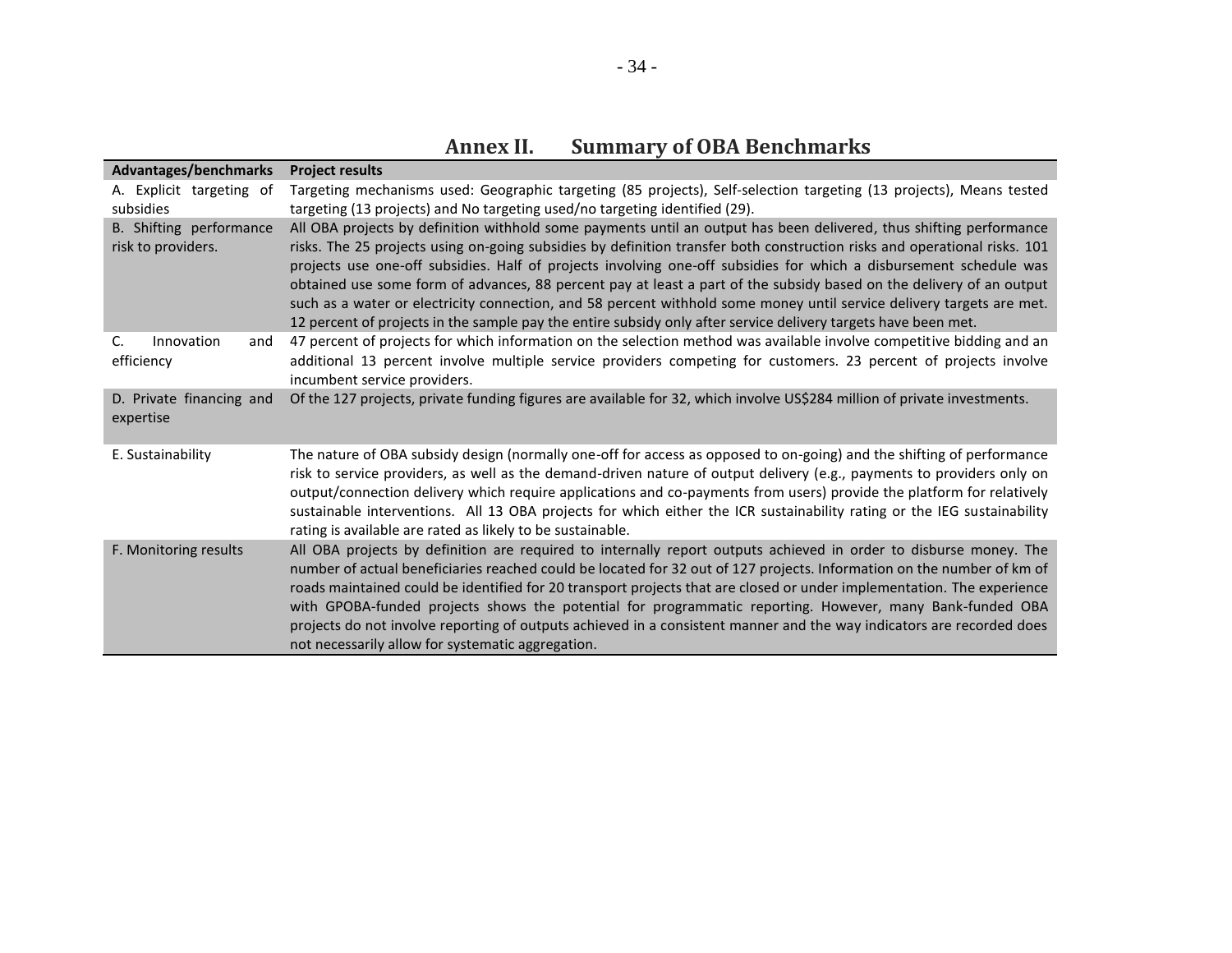| OBA project name                                                                     | Country    | Sector                | <b>Total WB</b><br>subsidy (in<br>US\$ m) | <b>Planned</b><br>beneficiaries | <b>Actual</b><br>beneficiaries | IDA/IBRD    |
|--------------------------------------------------------------------------------------|------------|-----------------------|-------------------------------------------|---------------------------------|--------------------------------|-------------|
| <b>Natural Gas Distribution</b><br>for Low Income Families<br>in the Caribbean Coast | Colombia   | Energy                | 5.1                                       | 200,000                         | 204,842                        | <b>IBRD</b> |
| <b>OBA Pilot Project of</b><br><b>Universal Access Strategy</b>                      | Mongolia   | Telecom               | 0.3                                       | 22,315                          | 22,315                         | <b>IDA</b>  |
| Rwanda - Comparison of<br><b>OBA Health Schemes</b><br>(OBA Pilot)                   | Rwanda     | Health                | 3.6                                       | 70,000                          | 70,000                         | <b>IDA</b>  |
| <b>Second Water Supply</b><br>Project                                                | Guinea     | Water &<br>Sanitation | 16.9                                      | 138,000                         | 138,000                        | <b>IDA</b>  |
| <b>Guanajuato Water</b><br>Project                                                   | Mexico     | Water &<br>Sanitation | 38                                        | 90,640                          | 90,640                         | <b>IBRD</b> |
| <b>On-Site Sanitation</b><br><b>Project (IDA Project)</b>                            | Senegal    | Water &<br>Sanitation | 28                                        | 540,000                         | 567,000                        | <b>IDA</b>  |
| <b>Southern Provinces Rural</b><br><b>Electrification Project</b>                    | Laos PDR   | Energy                | $1\,$                                     | 23,000                          | 24,870                         | <b>IDA</b>  |
| <b>Female Secondary School</b><br><b>Assistance Project</b><br>(FSSAP I)             | Bangladesh | Education             | 68.1                                      | 1,600,000                       | 1,540,000                      | <b>IDA</b>  |
| <b>Female Secondary School</b><br><b>Assistance Project</b><br>(FSSAP II)            | Bangladesh | Education             | 67.8                                      | 1,450,000                       | 1,200,000                      | <b>IDA</b>  |
| <b>Renewable Energy</b><br><b>Development</b>                                        | China      | Energy                | 27                                        | 1,600,000                       | 1,600,000                      | <b>IBRD</b> |
| <b>Energy for Rural</b><br><b>Transformation Phase I</b>                             | Uganda     | Energy                | 1.4                                       | 37,500                          | 18,33040                       | <b>IDA</b>  |
| <b>Second Rural Roads</b><br>Project                                                 | Peru       | Transport             | 23.2                                      | 3,500,000                       | 3,500,000                      | <b>IBRD</b> |
| <b>Rural Road</b><br><b>Rehabilitation and</b><br><b>Maintenance Project</b>         | Peru       | Transport             | 7.4                                       | 1,500,000                       | 3,500,000                      | <b>IBRD</b> |
| <b>Energy Services Delivery</b><br>Project                                           | Sri Lanka  | Energy                | 5.7                                       | 75,000                          | 104,765                        | <b>IDA</b>  |

# **Annex III. Outputs delivered by closed projects**

 $\overline{\phantom{a}}$ 

 $^{40}$  Number obtained before project closing.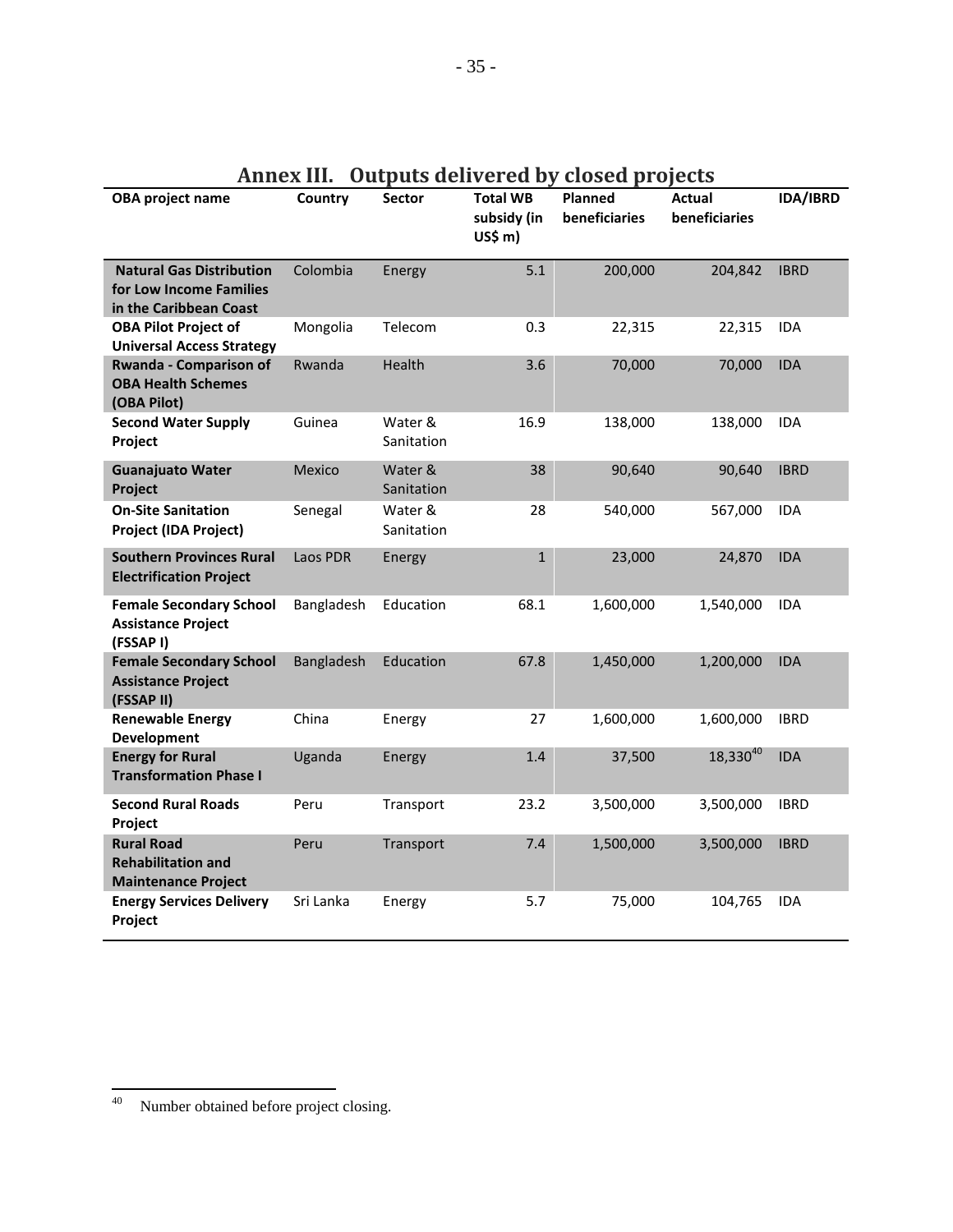## **Annex IV. Review Methodology**

This paper draws from data gathered for a review paper on "Output Based Aid  $-$  A Compilation of Lessons Learned and Best Practice Guidance" that has been conducted by GPOBA and the IDA/IFC Secretariat. Much of the work has been conducted in-house by the GPOBA monitoring and evaluation team (M&E team), which is tasked with documenting and disseminating lessons learned – both best practice and challenges – from OBA schemes in and outside the WBG. Guidance and peer review has been provided by sector experts who have worked on both OBA and non-OBA projects in the Bank.

The methodology broadly involved the following:

- a) Identify the universe of OBA projects including projects funded outside of GPOBA and the WBG.
- b) Gather information on project design and implementation.
- c) Obtain data on results indicators, outputs delivered, and funding disbursed from the World Bank Business Warehouse and project reports.
- d) Compile sector-specific lessons learned and best practices in OBA, as well as lessons from the various applications of OBA such as one-off subsidies, transitional subsidies, and ongoing subsidies.

For this review, 193 OBA projects were identified and analyzed. They are classified as follows based on the OBA funding source (a few of which involve co-financing and some of which are now under consideration for scaling-up):

- **GPOBA projects** This includes 46 projects that have received either technical assistance and/or investment subsidy funding (or are in the process of receiving funding) from GPOBA.
- **World Bank projects** This includes 80 OBA projects that are funded by the WBG, independently of GPOBA.
- **Non-Bank Projects** This includes 66 OBA projects that are funded either by other donors such as KfW and GtZ or by governments themselves such as the OBA scheme for water and sanitation services in Chile. This also includes OBA projects in developed countries such as the special education voucher scheme in the United States. It is not possible to conduct an exhaustive search, but the review attempts to capture a representative sample. Further, the review has largely focused on developing countries.

For each project, the following information was sought**:** 

- **Project design:** Design elements captured include output definitions, payment triggers, financial sustainability/tariffs, targeting, total costs, funding source, role of private sector, transfer of performance risk to service providers, and administration and monitoring of the OBA scheme.
- **Project implementation and results:** This includes results of bidding (where applicable), efficiency gains, delivery of outputs and disbursement of funding, lessons learned and problems encountered during project preparation and implementation. Where possible, direct comparisons were made with input-based projects.

OBA projects were identified with the help of OBA practitioners and experts both within and outside the WBG (e.g., the consulting firm Castalia for additional ICT and transport projects). The team also relied on several in-depth studies separate from this review exercise, such as the extensive Regulatel study (Stern and Townsend) undertaken by the WBG's Global ICT practice.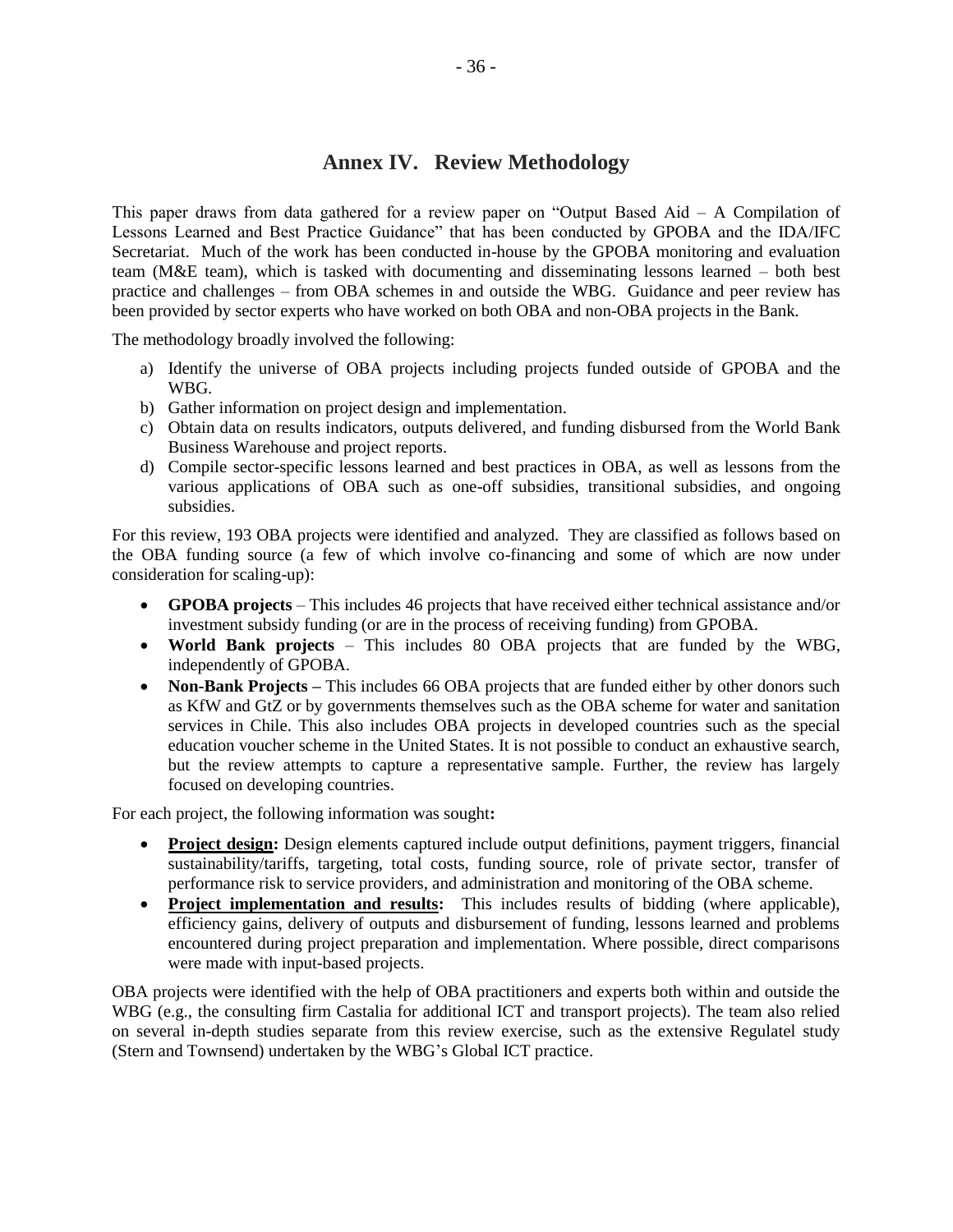For WBG (including GPOBA) projects, information on project design and results was obtained from the Business Warehouse and from the following standard documents. The review team also contacted task managers and other team members for any additional information and clarifications.

- Project Appraisal Document (PAD)
- Project Information Document (PID)
- Operations Manual (OM)
- Implementation Status Report (ISR)
- Unaudited Interim Financial Reports (IFR)
- Implementation Completion and Results Report (ICR)

In addition, the following documents that are specific to GPOBA were analyzed:

- GPOBA Semi-annual Reports
- Independent Verification Agent Reports
- Post Project Reports

For non-Bank projects, information is typically limited. The M&E team relied heavily on internet searches and discussions with sector experts to gather information on these projects.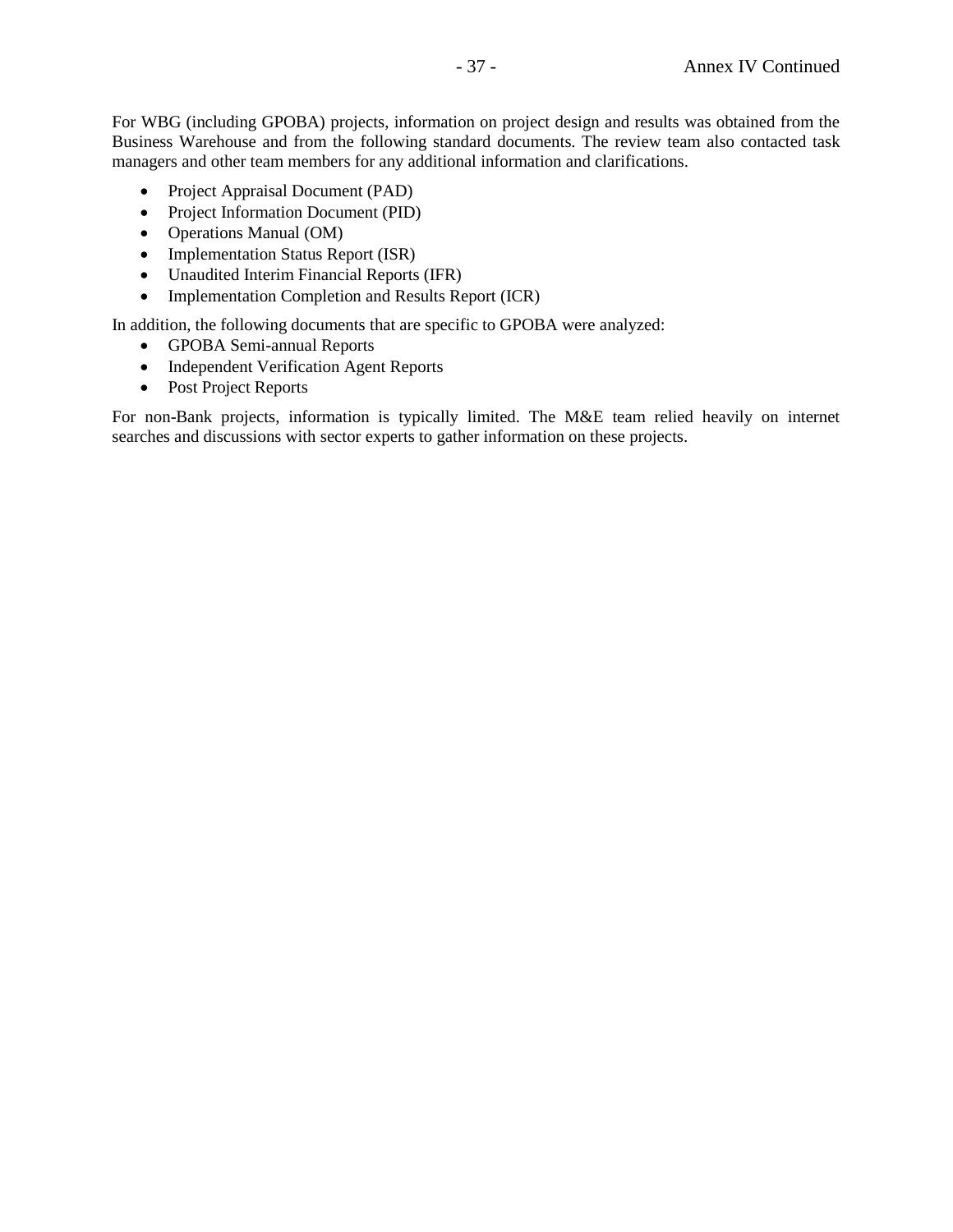|                | <b>Project Name</b>                                           | Country                      | <b>Funding</b> | Type of output                               | <b>World Bank</b>   | Planned       | <b>Project Status</b>              |  |  |  |  |
|----------------|---------------------------------------------------------------|------------------------------|----------------|----------------------------------------------|---------------------|---------------|------------------------------------|--|--|--|--|
|                |                                                               |                              | <b>Source</b>  |                                              | <b>Subsidy</b>      | Number of     | (Latest information<br>on actual # |  |  |  |  |
|                | (P0 Number)                                                   | (Region)                     |                |                                              | amount<br>including | beneficiaries | Beneficiaries) <sup>2</sup>        |  |  |  |  |
|                |                                                               |                              |                |                                              | GPOBA <sup>1</sup>  |               |                                    |  |  |  |  |
|                |                                                               |                              |                |                                              |                     |               |                                    |  |  |  |  |
|                | <b>Telecommunications</b>                                     |                              |                |                                              |                     |               |                                    |  |  |  |  |
| $\mathbf{1}$   | OBA Telecommunications.<br>(P081250)                          | Azerbaijan (ECA)             | N/A            | N/A                                          | N/A                 | N/A           | Design                             |  |  |  |  |
| $\overline{2}$ | Competitiveness & Enterprise<br>Development Project (P071443) | <b>Burkina Faso</b><br>(AFR) | <b>IDA</b>     | Payphones and<br><b>POPs</b>                 | \$1,039,724         | 485,146       | Implementation                     |  |  |  |  |
| 3              | Rural Telecommunication<br>Access Project (P102475)           | Cambodia (EAP)               | <b>GPOBA</b>   | <b>Beneficiaries</b>                         | \$2,500,957         | 261,000       | Implementation                     |  |  |  |  |
| $\overline{4}$ | Infrastructure for Territorial<br>Development (P076807)       | Chile<br>(LCR)               | N/A            | <b>Public Phones</b>                         | N/A                 | N/A           | Implementation                     |  |  |  |  |
| 5              | Power and Communications                                      | Ecuador                      | <b>IBRD</b>    | Payphones and                                | \$4,150,000         | N/A           | Closed                             |  |  |  |  |
|                | Sectors Modernization and<br>Rural Services Project PROMEC    | (LCR)                        |                | <b>Internet Stations</b>                     |                     |               | $(0^3)$                            |  |  |  |  |
|                | (P063644)                                                     |                              |                |                                              |                     |               |                                    |  |  |  |  |
| 6              | OBA and Regulatory<br>Frameworks for Rural and Peri-          | Guatemala (LCR)              | <b>IBRD</b>    | <b>Public Phones</b>                         | \$16,000,000        | 3,500,000     | Implementation                     |  |  |  |  |
|                | Urban Telecommunications                                      |                              |                |                                              |                     |               |                                    |  |  |  |  |
|                | (P094321)                                                     |                              |                |                                              |                     |               |                                    |  |  |  |  |
| $\overline{7}$ | <b>Rural Telecommunications</b><br>Development (P093925)      | India<br>(SAR)               | <b>IDA</b>     | Public Phones &<br>Internet                  | N/A                 | N/A           | Design                             |  |  |  |  |
| 8              | <b>Extending Telecommunications</b>                           | Indonesia (EAP)              | <b>GPOBA</b>   | <b>Direct Users</b>                          | \$1,868,338         | 500,000       | Implementation                     |  |  |  |  |
|                | in Rural Indonesia (P102476)                                  |                              |                |                                              |                     |               |                                    |  |  |  |  |
| 9              | Rural Infrastructure Services<br>Project (P057761)            | Malawi<br>(AFR)              | <b>IDA</b>     | Pay phones,<br>telecenters, and              | \$1,500,000         | N/A           | Implementation                     |  |  |  |  |
|                |                                                               |                              |                | <b>Internet Stations</b>                     |                     |               |                                    |  |  |  |  |
| 10             | OBA Pilot Project of Universal                                | Mongolia                     | <b>GPOBA</b>   | Pay phones,                                  | \$257,335           | 21,312        | Closed                             |  |  |  |  |
|                | Access Strategy (P102488)                                     | (EAP)                        |                | telecenters, and<br><b>Internet Stations</b> |                     |               | $(22,315)^4$                       |  |  |  |  |
| 11             | Information and                                               | Mongolia                     | <b>IDA</b>     | Pay phones,                                  | \$5,450,000         | 45,000        | Implementation                     |  |  |  |  |
|                | Communications Infrastructure<br>Development Project          | (EAP)                        |                | telecenters, and<br><b>Internet Stations</b> |                     |               |                                    |  |  |  |  |
|                | (P092965)                                                     |                              |                |                                              |                     |               |                                    |  |  |  |  |
| 12             | Mozambique Communication                                      | Mozambique                   | IDA            | Payphones and                                | \$3,000,000         | 2,600,000     | Implementation                     |  |  |  |  |
|                | Sector Reform Project<br>(P073479)                            | (AFR)                        |                | Internet PoPs                                |                     |               |                                    |  |  |  |  |
| 13             | <b>Telecommunications Sector</b>                              | Nepal                        | <b>IDA</b>     | <b>Access lines</b>                          | \$11,900,000        | 4,000,000     | Implementation                     |  |  |  |  |
|                | Reform Project (P050671)                                      | (SAR)                        |                |                                              |                     |               |                                    |  |  |  |  |
| 14             | <b>Telecommunications Reform</b><br>Project (P055853)         | Nicaragua (LCR)              | <b>IDA</b>     | Payphones                                    | \$900,000           | 323,000       | Closed                             |  |  |  |  |
| 15             | <b>Rural Telecommunications</b><br>project (P089989)          | Nicaragua (LCR)              | <b>IDA</b>     | Payphones and<br>Internet PoPs               | \$7,900,000         | 376,000       | Implementation                     |  |  |  |  |
| 16             | Privatization Support Project<br>(ICT) (P070293)              | Nigeria<br>(AFR)             | <b>IDA</b>     | Payphones and<br><b>Internet Stations</b>    | \$6,130,000         | 2,657,422     | Implementation                     |  |  |  |  |
| 17             | <b>Telecommunications and Postal</b>                          | Samoa                        | N/A            | Payphones and                                | N/A                 | N/A           | Implementation                     |  |  |  |  |
|                | Sector Reform Project<br>(P075739)                            | (EAP)                        |                | <b>Internet Stations</b>                     |                     |               |                                    |  |  |  |  |
| 18             | Telecommunications and ICT                                    | St Lucia                     | IDA/           | Access lines &                               | \$1,000,000         | N/A           | Implementation                     |  |  |  |  |
|                | Development Project (P088448)                                 | (LCR)                        | <b>IBRD</b>    | Internet                                     |                     |               |                                    |  |  |  |  |

## **Annex V. List of identified Bank projects**

 $\frac{1}{1}$ This amount does not include the government subsidy contribution, which amounts to nearly \$1.7 billion.

2 Latest information on actual # of beneficiaries is only available for projects that have received technical assistance and/or investment subsidy funding from GPOBA, as well as for a few other WBG projects.

3 According to the ICR, the OBA component of the project was cancelled in June 2008. The operator failed to meet the technical specifications and comply with the deadlines for installation of the telecenters. The Project had paid \$1 million of the \$4.15 million committed as advances and for the reported installation of half of the telecenters. None of telecenters are in operation.

4 For Mongolia Telecom, the number of final beneficiaries increased due to competitive bidding.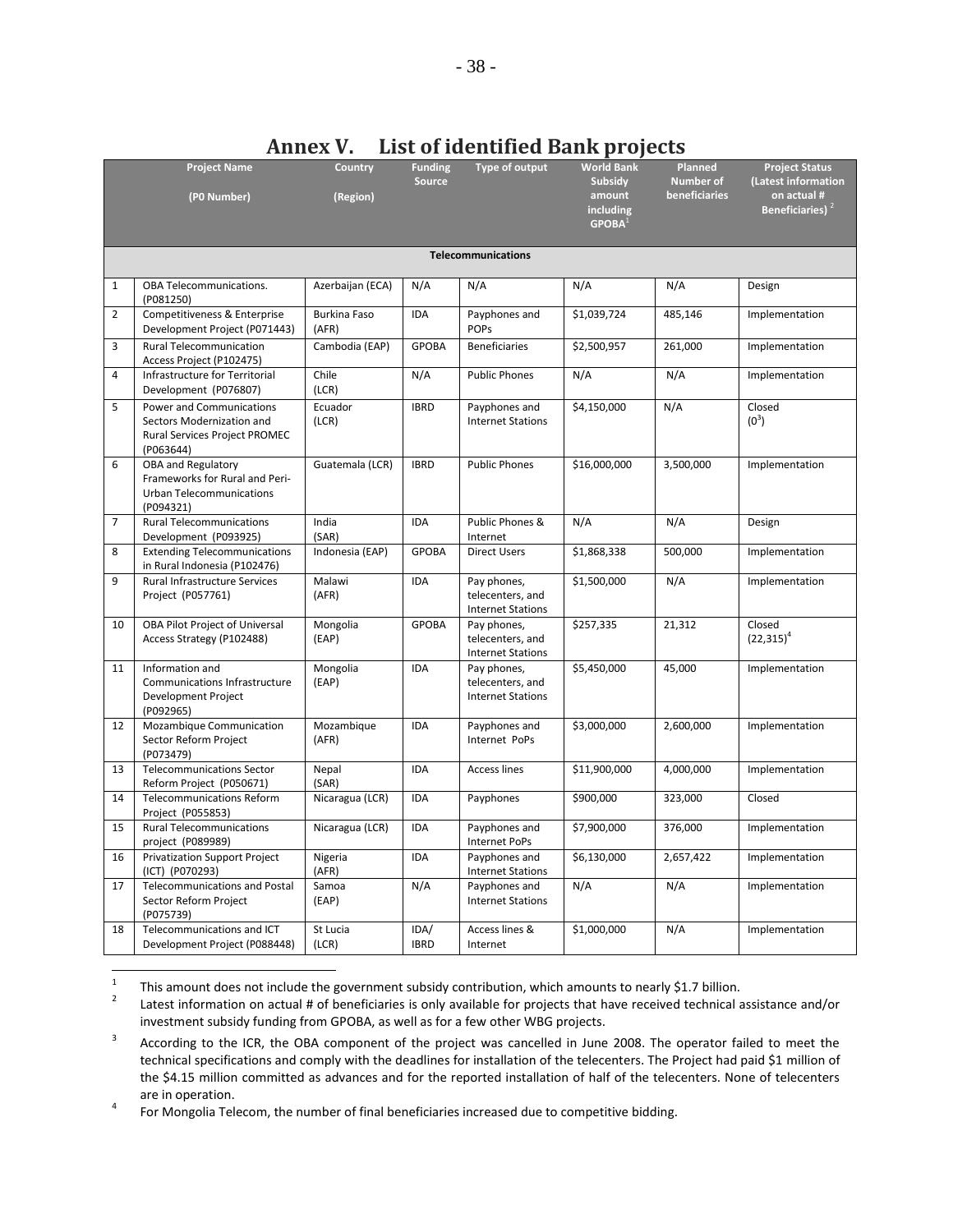|              | <b>Project Name</b>                                         | <b>Country</b>               | <b>Funding</b>    | Type of output                     | <b>World Bank</b>   | Planned          | <b>Project Status</b>             |
|--------------|-------------------------------------------------------------|------------------------------|-------------------|------------------------------------|---------------------|------------------|-----------------------------------|
|              |                                                             |                              | <b>Source</b>     |                                    | <b>Subsidy</b>      | <b>Number of</b> | (Latest information               |
|              | (P0 Number)                                                 | (Region)                     |                   |                                    | amount<br>including | beneficiaries    | on actual #<br>Beneficiaries) $2$ |
|              |                                                             |                              |                   |                                    | GPOBA <sup>1</sup>  |                  |                                   |
|              |                                                             |                              |                   |                                    |                     |                  |                                   |
| 19           | <b>Energy for Rural Transformation</b><br>Project (P069996) | Uganda<br>(AFR)              | IDA               | Internet POPs and<br>Public phones | \$6,695,981         | 3,600,000        | Implementation                    |
| 20           | <b>Increased Access to Electricity</b>                      | Zambia                       | IDA               | Public telephones,                 | \$3,125,000         | N/A              | Implementation                    |
|              | and ICT Services Project                                    | (AFR)                        |                   | POPs, Access                       |                     |                  |                                   |
|              | (P077452)                                                   |                              |                   | Centers<br><b>Transport</b>        |                     |                  |                                   |
| $\mathbf{1}$ | Road Maintenance and Sector                                 | Argentina (LCR)              | IBRD &            | 11,667 km                          | \$248,300,000       | N/A              | Closed                            |
|              | Rehabilitation Project                                      |                              | Govt              |                                    |                     |                  |                                   |
|              | (P006003)                                                   |                              |                   |                                    |                     |                  |                                   |
| 2            | National Highway Asset                                      | Argentina (LCR)              | IBRD &            | 8,188 km                           | \$182,800,000       | N/A              | Implementation                    |
|              | management (P088153)                                        |                              | Govt              |                                    |                     |                  |                                   |
| 3            | Provincial Road Infrastructure<br>Project (P070628)         | Argentina (LCR)              | IBRD &<br>Govt    | 2,204 km                           | \$96,400,000        | N/A              | Implementation                    |
| 4            | National Highway Rehabilitation                             | Argentina (LCR)              | IBRD &            | 19,885 km                          | \$295,775,000       | N/A              | Closed                            |
|              | and Maintenance (P052590)                                   |                              | Govt              |                                    |                     |                  |                                   |
| 5            | Federal Highways Project<br>(P006532)                       | Brazil<br>(LCR)              | N/A               | 3,500 $km^5$                       | \$247,700,000       | N/A              | Closed                            |
| 6            | Rio Grande Do Sul Highway                                   | Brazil                       | IBRD &            | 2,200 km                           | \$70,000,000        | N/A              | Closed                            |
|              | Management Project (P034578)                                | (LCR)                        | Govt              |                                    |                     |                  |                                   |
| 7            | <b>Transport Sector Project</b><br>(P074030)                | <b>Burkina Faso</b><br>(AFR) | IDA               | 1,021 km                           | N/A                 | N/A              | Implementation                    |
| 8            | OBA in Road Network                                         | Cape Verde                   | <b>IDA</b>        | 225 km                             | \$6,900,000         | N/A              | Implementation                    |
|              | Management and Maintenance                                  | (AFR)                        |                   |                                    |                     |                  |                                   |
|              | 2 (P087004)                                                 |                              |                   |                                    |                     |                  |                                   |
| 9            | Chad - National Transport                                   | Chad                         | <b>IDA</b>        | 440 km                             | \$11,088,000        | N/A              | Closed                            |
|              | Program Support Project<br>(P035672)                        | (AFR)                        |                   |                                    |                     |                  |                                   |
| 10           | Chad - Road Network                                         | Chad                         | <b>IDA</b>        | 600 km                             | \$24,000,000        | N/A              | Implementation                    |
|              | Management & Maintenance                                    | (AFR)                        |                   |                                    |                     |                  |                                   |
| 11           | (P079736)                                                   | India                        | N/A               | N/A                                | N/A                 |                  |                                   |
|              | India - Annuity Road Projects<br>(N/A)                      | (SAR)                        |                   |                                    |                     | N/A              | Implementation                    |
| 12           | Kenya Northern Corridor                                     | Kenya                        | IDA, ND           | 300 km                             | \$207,000,000       | N/A              | Implementation                    |
| 13           | Improvement Project (P082615)<br>Madagascar - Transport     | (AFR)<br>Madagascar          | F, Govt<br>IDA    | N/A                                | \$27,600,000        | N/A              | Implementation                    |
|              | Infrastructure Investment                                   | (AFR)                        |                   |                                    |                     |                  |                                   |
|              | Project (P082806)                                           |                              |                   |                                    |                     |                  |                                   |
| 14           | Nigeria - Federal Roads                                     | Nigeria                      | IDA               | 1,800 km                           | \$330,000,000       | N/A              | Implementation                    |
|              | Development Project (P090135)                               | (AFR)                        |                   |                                    |                     |                  |                                   |
| 15           | Paraguay - Road Maintenance<br>Project (P082026)            | Paraguay (LCR)               | <b>IBRD</b>       | 968 km                             | \$39,270,000        | N/A              | Implementation                    |
| 16           | Uruguay - Transport Project II                              | Uruguay                      | <b>IBRD &amp;</b> | 856 km                             | \$42,237,000        | N/A              | Closed                            |
|              | (P049267)                                                   | (LCR)                        | Govt              |                                    |                     |                  |                                   |
| 17           | Second Rural Access Project                                 | Yemen                        | IDA&              | 950 km                             | \$40,000,000        | 250,000          | Implementation                    |
| 18           | (P085231)<br><b>Transport Sector Support</b>                | (MNA)                        | Govt              | \$708                              | \$3,000,000         | N/A              |                                   |
|              | Program (P055120)                                           | Tanzania<br>(AFR)            | IDA               |                                    |                     |                  | Design                            |
| 19           | Tanzania - Road Network                                     | Tanzania                     | IDA               | 850 km                             | \$26,000,000        | N/A              | Implementation                    |
|              | Management & Maintenance                                    | (AFR)                        |                   |                                    |                     |                  |                                   |
|              | P088645 (GPOBA); P078387<br>(Bank)                          |                              |                   |                                    |                     |                  |                                   |
| 20           | Peru - Regional Transport                                   | Peru                         | IBRD &            | 4,906 km                           | \$50,000,000        | N/A              | Implementation                    |
|              | Infrastructure Decentralization                             | (LCR)                        | IADB &            |                                    |                     |                  |                                   |
|              | Project (Provias                                            |                              | Govt              |                                    |                     |                  |                                   |
|              | Descentralizado) (P078813)                                  |                              |                   |                                    |                     |                  |                                   |

<sup>-&</sup>lt;br>5 In effect, over the 1998-2005 period, about 4,000 km of rehabilitation works on the federal road network were undertaken under the World Bank funding, out of which about 3,500 km with a result-based approach. An additional 3,000 km of rehabilitation works were financed by the IADB loans, and about 1,300 km by the Federal Government itself.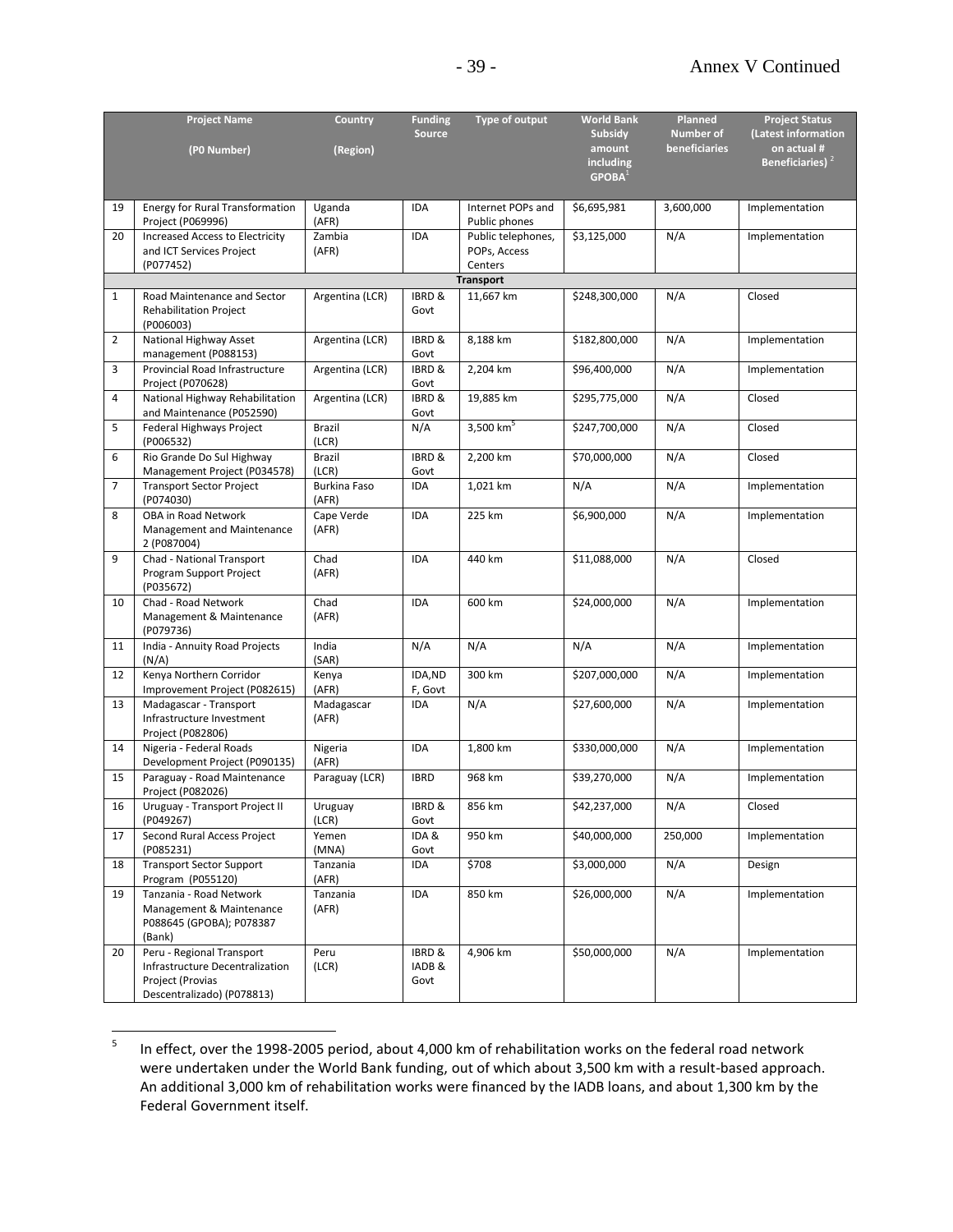|                | <b>Project Name</b>                         | <b>Country</b>  | <b>Funding</b>    | Type of output             | <b>World Bank</b>                      | Planned              | <b>Project Status</b>       |
|----------------|---------------------------------------------|-----------------|-------------------|----------------------------|----------------------------------------|----------------------|-----------------------------|
|                |                                             |                 | <b>Source</b>     |                            | <b>Subsidy</b>                         | <b>Number of</b>     | (Latest information         |
|                | (P0 Number)                                 | (Region)        |                   |                            | amount                                 | beneficiaries        | on actual #                 |
|                |                                             |                 |                   |                            | <b>including</b><br>GPOBA <sup>1</sup> |                      | Beneficiaries) <sup>2</sup> |
|                |                                             |                 |                   |                            |                                        |                      |                             |
| 21             | Peru - Second Rural Roads                   | Peru            | <b>IBRD &amp;</b> | 14,950 km                  | \$23,154,000                           | 3,500,000            | Closed (3,500,000)          |
|                | Project (P044601)                           | (LCR)           | IADB &            |                            |                                        |                      |                             |
|                |                                             |                 | Govt              |                            |                                        |                      |                             |
| 22             | Peru - Rural Road Rehabilitation            | Peru            | IBRD &            | 10,881 km                  | \$7,390,000                            | 1,500,000            | Closed (3,500,000)          |
|                | and Maintenance Project                     | (LCR)           | IADB&             |                            |                                        |                      |                             |
|                | (P037047)                                   |                 | Govt              |                            |                                        |                      |                             |
| 23             | Serbia & Montenegro -                       | Serbia &        | IDA&              | 1,200 km                   | \$55,000,000                           | N/A                  | Implementation              |
|                | <b>Transport Rehabilitation Project</b>     | Montenegro      | Govt              |                            |                                        |                      |                             |
|                | (P075207)                                   | (ECA)           |                   |                            |                                        |                      |                             |
| $\mathbf{1}$   | Renewable Energy in the Rural               | Argentina (LCR) | <b>IBRD</b>       | <b>Energy</b><br>Household | \$30,600,000                           | 180,000              | Implementation              |
|                | Market Project                              |                 |                   | Connections                |                                        |                      | (48,000)                    |
|                | (P006043)                                   |                 |                   |                            |                                        |                      |                             |
| 2              | Access to Gas & Heat Supply for             | Armenia (ECA)   | <b>GPOBA</b>      | <b>Individual Gas</b>      | \$3,100,000                            | 18,676               | Implementation              |
|                | Poor Urban Households                       |                 |                   | connections                |                                        |                      | (11, 120)                   |
|                | (P103071)                                   |                 |                   |                            |                                        |                      |                             |
| 3              | Heating and Gas (IDA Project)               | Armenia (ECA)   | IDA,              | <b>Individual Gas</b>      | \$3,000,000                            | 21,924               | Implementation              |
|                | (P095329)                                   |                 | Govt.             | connections                |                                        |                      | (7,000)                     |
| 4              | Rural Electrification and                   | Bangladesh      | GEF,              | <b>SHS</b> installations   | \$8,200,000                            |                      | Implementation              |
|                | Renewable Energy<br>Development (IDCOL SHS) | (SAR)           | IDA,<br>ADB,      |                            |                                        | 1,221,960            | (1,800,000)                 |
|                | (P071794)                                   |                 | IDB,              |                            |                                        |                      |                             |
|                |                                             |                 | KfW,              |                            |                                        |                      |                             |
|                |                                             |                 | GTZ               |                            |                                        |                      |                             |
| 5              | Decentralized Infrastructure for            | Bolivia         | IDA               | <b>SHS installations</b>   | \$10,000,000                           | 106,746              | Implementation              |
|                | <b>Rural Transformation</b>                 | (LCR)           |                   |                            |                                        |                      | (30, 776)                   |
|                | (P073367)                                   |                 |                   |                            |                                        |                      |                             |
| 6              | <b>Bolivia Rural Access with Small-</b>     | Bolivia         | <b>GPOBA</b>      | SHS and Pico PV            | \$5,175,000                            | 45,000               | Implementation              |
|                | <b>Scale Providers</b><br>(P102479)         | (LCR)           |                   | systems                    |                                        |                      |                             |
| $\overline{7}$ | Rural Electrification and                   | Cambodia (EAP)  | GEF               | Household                  | \$5,600,000                            | 316,200              | Implementation              |
|                | Transmission (P071591,                      |                 |                   | Connections                |                                        |                      |                             |
|                | P064844)                                    |                 |                   |                            |                                        |                      |                             |
| 8              | Renewable Energy                            | China           | GEF               | Photovoltaic SHS           | \$27,000,000                           | 1,600,000            | Closed (1,600,000)          |
|                | Development (P046829)                       | (EAP)           |                   |                            |                                        |                      |                             |
| 9              | Natural Gas Distribution for Low            | Colombia (LCR)  | <b>GPOBA</b>      | Household gas              | \$5,085,000                            | 210,000 <sup>6</sup> | Closed                      |
|                | Income Families in the                      |                 |                   | connection and a           |                                        |                      | (210,000)'                  |
| 10             | Caribbean Coast (P102095)                   | Ethiopia (AFR)  | <b>GPOBA</b>      | gas stove<br>Household     | \$8,000,000                            | 1,142,857            |                             |
|                | Rural Energy Access (P105651)               |                 |                   | Connections                |                                        |                      | Implementation              |
| 11             | Solar PV Systems to Increase                | Ghana           | <b>GPOBA</b>      | SHS installations          | \$4,350,000                            | 90,000               | Implementation              |
|                | Access to Electricity Services in           | (AFR)           |                   |                            |                                        |                      |                             |
|                | Ghana (P105617)                             |                 |                   |                            |                                        |                      |                             |
| 12             | Guatemala PER-Rural                         | Guatemala       | <b>MIGA</b>       | Individual                 | $^{8}$                                 | 1,100,000            | Implementation              |
|                | Electrification (MIGA guarantee)            | (LCR)           |                   | Household                  |                                        |                      | (946, 915)                  |
|                |                                             |                 |                   | connections                |                                        |                      |                             |
| 13             | Improved Electricity Access for             | India           | <b>GPOBA</b>      | Household                  | \$1,570,000                            | 110,000              | Design                      |
|                | Indian Slum Dwellers (P104649)              | (SAR)           |                   | Connections                |                                        |                      |                             |

<sup>-&</sup>lt;br>6 The verified connections in Colombia serve 204,852 beneficiaries. The remaining 5,000 beneficiaries were connected but the connections were not verified as they were made after the deadline.

<sup>7</sup> Includes beneficiaries from unverified connections.

<sup>8</sup> The WBG contributed to this project in the form of a MIGA guarantee, providing insurance coverage for the privatization of two state-run power distribution companies in Guatemala (Distribuidora Electrica de Oriente S.A. and Distribuidora Electrica de Occidente S.A.). The \$96.6 million guarantee was extended to Union Fenosa Internacional S.A., of Spain, to protect the investment against the risks of transfer restriction, expropriation, and war and civil disturbance. In addition to assuming management and operational control, the privatization was part of the Guatemala's rural electrification framework.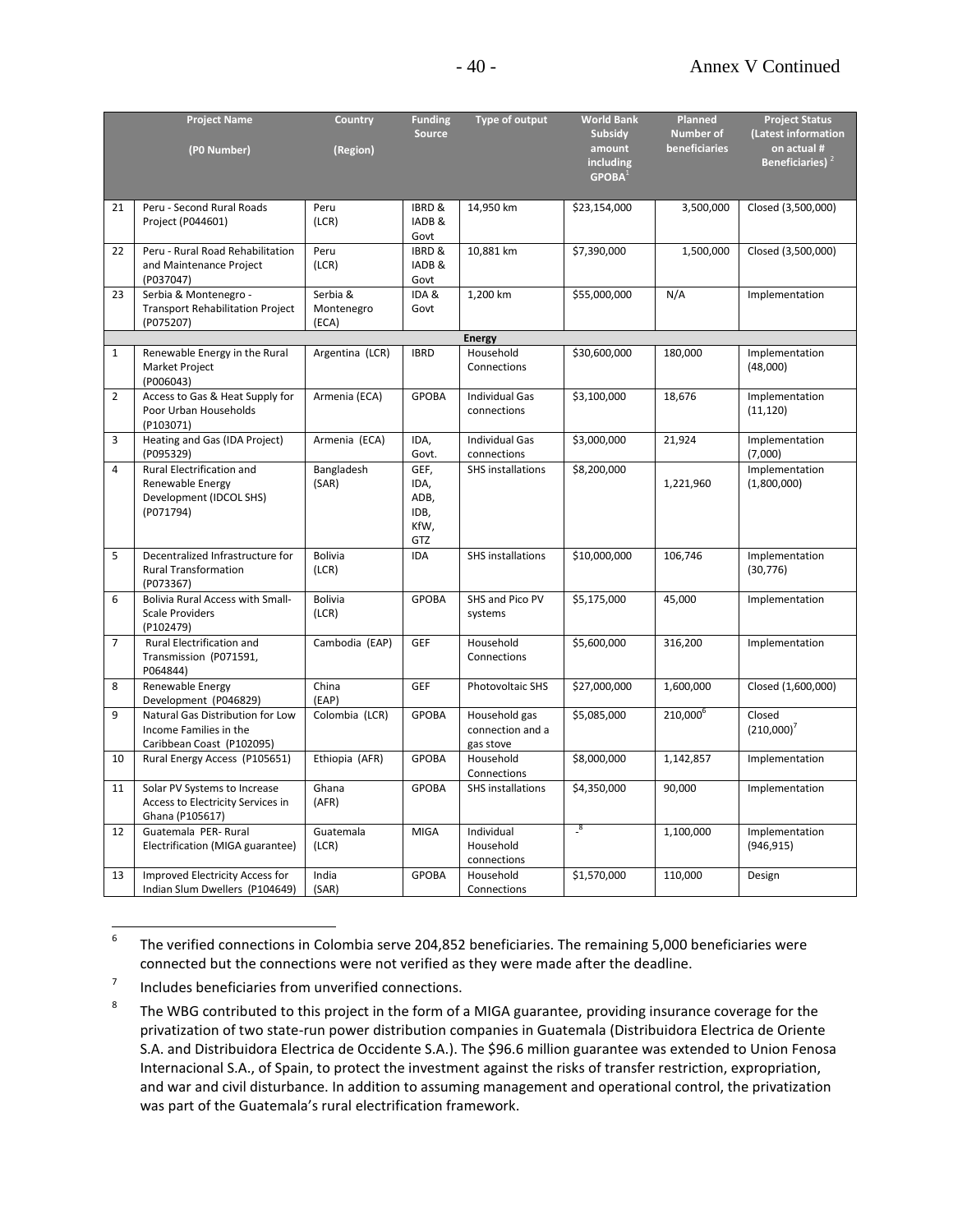|              | <b>Project Name</b>                                                                                                  | Country              | <b>Funding</b><br><b>Source</b>           | Type of output                                           | <b>World Bank</b><br><b>Subsidy</b> | <b>Planned</b><br><b>Number of</b> | <b>Project Status</b><br>(Latest information |
|--------------|----------------------------------------------------------------------------------------------------------------------|----------------------|-------------------------------------------|----------------------------------------------------------|-------------------------------------|------------------------------------|----------------------------------------------|
|              | (P0 Number)                                                                                                          | (Region)             |                                           |                                                          | amount<br>including                 | beneficiaries                      | on actual #<br>Beneficiaries) <sup>2</sup>   |
|              |                                                                                                                      |                      |                                           |                                                          | GPOBA <sup>1</sup>                  |                                    |                                              |
| 14           | Home Solar Systems Project<br>(P035544)                                                                              | Indonesia (EAP)      | <b>GEF</b>                                | <b>SHS</b> installations                                 | 5,200,000                           | 35,438                             | Closed                                       |
| 15           | Southern Provinces Rural<br><b>Electrification Project</b><br>(P044973)                                              | Lao PDR (EAP)        | <b>IDA</b>                                | Household<br>Connections                                 | \$1,000,000                         | 50,000                             | (51, 805)<br>Closed                          |
| 16           | Liberia Electricity Access<br>(P110723)                                                                              | Liberia<br>(AFR)     | <b>GPOBA</b>                              | Household<br>Connections                                 | \$5,000,000                         | 91,241                             | Design                                       |
| 17           | Household Energy and Universal<br><b>Access Project</b><br>(P073036)                                                 | Mali<br>(AFR)        | IDA,<br>GEF                               | Household<br>Connections and<br><b>SHS</b> installations | \$19,300,000                        | 178,700                            | Implementation<br>(178, 685)                 |
| 18           | <b>Biogas Support Programme</b><br>(P103979)                                                                         | Nepal<br>(SAR)       | DGIS,<br>KfW,<br>GPOBA                    | <b>Biogas plants</b>                                     | \$5,000,000                         | 261,000                            | Implementation<br>(33, 404)                  |
| 19           | Off-grid Rural Electrification<br>(Perza) (P073246)                                                                  | Nicaragua (LCR)      | IDA                                       | Household<br>Connections                                 | \$1,850,000                         | 42,000                             | Implementation<br>(46, 445)                  |
| 20           | Rural Power Project (P066397)                                                                                        | Philippines<br>(EAP) | GEF                                       | <b>SHS</b> installations                                 | \$1,800,000                         | 50,000                             | Implementation                               |
| 21           | Rural non-Grid Power Supply<br>(P090238)                                                                             | Philippines<br>(EAP) | Local<br>Govt.<br>TA from<br><b>GPOBA</b> | Electricity<br>supplied (kWh)                            | N/A                                 | 360,000                            | Implementation                               |
| 22           | <b>Electricity Services for Rural</b><br>Areas Project (P085708)                                                     | Senegal<br>(AFR)     | IDA,<br>GEF,<br>AfDB,<br>KfW              | Household<br>connections                                 | \$18,000,000                        | 377,622                            | Implementation                               |
| 23           | Renewable Energy for Rural<br>Economic Development<br>(P076702)                                                      | Sri Lanka (SAR)      | GEF                                       | <b>SHS</b> installations                                 | \$3,900,000                         | 425,000                            | Implementation<br>(500,000)                  |
| 24           | <b>Energy Services Delivery Project</b><br>(P010498)                                                                 | Sri Lanka (SAR)      | <b>IDA</b>                                | <b>SHS</b> installations                                 | \$5,700,000                         | 75,000                             | Closed (104,765)                             |
| 25           | Pamir Private Power Project<br>(P075256)                                                                             | Tajikistan (ECA)     | <b>IDA</b>                                | Electricity<br>consumed (in<br>kWh)                      | \$4,000,000                         | 178,126                            | Implementation<br>(178, 126)                 |
| 26           | Energy Development and<br>Access project (TEDAP)<br>(P101645)                                                        | Tanzania (AFR)       | GEF                                       | Rural Household<br>Connections                           | \$2,300,000                         | 75,000                             | Implementation                               |
| 27           | <b>Energy for Rural Transformation</b><br>Phase I (P069996)                                                          | Uganda<br>(AFR)      | GEF                                       | <b>SHS Installations</b><br>& Institutional<br>systems   | \$1,400,000                         | 37,500                             | Implementation<br>(18, 330)                  |
|              |                                                                                                                      |                      |                                           | <b>Water and Sanitation</b>                              |                                     |                                    |                                              |
| $\mathbf{1}$ | Multi-sector Project for Basic<br>Services in Rural Areas<br>(P053578)                                               | Bangladesh<br>(SAR)  | <b>IDA</b>                                | Water<br>connections                                     | \$314,743                           | 26,000                             | Implementation<br>(5,510)                    |
| 2            | Design of Innovative OBD<br>Schemes for Water Supply and<br>Sanitation Projects in Two<br>Brazilian States (P114151) | Brazil<br>(LCR)      | N/A                                       | Water<br>connections                                     | N/A                                 | N/A                                | Design                                       |
| 3            | Water Affermage contract -<br>OBA for coverage expansion<br>(P104526)                                                | Cameroon (AFR)       | <b>GPOBA</b>                              | Water<br>connections                                     | \$5,250,000                         | 240,000                            | Implementation<br>$(4,302)^9$                |
| 4            | Second Water Supply Project<br>(P001044)                                                                             | Guinea<br>(AFR)      | IDA                                       | Water<br>connections                                     | \$16,900,000                        | 138,000                            | (138,000)<br>Closed                          |
| 5            | <b>Extension of Water Services</b><br>(P102474)                                                                      | Honduras (LCR)       | <b>GPOBA</b>                              | Water<br>connections                                     | \$4,440,000                         | 240,000                            | Implementation                               |
| 6            | <b>Improved Rural Community</b><br>water in Andhra Pradesh<br>(P102472)                                              | India<br>(SAR)       | <b>GPOBA</b>                              | HH Water<br>Connections                                  | \$850,000                           | 75,000                             | Implementation<br>$(43, 422)^{10}$           |

<sup>-&</sup>lt;br>9 Includes beneficiaries from unverified connections.

<sup>&</sup>lt;sup>10</sup> Includes beneficiaries from unverified connections.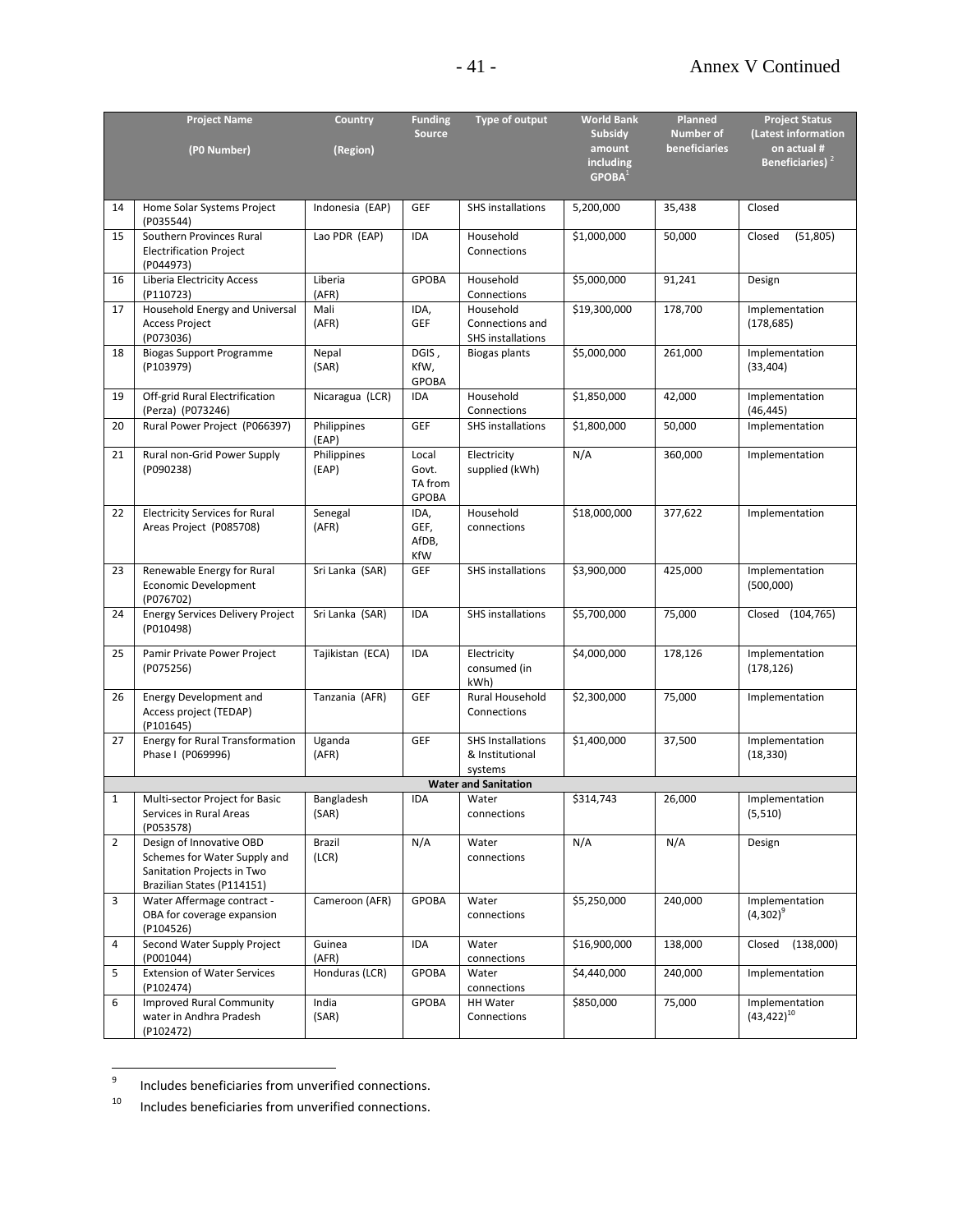|    | <b>Project Name</b>                                   | <b>Country</b>    | <b>Funding</b>          | Type of output           | <b>World Bank</b>  | Planned          | <b>Project Status</b>            |
|----|-------------------------------------------------------|-------------------|-------------------------|--------------------------|--------------------|------------------|----------------------------------|
|    |                                                       |                   | <b>Source</b>           |                          | <b>Subsidy</b>     | <b>Number of</b> | (Latest information              |
|    | (P0 Number)                                           | (Region)          |                         |                          | amount             | beneficiaries    | on actual #                      |
|    |                                                       |                   |                         |                          | <b>including</b>   |                  | Beneficiaries) <sup>2</sup>      |
|    |                                                       |                   |                         |                          | GPOBA <sup>1</sup> |                  |                                  |
| 7  | Jakarta PT Thames/Suez                                | Indonesia (EAP)   | <b>GPOBA</b>            | Household water          | \$2,573,140        | 55,824           | Implementation                   |
|    | (P102529)                                             |                   |                         | connections              |                    |                  | $(15,955)^{11}$                  |
| 8  | <b>Expanding Piped Water Supply</b>                   | Indonesia (EAP)   | <b>GPOBA</b>            | Water                    | \$2,407,500        | 77,500           | Implementation                   |
|    | to Surabaya's Urban Poor                              |                   |                         | connections and          |                    |                  |                                  |
|    | (P105590)                                             |                   |                         | <b>Master Meter</b>      |                    |                  |                                  |
|    |                                                       |                   |                         | installation             |                    |                  |                                  |
| 9  | Micro-finance for small water                         | Kenya             | GPOBA,                  | HH Water                 | \$1,151,300        | 60,000           | Implementation                   |
|    | schemes (P104075)                                     | (AFR)             | EU                      | Connections              |                    |                  | $(2,232)^{12}$                   |
| 10 | <b>Extension of Water and</b>                         | Kenya             | <b>GPOBA</b>            | Water                    | \$350,000          | 72,000           | Design                           |
|    | Sanitation in Low Income Areas                        | (AFR)             |                         | Connections              |                    |                  |                                  |
|    | in Kisumu (P098285)                                   |                   |                         |                          |                    |                  |                                  |
| 11 | <b>Small Towns Water Supply</b><br>(P099575)          | Lao PDR           | <b>GPOBA</b>            | Water                    | \$2,350,000        | 124,000          | Design                           |
| 12 | Guanajuato Water Project                              | (EAP)<br>Mexico   | <b>IBRD</b>             | Connections<br>water     | \$38,006,000       | 90,640           | Implementation                   |
|    | (N/A)                                                 | (LCR)             |                         | Connections              |                    |                  |                                  |
| 13 | National OBA Facility for                             | Mexico            | N/A                     | Water                    | N/A                | N/A              | Design                           |
|    | Wastewater Sector (P111610)                           | (LCR)             |                         | Connections              |                    |                  |                                  |
|    |                                                       |                   |                         |                          |                    |                  |                                  |
| 14 | Rural Water Supply and                                | Morocco<br>(MNA)  | TA from<br><b>GPOBA</b> | Water<br>Connections and | N/A                | 51,840           | Design                           |
|    | Sanitation Project (P086877)                          |                   |                         | <b>Flush Latrines</b>    |                    |                  |                                  |
| 15 | Urban Water and Sanitation                            | Morocco           | <b>GPOBA</b>            | Water                    | \$7,000,000        | 55,704           | Implementation                   |
|    | (P102527)                                             | (MNA)             |                         | Connections              |                    |                  | $(14, 475)^{13}$                 |
| 16 | Water Private Sector Contracts -                      | Mozambique        | <b>GPOBA</b>            | Household yard           | \$6,000,000        | 468,000          | Implementation                   |
|    | OBA for coverage expansion                            | (AFR)             |                         | taps                     |                    |                  |                                  |
|    | (P104945)                                             |                   |                         |                          |                    |                  |                                  |
| 17 | Second National Urban Water                           | Nigeria           | <b>IDA</b>              | Household Water          | \$13,350,000       | 300,000          | Implementation                   |
|    | Sector Reform Project                                 | (AFR)             |                         | Connections              |                    |                  |                                  |
|    | (P071391)                                             |                   |                         |                          |                    |                  |                                  |
| 18 | Fourth Rural Water Supply and                         | Paraguay (LCR)    | <b>IBRD</b>             | Household Water          | \$834,880          | 27,625           | Closed                           |
|    | Sanitation Project (P039983)                          |                   |                         | Connections              |                    |                  |                                  |
| 19 | National Project for Rural Water                      | Peru              | <b>IBRD</b>             | Household Water          | \$2,500,000        | N/A              | Implementation                   |
|    | and Sanitation (P065256)                              | (LCR)             |                         | Connections              |                    |                  |                                  |
| 20 | LGU Urban Water and                                   | Philippines (EAP) | <b>IBRD</b>             | Household Water          | \$2,300,000        | N/A              | Closed                           |
|    | Sanitation Project APL2                               |                   |                         | Connections              |                    |                  |                                  |
|    | (P069491)                                             |                   |                         |                          |                    |                  |                                  |
| 21 | Manila Water (P106775)                                | Philippines (EAP) | <b>GPOBA</b>            | Water                    | \$2,900,000        | 100,463          | Implementation                   |
|    |                                                       |                   |                         | Connections              |                    |                  | (26, 372)                        |
| 22 | <b>On-Site Sanitation Project</b>                     | Senegal           | <b>GPOBA</b>            | On-site sanitation       | \$5,764,032        | 135,900          | Implementation                   |
|    | (P095587)<br>On-Site Sanitation Project (IDA          | (AFR)             |                         | solutions                |                    |                  | $(3,267)^{14}$                   |
| 23 | Project) (P041528)                                    | Senegal<br>(AFR)  | <b>IDA</b>              | Household<br>sanitation  | \$28,000,000       | 540,000          | Implementation<br>(567,000)      |
|    |                                                       |                   |                         | connections              |                    |                  |                                  |
| 24 | Colombo Wastewater                                    | Sri Lanka (SAR)   | <b>GPOBA</b>            | sewer                    | \$1,100,000        | 35,000           | Design                           |
|    | (P111161)                                             |                   |                         | connections              |                    |                  |                                  |
| 25 | National Water Sector Fund                            | St. Lucia         | <b>GPOBA</b>            | Sanitation               | \$1,600,000        | 25,600           | Design                           |
|    | (P104335)                                             | (LCR)             |                         | connections              |                    |                  |                                  |
| 26 | Water Supply in Secondary                             | Tanzania          | <b>GPOBA</b>            | Household Water          | \$7,000,000        | 100,000          | Design                           |
|    | Towns (P097290)                                       | (AFR)             |                         | Connections              |                    |                  |                                  |
| 27 | OBA in Water Supply in                                | Uganda            | <b>GPOBA</b>            | Public Water             | \$3,169,001        | 55,511           | Implementation                   |
|    | Uganda's Small Towns and Rural                        | (AFR)             |                         | Points and HH            |                    |                  |                                  |
|    | Growth Centers (P102462)                              |                   |                         | Yard Taps                |                    |                  |                                  |
| 28 | Kampala - Water Connections<br>for the Poor (P104943) | Uganda            | <b>GPOBA</b>            | Public Water             | \$2,527,100        | 409,050          | Implementation<br>$(9,150)^{15}$ |
|    |                                                       | (AFR)             |                         | Points and Yard<br>Taps  |                    |                  |                                  |
|    |                                                       |                   |                         |                          |                    |                  |                                  |

 $11\,$ Includes beneficiaries from unverified connections.

<sup>12</sup> Includes beneficiaries from unverified connections.

13 Includes beneficiaries from unverified connections.<br> $14$  Includes beneficiaries from unverified connections.

Includes beneficiaries from unverified connections.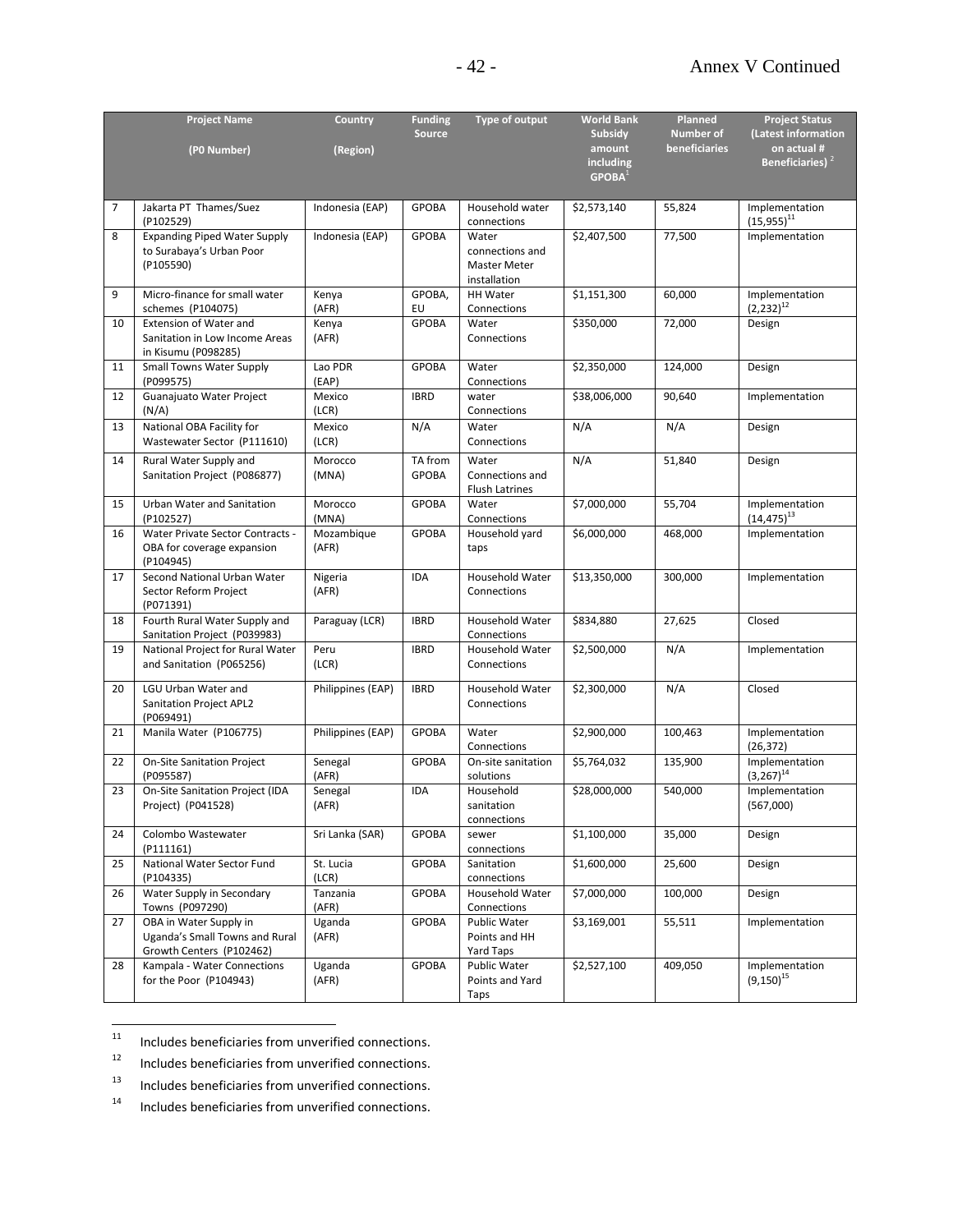|                | <b>Project Name</b>                                     | <b>Country</b>    | <b>Funding</b> | Type of output                   | <b>World Bank</b>               | Planned          | <b>Project Status</b>       |
|----------------|---------------------------------------------------------|-------------------|----------------|----------------------------------|---------------------------------|------------------|-----------------------------|
|                |                                                         |                   | <b>Source</b>  |                                  | <b>Subsidy</b>                  | <b>Number of</b> | (Latest information         |
|                | (P0 Number)                                             | (Region)          |                |                                  | amount                          | beneficiaries    | on actual #                 |
|                |                                                         |                   |                |                                  | including<br>GPOBA <sup>1</sup> |                  | Beneficiaries) <sup>2</sup> |
|                |                                                         |                   |                |                                  |                                 |                  |                             |
| 29             | Rural Water (EMW) (P104528)                             | Vietnam           | <b>GPOBA</b>   | <b>Working House</b>             | \$3,000,000                     | 150,000          | Implementation              |
|                |                                                         | (EAP)             |                | connection to                    |                                 |                  | (13, 630)                   |
|                |                                                         |                   |                | network                          |                                 |                  |                             |
| 30             | Service Expansion and Water                             | Vietnam           | <b>GPOBA</b>   | Individual                       | \$7,745,000                     | 249,561          | Implementation              |
|                | Loss Reduction                                          | (EAP)             |                | Household water                  |                                 |                  |                             |
|                | (P106450)                                               |                   |                | Connections                      |                                 |                  |                             |
| 31             | Al Qabel Village Water Supply                           | Yemen             | <b>GPOBA</b>   | Household                        | \$1,400,000                     | 15,000           | Design                      |
|                | (P111757)                                               | (MNA)             |                | sanitation<br>connections        |                                 |                  |                             |
|                |                                                         |                   |                | Health                           |                                 |                  |                             |
| $\mathbf{1}$   | Health System Emergency                                 | Afghanistan       | IDA            | Medical                          | \$30,000,000                    | 2,250,000        | Implementation              |
|                | Reconstruction and                                      | (SAR)             |                | treatments                       |                                 |                  |                             |
|                | Development - Supplement                                |                   |                |                                  |                                 |                  |                             |
|                | (P098358)                                               |                   |                |                                  |                                 |                  |                             |
| $\overline{2}$ | Provincial Maternal-Child                               | Argentina (LCR)   | IBRD,          | Medical                          | \$90,400,000                    | 582,292          | Implementation              |
|                | Health Invest (P071025)                                 |                   | Govt           | treatments for                   |                                 |                  | (527, 305)                  |
|                |                                                         |                   |                | mothers and<br>children          |                                 |                  |                             |
| 3              | Provincial Maternal-Child                               | Argentina (LCR)   | IBRD,          | Medical                          | \$277,400,000                   | 1,700,000        | Implementation              |
|                | Health Invest. Loan - Phase II                          |                   | Govt           | treatments for                   |                                 |                  | (388, 188)                  |
|                | (P095515)                                               |                   |                | mothers and                      |                                 |                  |                             |
|                |                                                         |                   |                | children                         |                                 |                  |                             |
| $\overline{4}$ | Contractual Approaches for                              | Congo, DR (AFR)   | IDA            | Medical                          | \$5,000,000                     | 1,500,000        | Implementation              |
|                | <b>Improving Health Services</b>                        |                   |                | treatments                       |                                 |                  |                             |
|                | Delivery (P088751)                                      |                   |                |                                  |                                 |                  |                             |
| 5              | Health Zone Project: Health                             | Congo, DR (AFR)   | <b>IDA</b>     | Immunization                     | \$5,000,000                     | 10,000,000       | Implementation              |
|                | Zone Administration and                                 |                   |                | coverage                         |                                 |                  |                             |
|                | <b>Facilities Contracting</b><br>Component (P057296)    |                   |                |                                  |                                 |                  |                             |
| 6              | Rajasthan Health Systems                                | India             | IDA,           | Medical                          | \$89,000,000                    | 3,034,000        | Implementation              |
|                | Development Project (P050655)                           | (SAR)             | Govt           | treatments                       |                                 |                  |                             |
| $\overline{7}$ | Lesotho New Hospital PPP                                | Lesotho           | <b>GPOBA</b>   | Medical                          | \$6,250,000                     | 500,000          | Implementation              |
|                | (P104403)                                               | (AFR)             |                | treatments                       |                                 |                  |                             |
| 8              | Pre-paid Health Scheme Pilot in                         | Nigeria           | <b>GPOBA</b>   | Medical                          | \$6,015,165                     | 22,500           | Implementation              |
|                | Nigeria (P104405)                                       | (AFR)             |                | treatments                       |                                 |                  |                             |
| 9              | Poverty Reduction Support                               | Pakistan          | <b>IDA</b>     | Medical                          | N/A                             | N/A              | Closed                      |
|                | Credit - PRSC (P078806)                                 | (SAR)             |                | treatments                       |                                 |                  |                             |
| 10             | Poverty Reduction Support<br>Credit - PRSC II (P090690) | Pakistan<br>(SAR) | IDA            | Medical<br>treatments            | N/A                             | N/A              | Closed                      |
| 11             | Mother and Child Basic Health                           | Paraguay (LCR)    | <b>IBRD</b>    | Mother-Baby                      | \$7,304,000                     | 737,000          | Implementation              |
|                | Insurance Project (P082056)                             |                   |                | Treatment                        |                                 |                  |                             |
|                |                                                         |                   |                | Package                          |                                 |                  |                             |
| 12             | Comparison of OBA Health                                | Rwanda            | IDA,           | Medical                          | \$3,600,000                     | 1,070,000        | Closed                      |
|                | Schemes (P092944)                                       | (AFR)             | Govt           | treatments                       |                                 |                  |                             |
| 13             | Poverty Reduction Support                               | Rwanda            | IDA.           | Medical                          | \$13,000,000                    | N/A              | Closed                      |
|                | Credit I (P085192)                                      | (AFR)             | Govt           | treatments                       |                                 |                  |                             |
| 14             | Poverty Reduction Support<br>Credit III (P098129)       | Rwanda<br>(AFR)   | IDA,<br>Govt   | Medical<br>treatments            | \$8,250,000                     | N/A              | Closed                      |
| 15             | Poverty Reduction Support                               | Rwanda            | IDA,           | Medical                          | \$8,400,000                     | N/A              | Closed                      |
|                | Credit IV (P104990)                                     | (AFR)             | Govt           | treatments                       |                                 |                  |                             |
| 16             | <b>Health Sector Development</b>                        | Tanzania          | IDA            | Medical                          |                                 | N/A              | Closed                      |
|                | Program (P058627)                                       | (AFR)             |                | treatments for                   | 267486000                       |                  |                             |
|                |                                                         |                   |                | maternal and                     |                                 |                  |                             |
|                |                                                         |                   |                | childhood                        |                                 |                  |                             |
|                |                                                         |                   |                | illnesses                        |                                 |                  |                             |
| 17             | <b>Health Sector Development</b>                        | Tanzania          | IDA            | Medical                          | \$65,000,000                    | N/A              | Implementation              |
|                | Project II<br>(P105093)                                 | (AFR)             |                | treatments to<br>prevent Malaria |                                 |                  |                             |
|                |                                                         |                   |                |                                  |                                 |                  |                             |

 $15\,$ Includes beneficiaries from unverified connections.